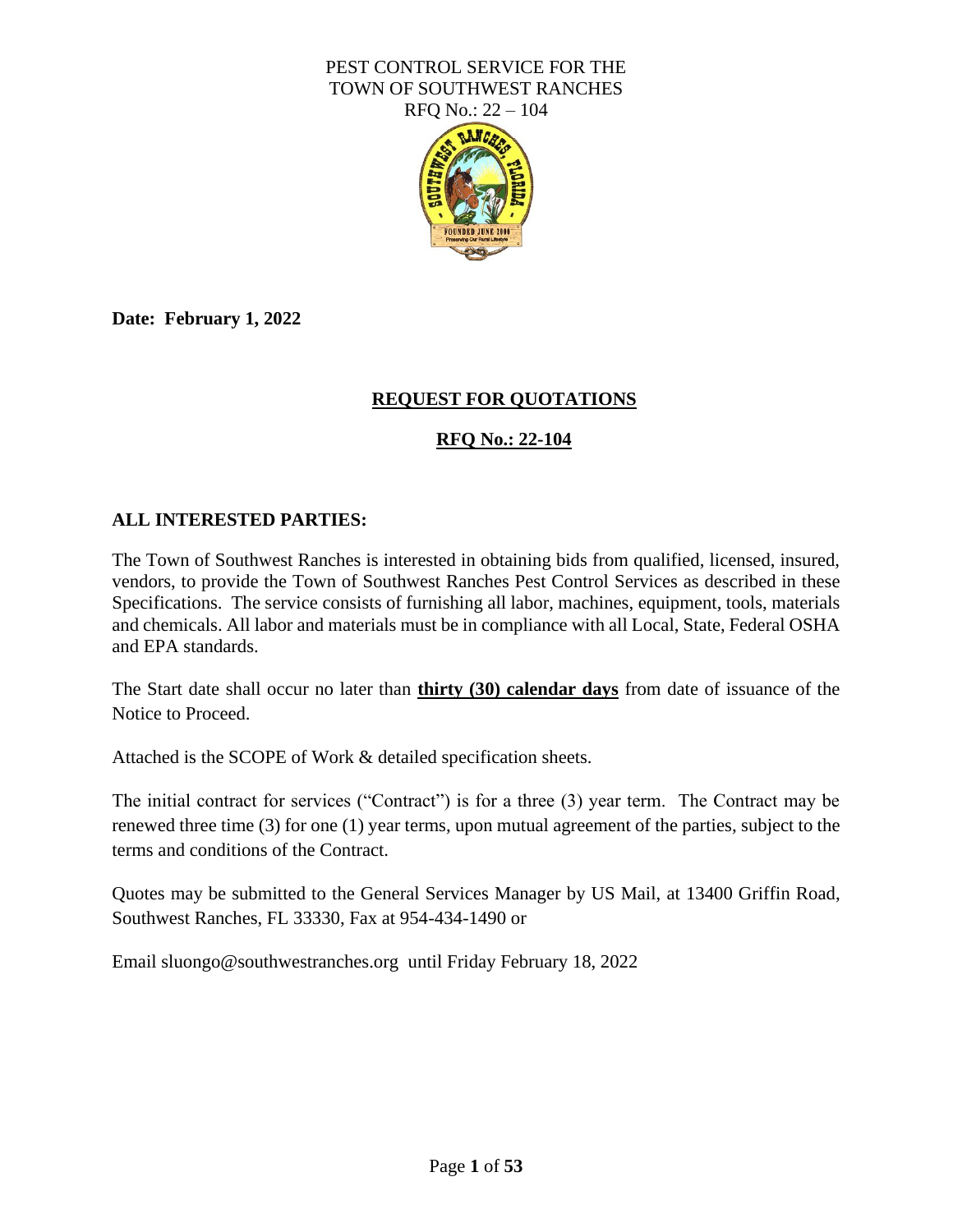Please include.

Each submittal shall include:

- Copies of all required licenses
- The Quote shall include Broward County Local Business Tax Receipt if the quote value is greater than or equal to \$10,000.

## • **LIABILITY, INSURANCE, LICENSING & PERMITS**

Where a Contractor is required to enter onto the Town of Southwest Ranches property to deliver materials or to perform work or services as a result of an award, the Contractor will assume the full duty, obligation, and expense of obtaining all necessary licenses, permits, inspections, and insurance required. The Contractor shall be liable for any damages or loss to the Town occasioned by negligence or intentional acts or omissions of the Contractor (or his agents) or any person or subcontractor utilized in the completion of this contract. Contractor shall be required to furnish a certified copy of all licenses, certificates of competency or other licensure requirements necessary to practice his profession as required by Florida Statutes, Florida Building Code, Broward County, or Town of Southwest Ranches Code. These documents shall be furnished to the Town along with the Quote. Failure to furnish these documents or to have required licensure will be grounds for rejecting the Quote.

The Quote shall include Certificate(s) of Insurance or written proof of the ability to provide the required insurance by an insurance company authorized to do business in the State of Florida or otherwise secured in a manner satisfactory to the Town in an amount equal to 100% of the requirements. Prior to award and in any event prior to commencing Work, the Successful Proposer shall provide the Town with certified copies of all insurance policies providing coverage which meets the requirements as outlined below:

#### **\*All insurance policies shall name and endorse the following as "Additional Named Insureds"**:

TOWN OF SOUTHWEST RANCHES 13400 Griffin Road. Southwest Ranches, FL 33330

All insurance shall be issued by companies rated "A-" or better per A.M. Best's Key Rating Guide, latest edition and authorized to issue insurance in the State of Florida. It shall be the responsibility of the vendor and insurer to notify the Town Administrator of cancellation, lapse, or material modification of any insurance policies insuring the vendor, which relate to the activities of such vendor and the Town.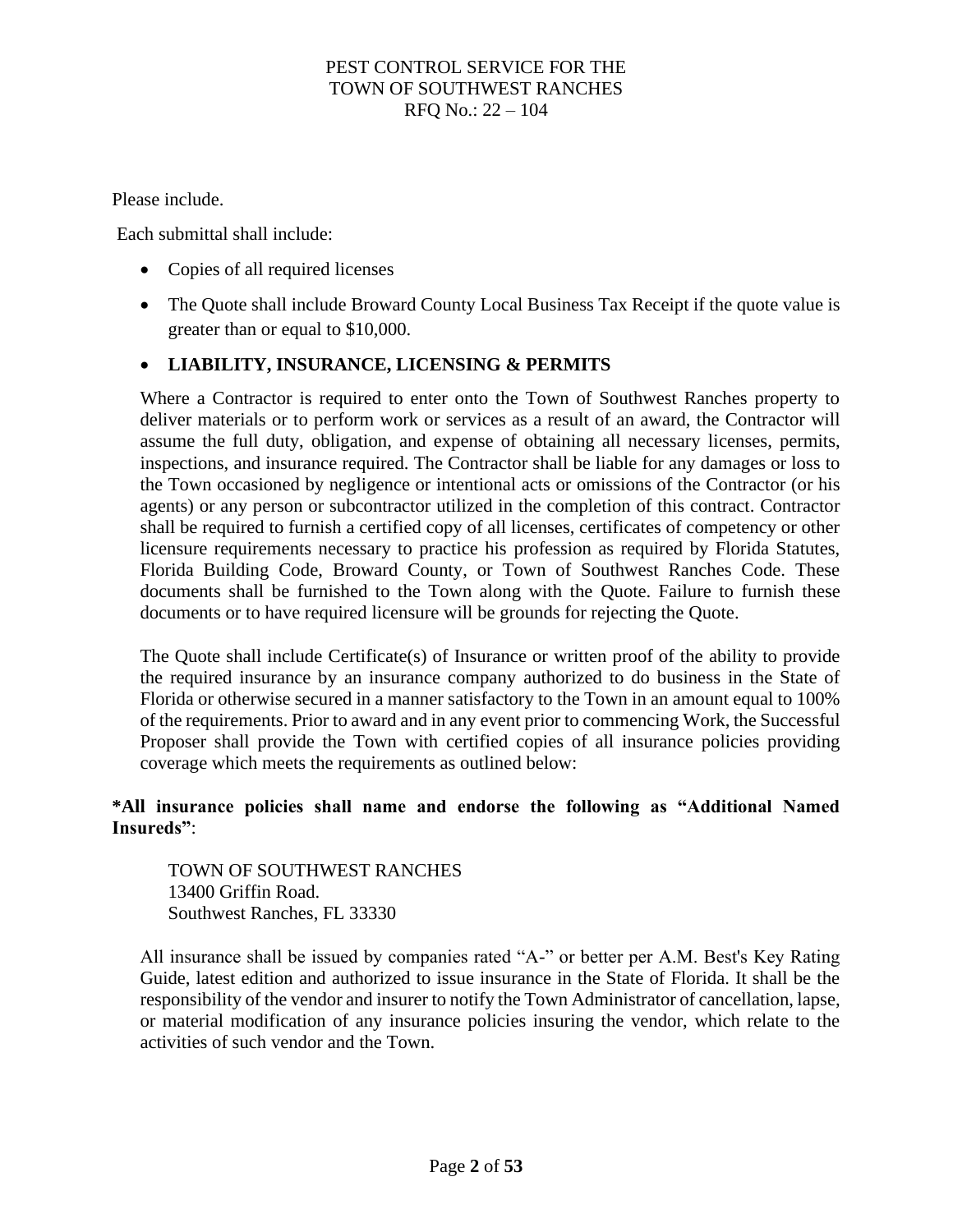**Such notification shall be in writing, and shall be submitted to the Town Administrator within thirty (30) days prior to cancellation of such policies. This requirement shall be reflected on the Certificate of Insurance.**

## • **CONTRACT DOCUMENTS (Exhibit A – Agreement)**

The Contract Documents comprise the entire agreement between the Town and Contractor concerning the Services. Any Services, materials or equipment that may be reasonably inferred from the Contract Documents as being required to produce the intended result will be supplied whether or not specifically called for. Reference to standard specifications, manuals or codes of any technical society, organization or association, or to the Laws or Regulations of any governmental authority, or to any permits and conditions thereof, whether such reference by specific or by implication, shall mean the latest standard specification, manual, code or Laws or Regulations or permit in effect at the time of executing the Contract, except as may otherwise be specifically stated. Clarifications and interpretations of the Contract Documents may be issued by the Town.

If during the performance of the Services, Contractor finds a conflict, error or discrepancy in the Contract Documents, Contractor shall so report to the Town in writing at once, and shall obtain a written interpretation or clarification from the Town, before proceeding with the Services affected thereby. Failure to obtain such written interpretation or clarification before proceeding with the Services affected thereby shall result in a conclusive forfeiture and abandonment of any claim by Contractor for additional compensation or time, or both, which could have been avoided by such interpretation or clarification, and Contractor shall bear all costs associated with removal, replacement, correction, repair or restoration of such Services.

• The completed attached **(Exhibit B – Appendices)**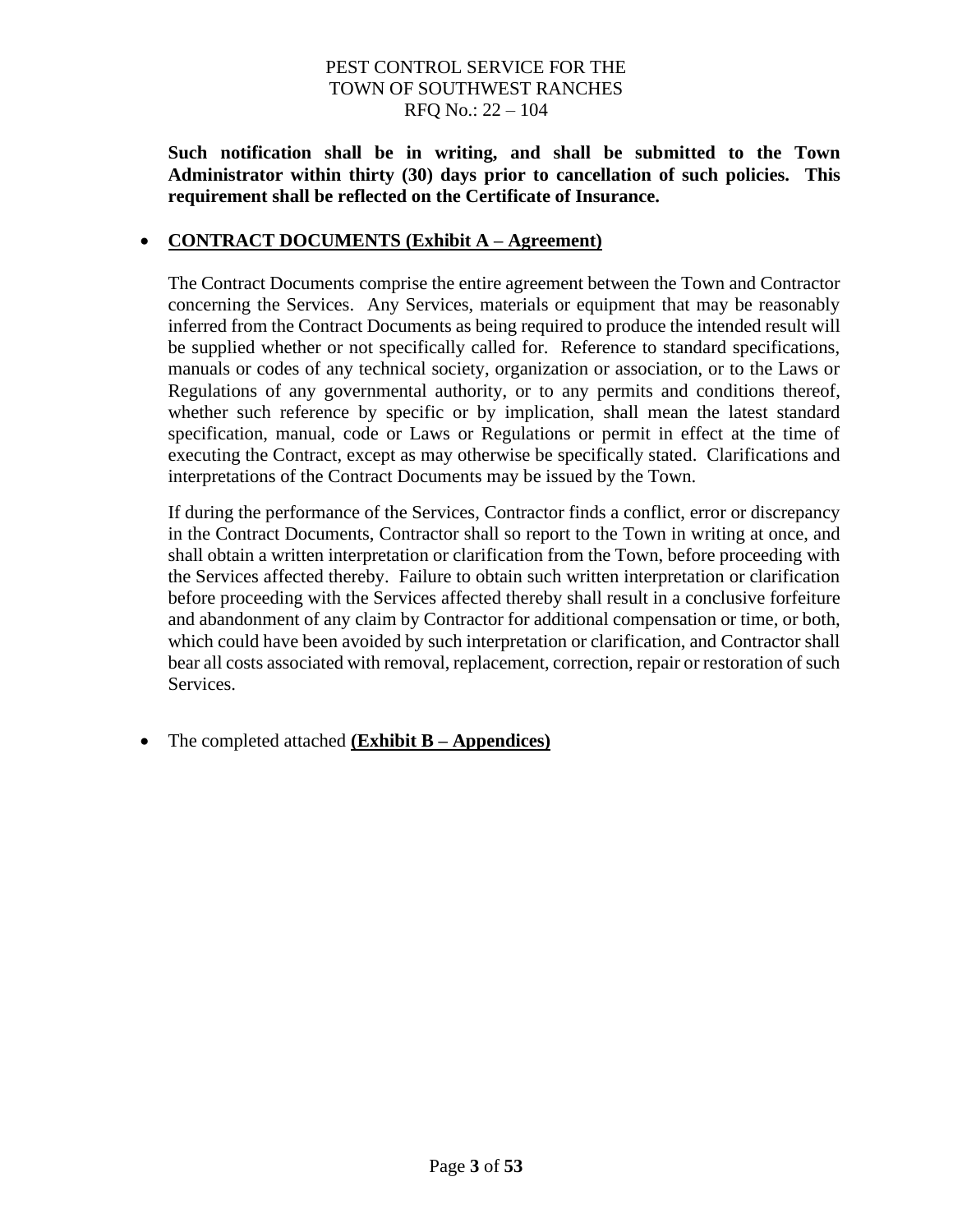# **SCOPE OF WORK**

## **Locations and Pest Control Services Required:**

| Site                                                                                       | Size                                                                                                                                                                                                                       | <b>Service Needed</b>                                |
|--------------------------------------------------------------------------------------------|----------------------------------------------------------------------------------------------------------------------------------------------------------------------------------------------------------------------------|------------------------------------------------------|
| Town Hall - 13400 Griffin<br>Road                                                          | 10,500 sq ft.                                                                                                                                                                                                              | Indoor; outdoor perimeter,<br>outdoor rodent control |
| Fire Dept. - 17220 Griffin<br>Road                                                         | 3,000 sq ft.                                                                                                                                                                                                               | Indoor; outdoor perimeter,<br>outdoor rodent control |
| Rolling Oaks Barn - 17630<br>SW 56 Street                                                  | <b>INTERIOR: 4,205 sq. ft.</b><br>Community Room: 28' x 82'                                                                                                                                                                | Indoor; outdoor perimeter,<br>outdoor rodent control |
|                                                                                            | East Room 15' x 56'                                                                                                                                                                                                        |                                                      |
|                                                                                            | Women's Restroom: 16' x 15'<br>Men's Restroom: 14' x 15'<br>Janitorial Closet: 12' x 15'                                                                                                                                   |                                                      |
|                                                                                            | <b>EXTERIOR (UNDER ROOF): 3,558</b><br>sq. ft.                                                                                                                                                                             |                                                      |
|                                                                                            | (Porch and breezeway)                                                                                                                                                                                                      |                                                      |
|                                                                                            | <b>EXTERIOR PERIMETER: 396 linear</b><br>feet                                                                                                                                                                              |                                                      |
|                                                                                            | $140'$ x 58'                                                                                                                                                                                                               |                                                      |
| <b>Country Estates Restrooms</b><br>& Janitorial Closet - 18900<br>Griffin Road            | <b>INTERIOR: 131.25 sq. ft.</b><br>Women's Restroom: 6.5' x 7.5'<br>Men's Restroom: 4.5' x 7.5'<br>Janitorial Closet: 6.5' x 7.5'                                                                                          | Indoor; outdoor perimeter                            |
|                                                                                            | <b>EXTERIOR PERIMETER: 71.6</b><br>linear feet                                                                                                                                                                             |                                                      |
|                                                                                            | $20' 8''$ x 15'                                                                                                                                                                                                            |                                                      |
| <b>Equestrian Park Restrooms</b><br>& Janitorial Closet - 5840<br>SW 148 <sup>th</sup> Ave | <b>INTERIOR: 430 sq. ft.</b><br>Women's Restroom: 10' x 12.5'<br>Men's Restroom: 10' x 12.5'<br>Janitorial Closet: 9' x 14'<br>Electrical Closet: 9' x 6'<br><b>EXTERIOR PERIMETER: 93 linear</b><br>feet<br>$22.5'$ x 24' | Indoor; outdoor perimeter                            |
|                                                                                            |                                                                                                                                                                                                                            |                                                      |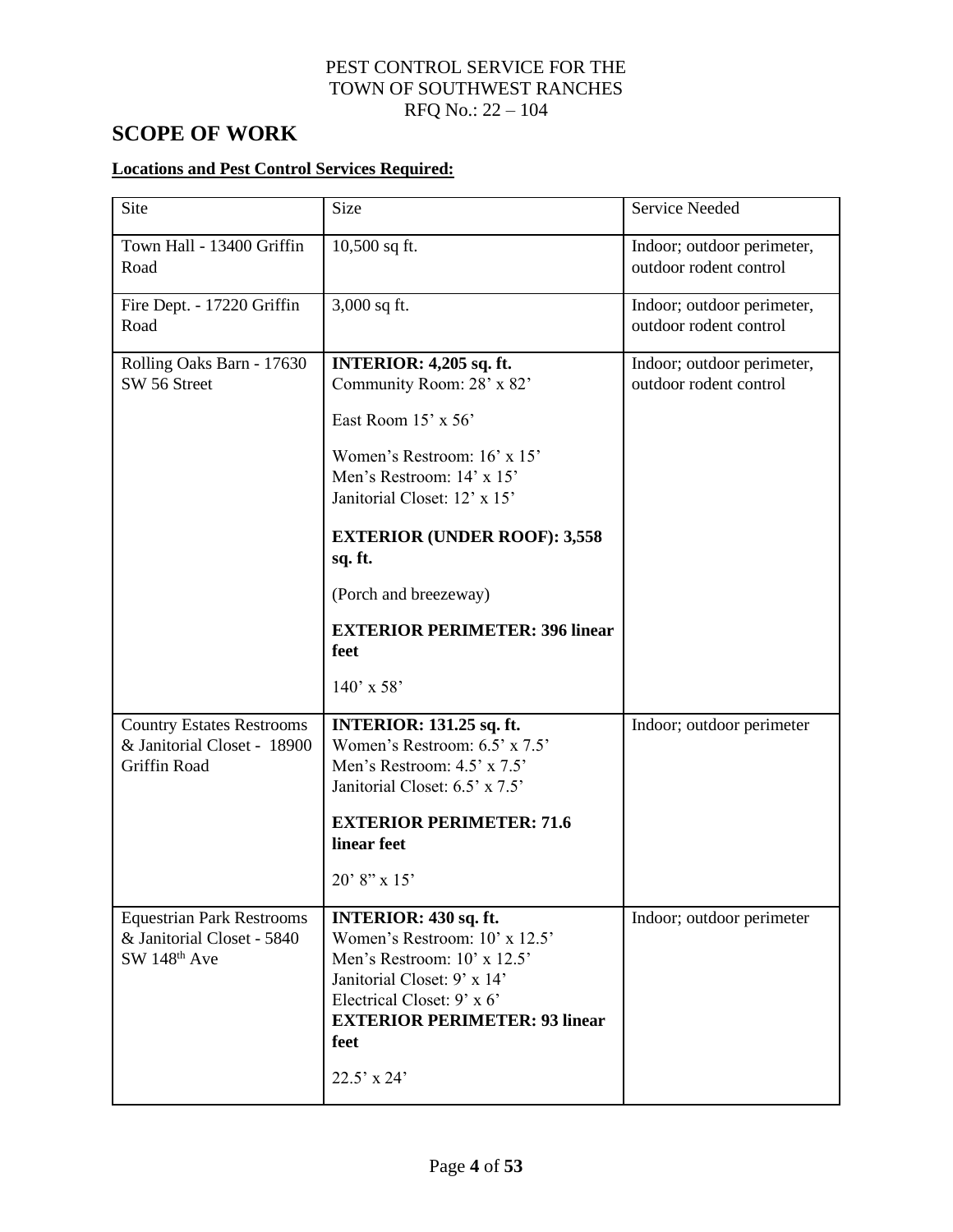#### **Service Times shall be monthly as stated below:**

- Town Hall  $9:00 \text{ am} 4:00 \text{ pm}$  weekdays
- Fire Dept.  $-9:00 \text{ pm} 4:00 \text{ am weekdays}$
- Rolling Oaks Barn, Country Estates and Equestrian Park- 9:00 am 4:00 pm weekdays
- **After regular monthly pest control Services, the Vendor shall be available to attend to any Town of Southwest Ranches pest control needs. This service shall be included in the Vendor's monthly fee.**

#### **Supplies and Equipment**

- All supplies will be provided by the vendor
- Vendor will provide all necessary pest control equipment

#### **Monthly**

- All indoor, outdoor perimeter pest control spray of all areas indicated in location matrix
- Outdoor rodent control as indicated in Scope of Services.

#### **PRODUCT/MANUFACTURE**

The Contractor shall be responsible for initiating, maintaining, and supervising all safety precautions and products in connection with the Services and shall comply with all EPA and OSHA safety requirements while performing the Services. As a minimum, all personnel performing the Services subject to this RFQ and any Contract awarded will be required to wear safety equipment and clothing appropriate for the Service.

#### **GENERAL SPECIFICATIONS**

All work shall be completed during normal business hours, which are Monday-Friday as noted above except for emergency needs as designated by the General Services Manager.

## **CONTRACTOR'S RESPONSIBILITY**

Contractor shall supervise and direct the Services competently and efficiently, devoting such attention thereto and applying such skills and expertise as may be necessary to perform the Services in accordance with the Contract Documents. Contractor shall be solely responsible for the means, methods, techniques, sequences, procedures, and safety precautions necessary for construction. Contractor shall also be responsible to see that the finished Services strictly comply with the Contract Documents.

The Contractor shall be responsible for initiating, maintaining, and supervising all safety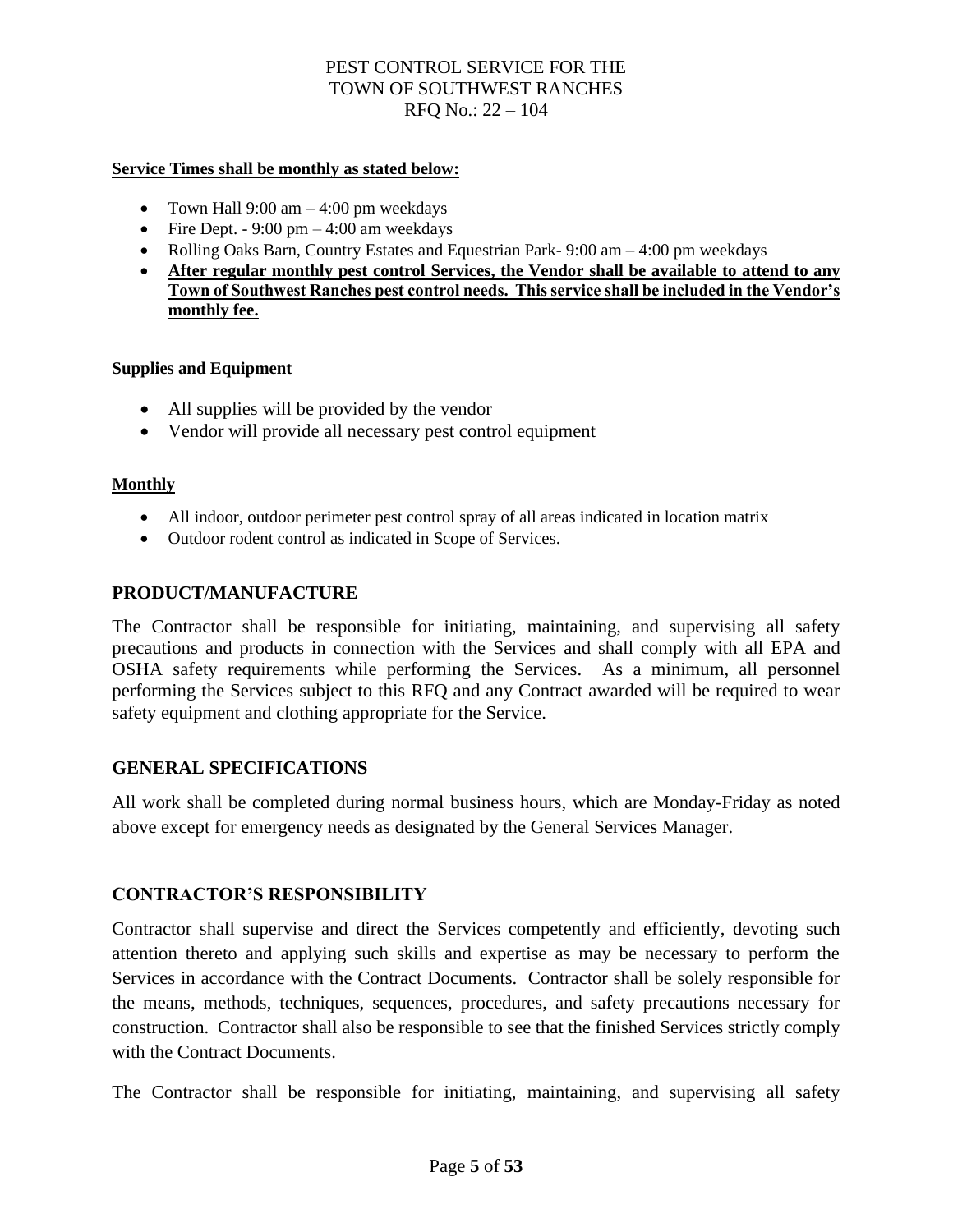precautions and programs in connection with the Services and shall comply with all OSHA safety requirements while performing the Services. As a minimum, all personnel performing the Services subject to this RFQ and any Contract awarded will be required to wear safety equipment and clothing appropriate for the Service.

All debris removed from the Town must be legally disposed of according to the Town's Code of Ordinances and in accordance with Local, State and Federal Regulations. Contractor hereby agrees to and shall indemnify, defend and hold harmless the Town, its officers and employees, from liabilities, damages, losses, costs, and expenses, including, but not limited to, reasonable attorney's fees (at both the trial and appellate levels), to the extent caused by Contractor's improper disposal or site cleanup or failure to comply with any applicable environmental laws.

If the Proposer intends to use sub-contractors to perform any Services pursuant to this RFQ, these sub-contractors are subject to prior approval by Town. Contractor shall be fully responsible to Town for all acts and omissions of any sub-contractors, suppliers and other persons and organizations performing or furnishing any of the Services under a direct or indirect contract with Contractor just as Contractor is responsible for Contractor's own acts and omissions. Nothing in the Contract Documents shall create any contractual relationship between Town and any such subcontractor, supplier or other person or organization, nor shall it create any obligation on the part of the Town to pay or see to payment of any monies due any such sub-contractor, supplier or other person or organization.

Contractor shall take all necessary precautions for the safety of, and shall provide the necessary protection to prevent damage, injury, or loss to other property.

As set forth in the terms of this RFQ, Contractor shall pay all sales, consumer, use and other similar taxes and should not include taxes in Bid prices. The Town is exempt from Florida sales tax on direct purchases of tangible property or Services. Also, it is the responsibility of the Contractor to procure all necessary permits and licenses the cost of which shall be deemed included in the Bid price.

## **TOWN RESPONSIBILITIES**

The Town will coordinate all facility access with the Contractor and its technicians.

## **MATERIALS**

The vendor shall follow all rules and regulations as well as maintain licenses under the authority of the Structural Pest Control Act and the EPA.

## **SAFETY**

All pertinent safety regulations shall be adhered to rigidly.

Contractor shall provide all safety equipment required to perform the project.

The Town will make a final decision deemed to be in the best interests of the Town, and anticipates the use of a purchase order or written agreement to confirm the terms of the Services, as may be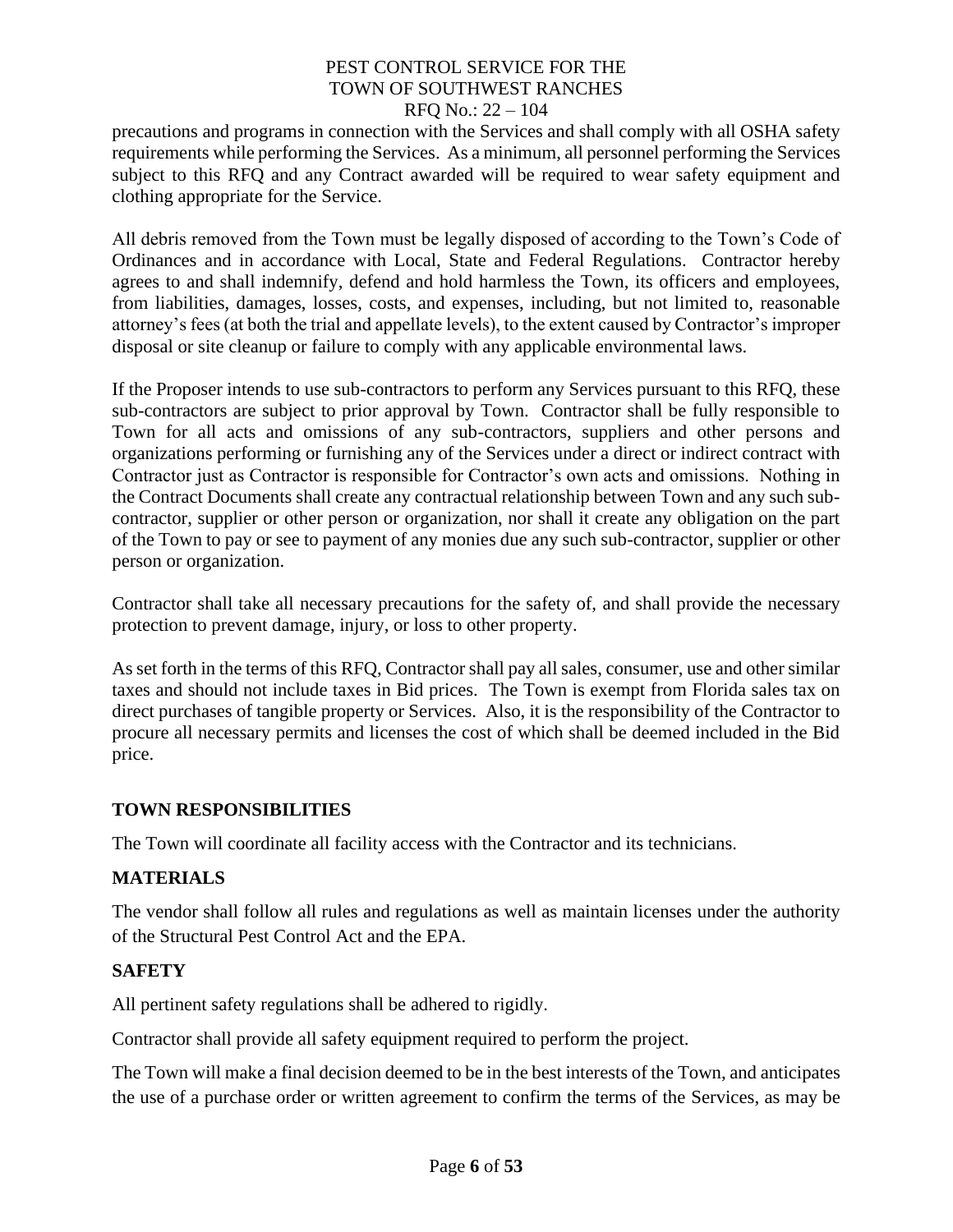acceptable to the Town. Pursuant to the Town's Procurement Code, this RFQ shall not be deemed a competitive procurement, and there shall be no rights of protest associated with decisions which may be made by the Town.

The Town of Southwest Ranches reserves the right to reject any or all quotes, to waive any informality, non-material irregularity or technicality.

All Quotes or questions concerning this RFQ may be submitted by US Mail, Fax or Emailed to:

Sandy Luongo, General Services Manager 13400 Griffin Road Southwest Ranches, Florida 33330 Phone: 954-434-7476 Fax: 954-434-1490 Email: [sluongo@southwestranches.org](mailto:sluongo@southwestranches.org)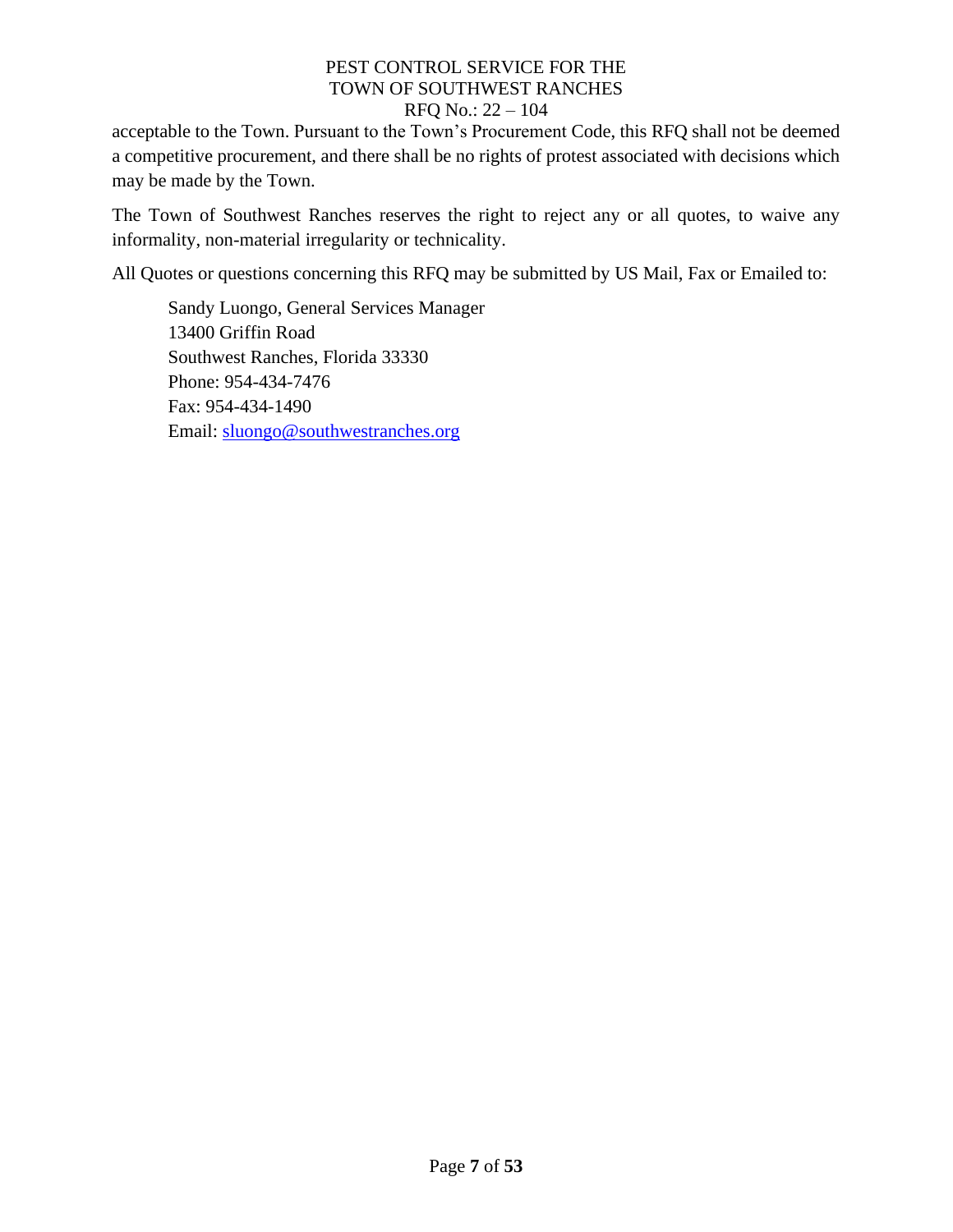

# **EXHIBIT "A"**

# **AGREEMENT**

# **BETWEEN THE**

# **TOWN OF SOUTHWEST RANCHES**

# **AND**

# **FOR**

**\_\_\_\_\_\_\_\_\_\_\_\_\_\_\_\_\_\_\_\_\_\_\_\_\_**

# TOWN OF SOUTHWEST RANCHES PEST CONTROL SERVICES

**RFQ 22-104**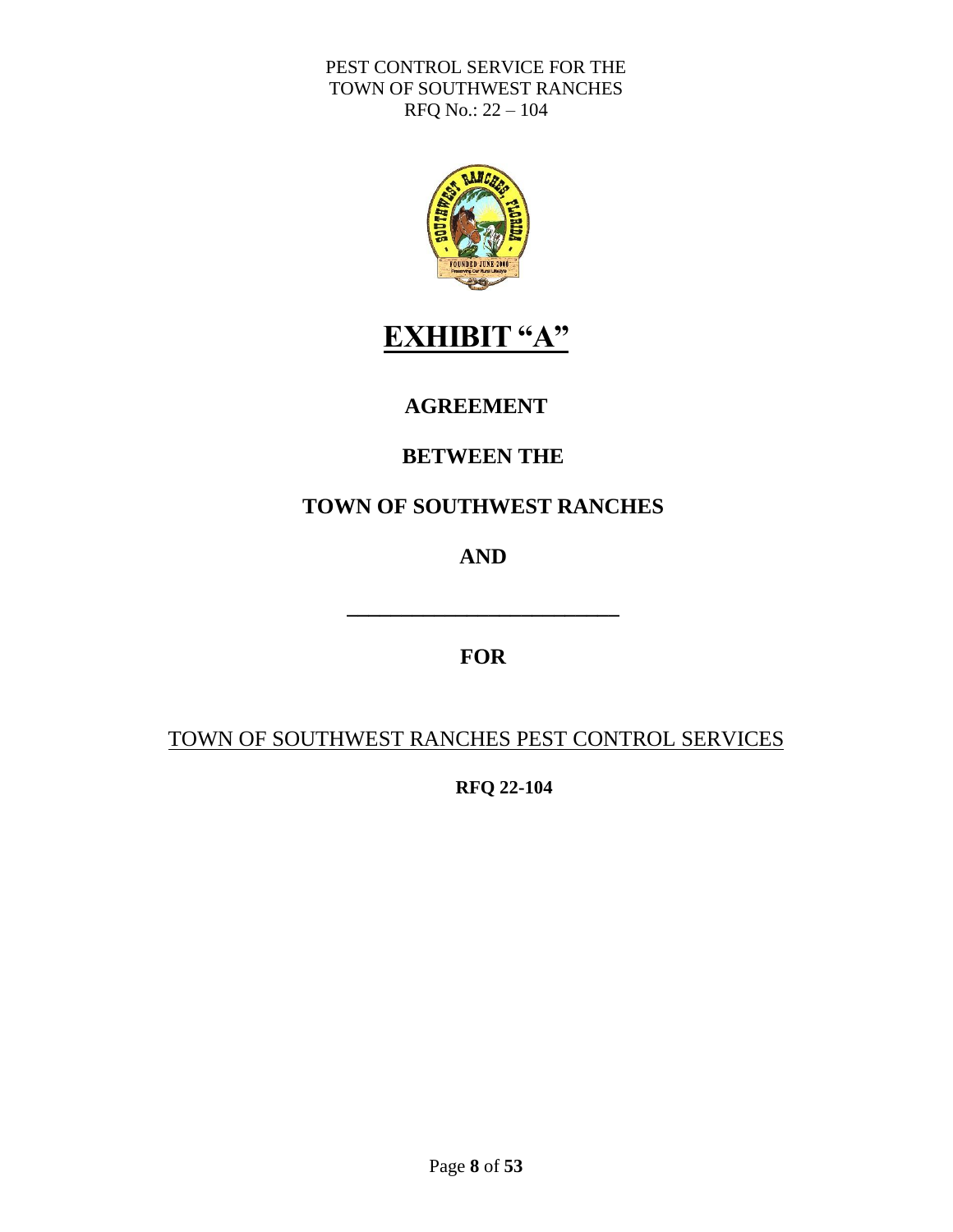## PEST CONTROL SERVICE FOR THE TOWN OF SOUTHWEST RANCHES RFQ No.: 22 – 104 AGREEMENT FOR **TOWN OF SOUTHWEST RANCHES PEST CONTROL SERVICES**

THIS IS AN AGREEMENT **("Agreement" or "Contract") made and entered into on this \_\_\_\_\_ day of \_\_\_\_\_\_\_\_\_\_\_\_ 201\_ by and between the Town of Southwest Ranches, a Municipal Corporation of the State of Florida, (hereinafter referred to as "Town") and \_\_\_\_\_\_\_\_\_\_\_\_\_(hereinafter referred to as "Contractor").**

**WHEREAS,** the Town desires to Town of Southwest Ranches Pest Control Services ("Project"); and

**WHEREAS,** the Town advertised an Request for Quotations, RFQ 22-104 on Wednesday February ("RFQ "); and

**WHEREAS, \_\_** Quotes were received by the Town on Friday, February 18, 2022; and

**WHEREAS,** the Town has adopted Resolution No. 201\_- \_\_\_\_ at a public meeting of the Town Council approving the recommended award and has selected\_\_\_\_\_\_\_\_\_\_\_\_\_\_\_ for award of the Project.

**NOW THEREFORE**, in consideration of the foregoing premises and the mutual terms and conditions herein, the Town and Contractor hereby agree as follows:

#### **Section 1: Scope of Services**

- 1.1 Upon execution of this Agreement, the Contractor agrees to perform the duties and responsibilities as defined herein and in the RFQ to which this Agreement is Exhibit "A" and which is made a part hereof by this reference (hereinafter referred to as "Work"). This Agreement, as well as all Exhibits, the RFQ, the Contractor's Bid, including all forms attached thereto, and all addenda, specifications, shall be hereinafter collectively referred to as the "Contract Documents" and incorporated herein by reference. To the extent of any conflict among the Contract Documents, the more stringent criteria relative to the Contractor's performance of the Work shall govern over the less stringent criteria.
- 1.2 By submitting its Bid and entering into this Agreement, Contractor represents that it has visited the location of the Work and informed itself of the conditions that exist at the site, including conditions of the facilities and difficulties attending the execution of the Work and such existing site conditions have been accounted for within the Agreement Sum (as defined below).

#### **Section 2: Term of this Agreement**

- 2.1 Town and Contractor agree that Contractor shall perform all Work under this Agreement for Town of Southwest Ranches Pest Control Services.
- 2.2 The initial contract for services ("Contract") is for a three (3) year term. The Contract may be renewed three time (3) for one (1) year terms, upon mutual agreement of the parties, subject to the terms and conditions of the Contract.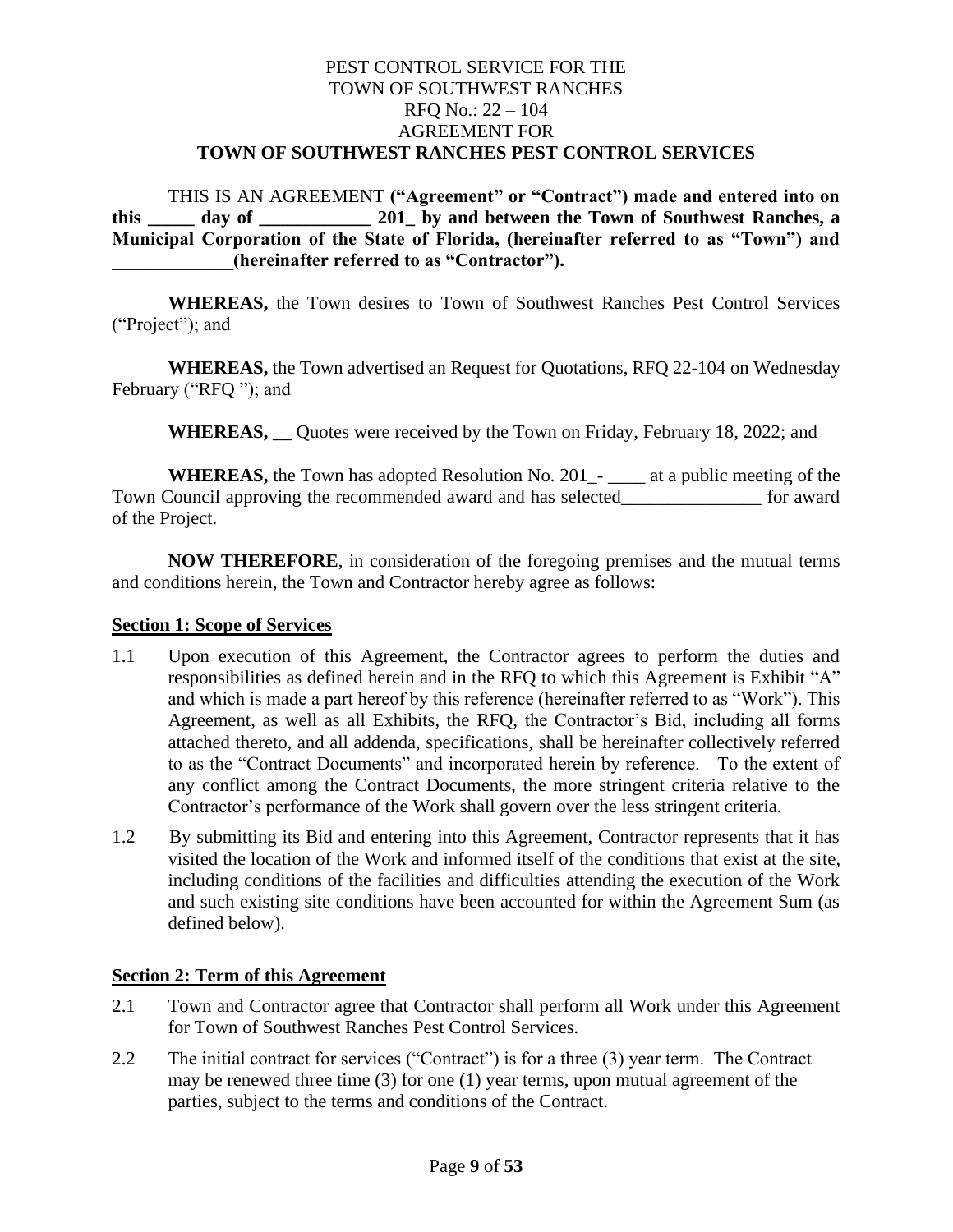- 2.3 Proposer acknowledges that the monthly fee is the maximum amount payable to the contractor and limits the Town's monetary obligation under the Contract. The monetary limitation does not constitute a limitation upon Contractor's obligation to perform services under the Contract.
- 2.4 Town shall have the ability to terminate this Agreement as provided in "Section 18: termination."

#### **Section 3: Compensation & Method of Payment**

- 3.1 Contractor shall render all Work to the Town under the Agreement for the total not to exceed a monthly fee of \$ Dollars ("Contract Price").
- 3.2 Town shall not be liable for any cost increases or escalation associated with labor, services, materials, equipment or any other costs that may arise during the performance of the Work. In the event the cost of the Work exceeds the amounts defined in Section 3.1 herein of the Contract Price, Contractor shall pay such excess from its own funds and Town shall not be required to pay any part of such excess. The only exception shall be any adjustments to the Contract Price pursuant to any written Change Order duly executed by Town and Contractor in accordance with the terms and conditions of this Agreement, and with the same formality and of equal dignity associated with the original execution of this Agreement.
- 3.3 Town and Contractor agree that payment under this Agreement will be subject to (a) the delivery of an appropriate invoice or payment application by Contractor to Town with such invoices being delivered by Contractor no more often than once every 30 days, and (b) verification by Town and its designated professional that the Work being invoiced has been performed in accordance with this Agreement. Upon verification by Town and the design professional that the invoiced Work has been performed in accordance with this Agreement, Town shall have thirty (30) days thereafter to pay said invoice.
- 3.4 Each invoice or payment application must be accompanied by all supporting documentation and other information reasonably requested by Town.

#### **Section 4: Assignment**

No assignment of this Agreement or of the Work hereunder by Contractor shall be valid without the express written consent of Town, which may be given or withheld, in Town's sole discretion. All Work to be performed pursuant to this Agreement shall be performed by the Contractor, and no Work shall be subcontracted to other parties or firms without the prior written consent and approval of the Town Administrator.

#### **Section 5: Contractor's Responsibility for Safety**

5.1 Contractor shall be responsible for initiating, maintaining and supervising all safety precautions and programs in connection with the Work provided pursuant to this Agreement in order to prevent, inter alia, damage, injury or loss to (a) all employees performing the Work and all other persons who may be affected thereby, (b) all the Work and all materials and equipment to be incorporated therein. Contractor shall timely provide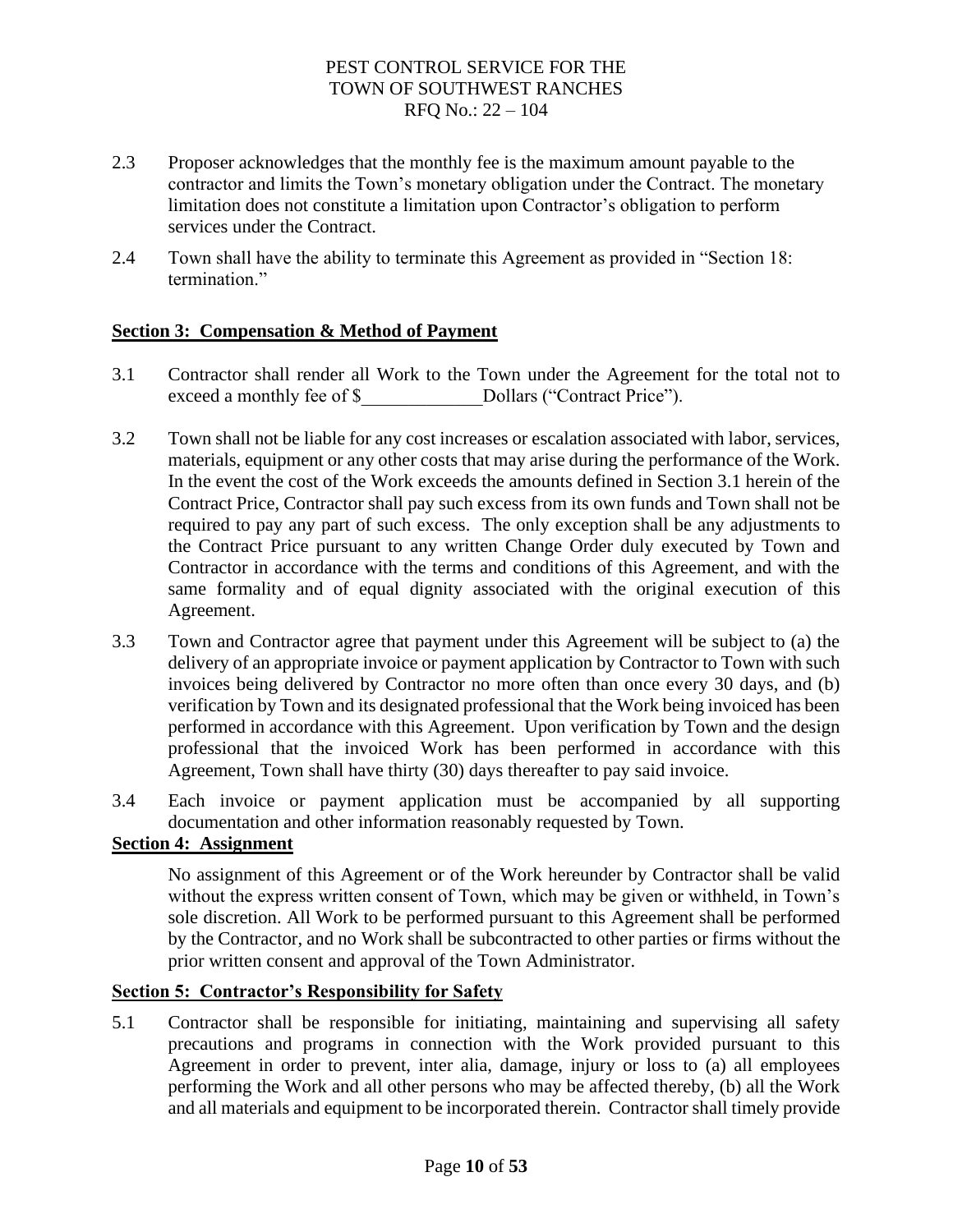# PEST CONTROL SERVICE FOR THE TOWN OF SOUTHWEST RANCHES

#### RFQ No.: 22 – 104

all notices and comply with all applicable laws, ordinances, rules, regulations and orders of any public authority or other authority with jurisdiction bearing on the safety of persons and property in order to provide protection from damage injury or loss.

#### **Section 6: Insurance**

- 6.1 Throughout the term of this Agreement and for all applicable statutes of limitation periods, Contractor shall maintain in full force and affect all of the insurance coverages as set forth in this Section.
- 6.2 All Insurance Policies shall be issued by companies that (a) are authorized to transact business in the State of Florida, (b) have agents upon whom service of process may be made in Broward County, Florida, and (c) have a rating of "A-" or better in accordance with A.M. Best's Key Rating Guide.

6.3 All Insurance Policies shall name and endorse the following as an **additional named insured**:

> Town of Southwest Ranches 13400 Griffin Road Southwest Ranches, FL 33330-2628

- 6.4 All Insurance Policies shall be endorsed to provide that (a) Contractor's Insurance is primary to any other Insurance available to Town or any other additional insured with respect to claims covered under the policy and (b) Contractor's insurance applies separately to each insured against who claims are made or suit is brought, and (c) that the inclusion of more than one insured shall not operate to increase the Insurer's limit of liability. Selfinsurance by Contractor shall not be acceptable as providing any of the required insurance coverages required in this Agreement.
- 6.5 If the Contractor fails to submit the required insurance certificate in the manner prescribed with the executed Agreement submitted to the Town at the time of execution of this Agreement, Contractor shall be deemed in default, and the Agreement shall be cancelled or rescinded without liability to the Contractor.
- 6.6 Contractor shall carry the following minimum types of Insurance:
	- A. **WORKER'S COMPENSATION:** Worker's Compensation Insurance is to apply to all employees in compliance with the "Workers' Compensation Law" of the State of Florida and all applicable federal laws. Contractor shall carry Worker's Compensation Insurance with the statutory limits, which shall include employer's liability insurance with a limit of not less than **Five Hundred Thousand Dollars (\$500,000)** for each accident, and **Five Hundred Thousand Dollars (\$500,000**) for each disease. Policy(ies) must be endorsed with waiver of subrogation against Town.
	- B. **BUSINESS AUTOMOBILE LIABILITY INSURANCE:** Contractor shall carry business automobile liability insurance with minimum limits of **One Million Dollars (\$1,000,000)** per occurrence, combined single limits bodily injury liability and property damage. The policy must be no more restrictive than the latest edition of the business automobile liability policy without restrictive endorsements, as filed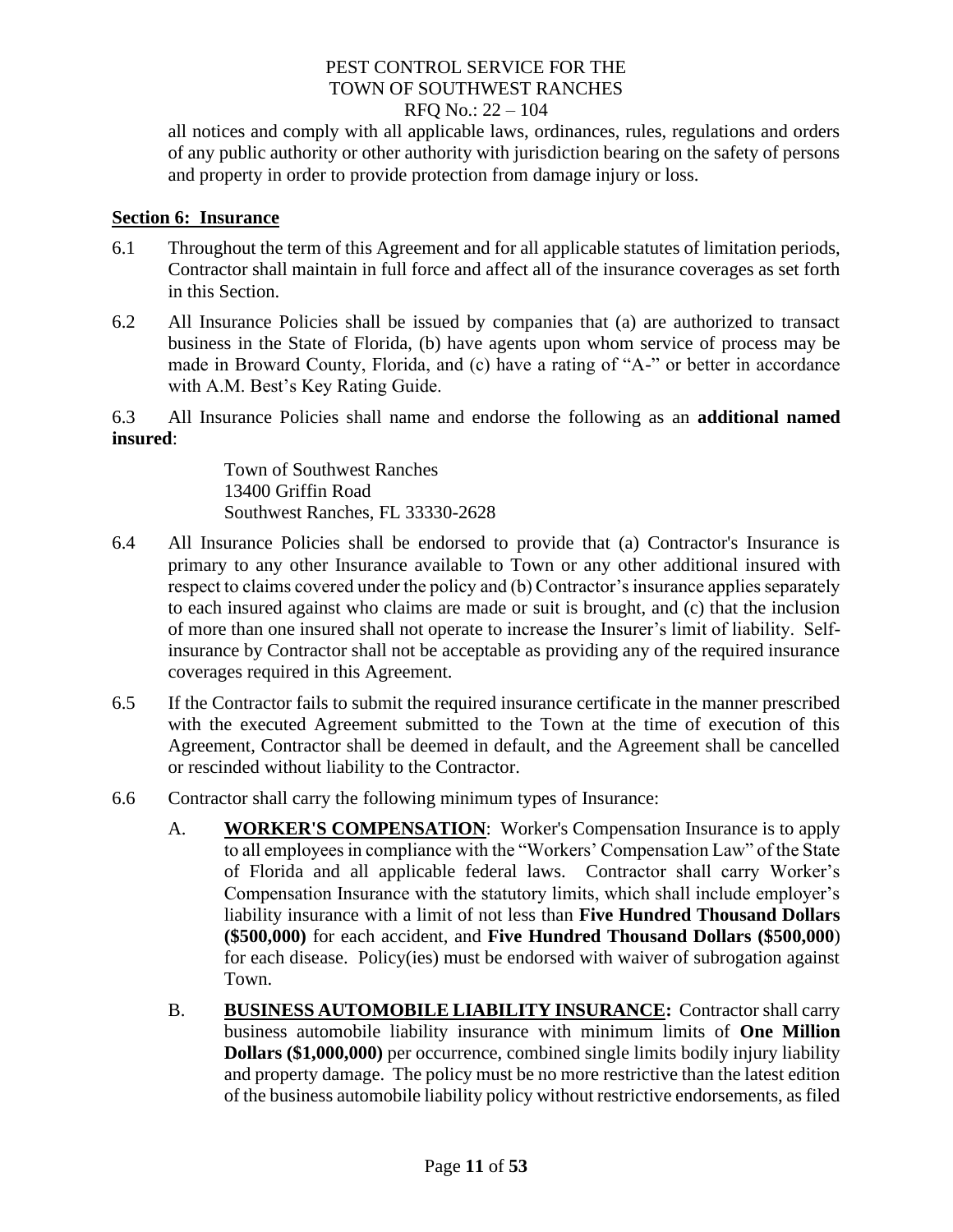by the Insurance Services Office, and must include all owned vehicles and all hired or non-owned vehicles.

- C. **COMMERCIAL GENERAL LIABILITY:** Contractor shall carry Commercial General Liability Insurance with limits of not less than **One Million Dollars (\$1,000,000**) per occurrence combined single limit for bodily injury and property damage, and not less than **Two Million Dollars (\$2,000,000)** in the aggregate. The insurance policy must include coverage that is no more restrictive than the latest edition of the commercial general liability policy, without restrictive endorsements as filed by the Insurance Service Office (ISO), and the policy must include coverages for premises and/or operations, independent contractors, products and/or completed operations for contracts, contractual liability, broad form contractual coverage, broad form property damage, products, completed operations, personal injury and explosion, collapse and underground (X-C-U). Personal injury coverage shall include coverage that has the employee and contractual exclusions removed. The ISO form of the policy must be acceptable to the Town.
- 6.7 Contractor shall provide Town with a copy of the Certificates of Insurance or endorsements evidencing the types of Insurance and coverages required by this Section prior to beginning the performance of any Work under this Agreement and, at any time thereafter, upon request by Town.
- 6.8 Contractor's Insurance Policies shall be endorsed to provide Town with **at least thirty (30) calendar days prior written notice of cancellation, non-renewal, restrictions, or reduction in coverages or limits.** Notice shall be sent to:

Town of Southwest Ranches 13400 Griffin Road Southwest Ranches, Florida 33330

And

Keith M. Poliakoff, Esq. Government Law Group, PLLC 200 South Andrews Avenue Suite 601 Fort Lauderdale, Florida 33301

- 6.9 Contractor's Commercial General Liability Insurance policy shall be on an "occurrence" basis only and shall not be a "claims-made" policy.
- 6.10 If any of Contractor's Insurance policies include a general aggregate limit and provides that claims investigation or legal defense costs are included in the general aggregate limit, the general aggregate limit that is required shall be at least five (5) times the occurrence limits specified above in this article.
- 6.11 The Contractor shall not commence operations, and/or labor to complete any of the Work pursuant to this Agreement until certification or proof of insurance issued directly by the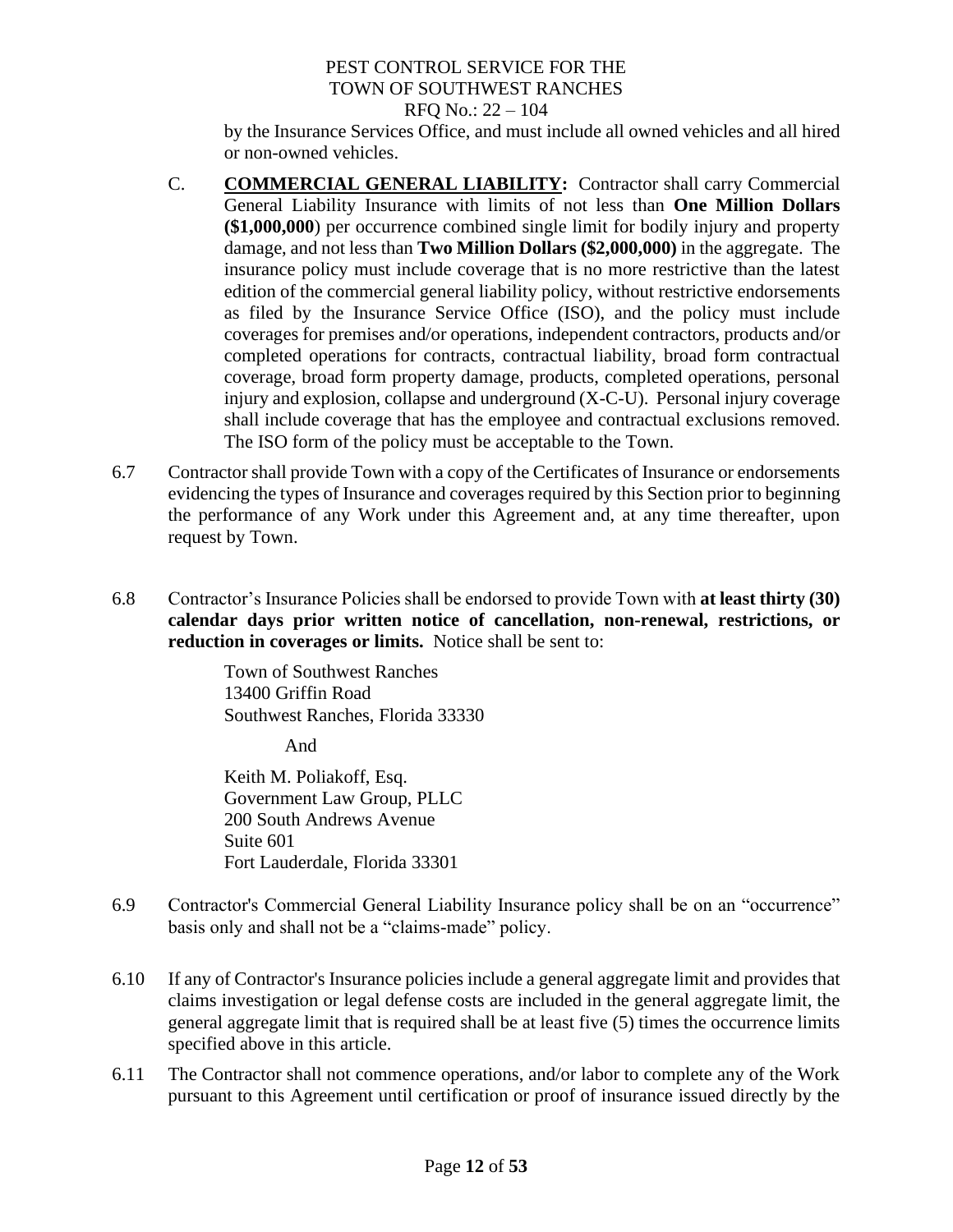# PEST CONTROL SERVICE FOR THE TOWN OF SOUTHWEST RANCHES

#### RFQ No.: 22 – 104

insurance company underwriting department or insurance agent, detailing terms and provisions of coverage, has been received and approved by the Town.

- 6.12 If any of Contractor's initial insurance expires prior to the completion of the Work, renewal copies of Policies shall be furnished to Town at least thirty (30) days prior to the date of their expiration, and Town shall be an additional named insured by endorsement on all of Contractor's renewal policies.
- 6.13 **UPON EXECUTION OF THIS AGREEMENT, CONTRACTOR SHALL SUBMIT TO TOWN COPIES OF ITS CERTIFICATE(S) OF INSURANCE EVIDENCING THE REQUIRED COVERAGES REQUIRED HEREIN AND SPECIFICALLY PROVIDING THE ENDORSEMENT TO THE POLICIES THAT SHOWS THE TOWN OF SOUTHWEST RANCHES IS AN ADDITIONAL NAMED INSURED WITH RESPECT TO THE REQUIRED COVERAGES AND CONTRACTOR'S WORK UNDER THE AGREEMENT.**
- 6.14 The official title of the owner is Town of Southwest Ranches. This official title shall be used in all insurance policies and documentation.
- 6.15 All required insurance policies shall preclude any insurer's or underwriter's rights of recovery or subrogation against Town with the express intention of the parties being that the required insurance coverage protects both parties as the primary coverage for any and all losses covered by the above described insurance.
- 6.16 Contractor shall ensure that any company issuing insurance to satisfy the requirements contained in this Agreement agrees that they shall have no recourse against Town for payment or assessments in any form on any policy of insurance.
- 6.17 The clauses "Other Insurance Provisions" and "Insured Duties in the Event of an Occurrence, Claim or Suit" as it appears in any policy of insurance in which Town is named as an additional named insured shall not apply to Town in any respect. Town shall use its best efforts to provide written notice of occurrence within thirty (30) working days after Town's actual notice of such event.
- 6.18 Notwithstanding any other provisions of this Agreement, Contractor's obligation to maintain all required insurance as specified in this Section of the Agreement shall survive the expiration or earlier termination of this Agreement.

## **Section 7: Copyrights and Patent Rights**

Contractor warrants that there has been no violation of copyrights, trademarks, or patent rights in manufacturing, producing, and/or selling the item(s) ordered or shipped as a result of this Agreement; and Contractor agrees to indemnify and hold harmless Town, its employees, agents, or servants, its employees, agents, or servants against any and all liability, loss, or expense resulting from any such violation(s).

#### **Section 8: Laws and Regulations**

Contractor agrees to abide by all applicable Federal, State, County, and local laws, rules, regulations, ordinances and codes in performing all Work under this Agreement.

#### **Section 9: Taxes and Costs**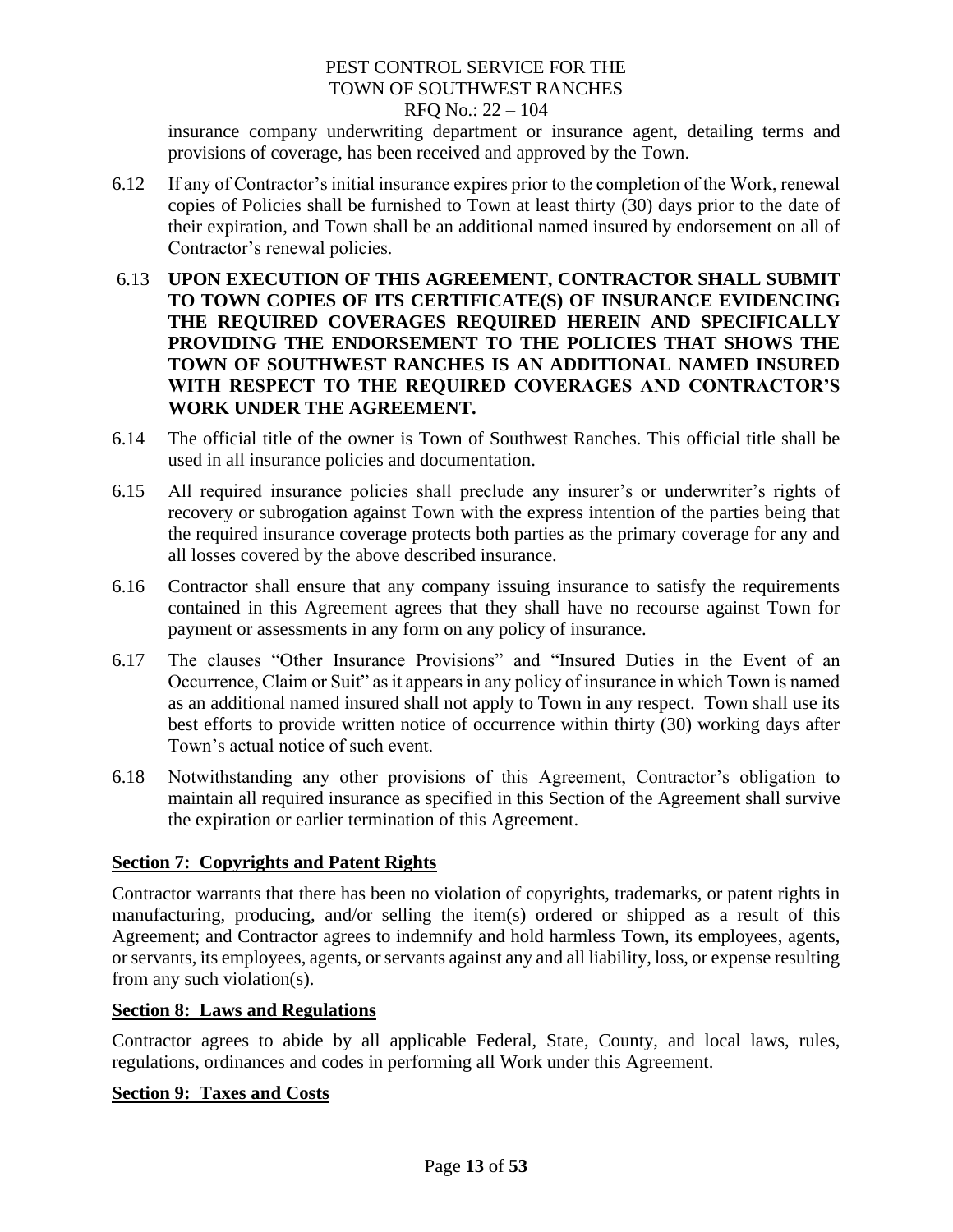All federal, state and local taxes relating to the Contractor's Work under this Agreement and, similarly, all costs for licenses, permits, or certifications to perform the Work under this Agreement shall be paid by the Contractor.

#### **Section 10: Indemnification**

To the fullest extent permitted by Florida law, including Florida Statutes, Section 725.06, the Contractor shall indemnify, defend and hold harmless the Town, its officers and employees, from liabilities, damages, losses and costs, including, but not limited to, reasonable attorney's fees (at both the trial and appellate levels), to the extent caused by the negligence, recklessness, or intentional wrongful misconduct of the Contractor and persons employed or utilized by the Contractor in the performance of the Contract or anyone else for whose actions Contractor may be responsible regardless of the partial fault of any party indemnified hereunder. Notwithstanding any other provisions of this Agreement, the Contractor's duty to indemnify, defend and hold the Town harmless shall survive the termination or earlier expiration of this Agreement.

#### **Section 11: Non-discrimination**

Contractor shall not discriminate against any client, employee or applicant for employment because of race, gender, age, color, religion, sex, national origin, physical or mental disability, or marital status. Contractor shall take affirmative action to ensure that applicants, subcontractors, Independent contractors, and employees are treated without discrimination in regard to their race, gender, age, color, religion, sex, national origin, physical or mental disability, or marital status. Contractor shall comply with all applicable sections of the Americans with Disabilities Act. Contractor agrees that compliance with this Article constitutes a material condition to this Agreement, and that it is binding upon the Contractor, its successors, transferees, and assignees for the period during which any Work is provided. Contractor further assures that all subcontractors and independent contractors are not in violation of the terms of this Section of the Agreement.

#### **Section 12: Sovereign Immunity**

Nothing in this Agreement is intended nor shall it be construed or interpreted to waive or modify the Town's Sovereign Immunity defense or any other of the Town's immunities and limitations on liability as provided for in Florida Statutes, as now worded or as may hereafter be amended and all Florida case law interpreting same.

## **Section 13: Prevailing Party Attorneys' Fees**

In the event either party to this Agreement incurs legal fees, legal expenses or costs to enforce the terms of this Agreement on trial or on appeal at all levels, the prevailing party shall be entitled to recover the reasonable costs of such action so incurred, including, without limitation, reasonable attorney's fees and costs and expert witness fees and costs incurred.

#### **Section 14: No Third Party Beneficiaries**

This Agreement is solely for the benefit of the parties hereto, and is not entered into for the benefit of any other person or entity. Nothing in this Agreement shall be deemed or construed to create or confer any benefit, right or cause of action for any third party or entity.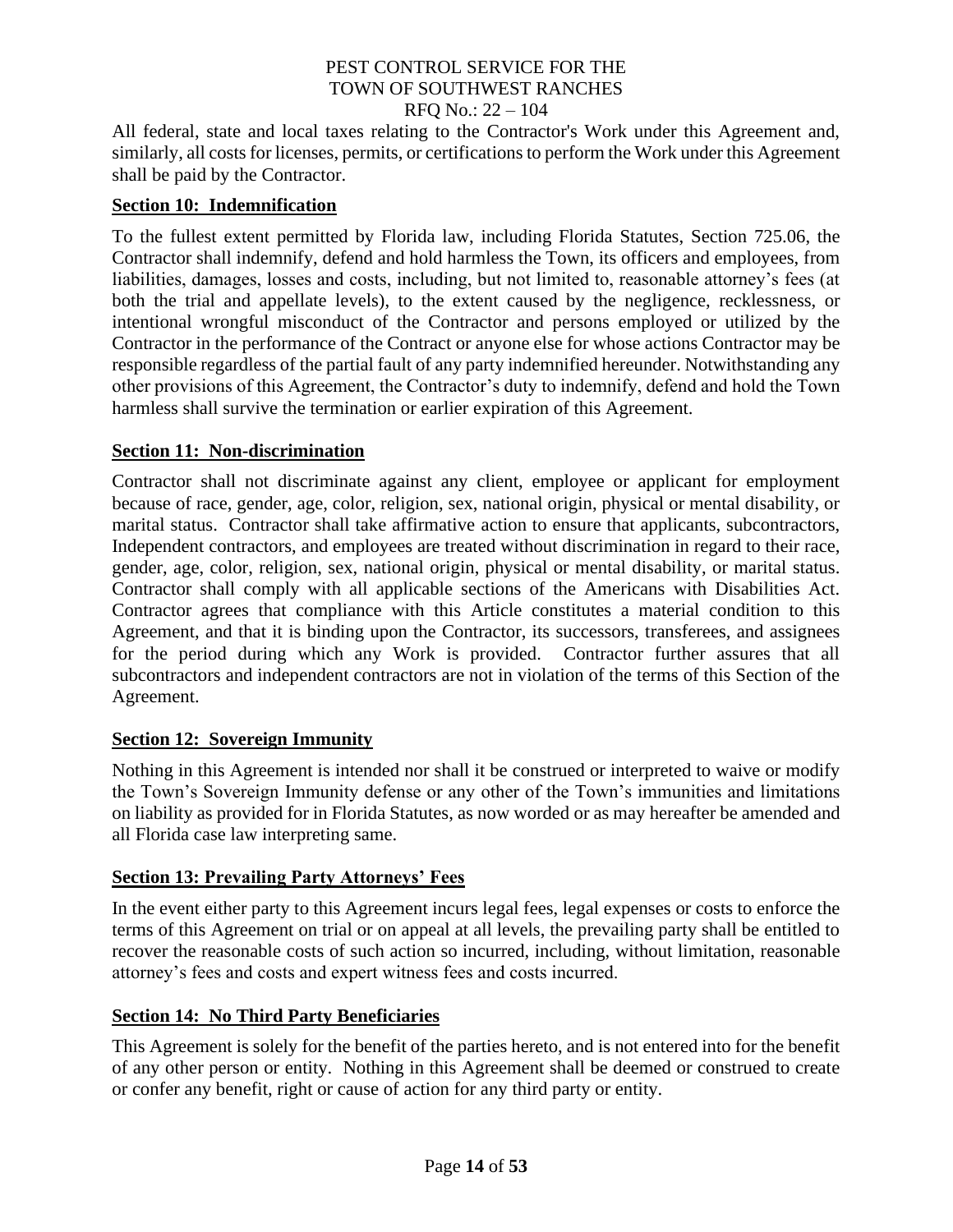#### **Section 15: Funding**

The obligation of Town for payment to Contractor for the Work is limited to the availability of funds appropriated in a current fiscal period, and continuation of any contractual relationship into a subsequent fiscal period is subject to appropriation of funds, unless otherwise authorized by law.

#### **Section 16: Manner of Performance**

Contractor agrees to perform its Work in a professional manner and in accordance with all applicable Local, State, County, and Federal laws, rules, ordinances, regulations and codes. Contractor agrees that the Work provided shall be provided by employees that are educated, trained, experienced, certified, and licensed in all areas encompassed within their designated duties. Contractor agrees to furnish to Town any and all documentation, certification, authorization, license, permit, or registration currently required by applicable laws, rules, and regulations. Contractor further certifies that it and its employees will keep all licenses, permits, registrations, authorizations, or certifications required by applicable laws or regulations in full force and effect during the term of this Agreement. Failure of Contractor to comply with this paragraph shall constitute a material breach of this Agreement.

#### **Section 17: Public Records**

The Town is subject to Chapter 119, Florida Statutes, "Public Records Law." No claim of confidentiality or proprietary information in all or any portion of a response will be honored unless a specific exemption from the Public Law exists and is cited in the response. An incorrectly claimed exemption does not disqualify the firm, only the exemption claimed. Contractor acknowledges the public shall have access at all reasonable times, to all documents and information pertaining to Town's contracts, subject to the provisions of Chapter 119, Florida Statutes, and agrees to allow access by the Town and the public to all documents subject to disclosures under applicable law.

To the extent that Contractor has been provided access to or has received security sensitive information, as defined by Florida Statutes, Section 119.071 and/or has executed a Confidential Information Acknowledgement and Agreement as part of the RFQ process, Contractor shall keep and maintain the security sensitive information as confidential and exempt from public disclosures as required by Florida Statutes.

Contractor agrees to keep and maintain public records required by the Town to perform the service in Contractor's possession or control in connection with Contractor's performance under this RFQ and any Contract awarded, and upon the request from the Town's custodian of public records, to provide the Town with a copy of the requested records or allow the records to be inspected or copied within a reasonable amount of time at a cost that does not exceed the cost provided in Chapter 119 or as otherwise provided by law. Contractor shall ensure that public records that are exempt or confidential and exempt from public records disclosure requirements are not disclosed except as authorized by law for the duration of the contract term and following completion of the Contract if the Contractor does not transfer the records to the Town.

Upon completion of the Contract, Contractor agrees, at no cost to Town, to transfer to the Town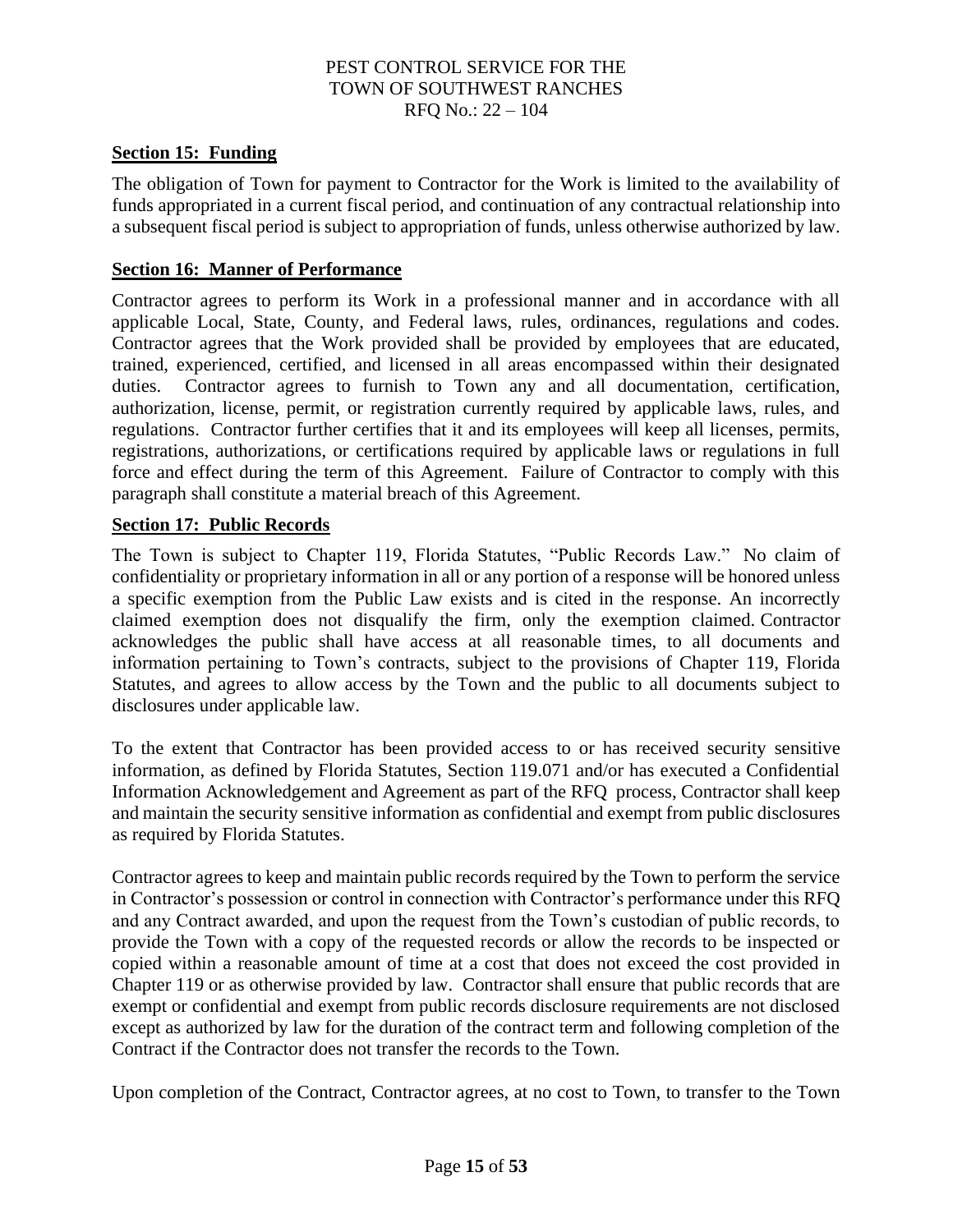# PEST CONTROL SERVICE FOR THE TOWN OF SOUTHWEST RANCHES

#### RFQ No.: 22 – 104

all public records in possession of the Contractor or keep and maintain public records required by the Town to perform the service. If the Contractor transfers all public records to the Town upon completion of the Contract, the Contractor shall destroy any duplicate public records that are exempt or confidential and exempt from public records disclosure requirements. If the Contractor keeps and maintains public records upon completion of the Contract, the contractor shall meet all applicable requirements for retaining public records. All records stored electronically must be provided to the Town, upon request from the Town's custodian of public records, in a format that is compatible with the information technology system of the Town.

Contractor's failure or refusal to comply with the provisions of this section shall result in the immediate termination for cause of the Contract by Town.

**IF THE CONTRACTOR HAS QUESTIONS REGARDING THE APPLICATION OF CHAPTER 119, FLORIDA STATUTES, TO THE CONTRACTOR'S DUTY TO PROVIDE PUBLIC RECORDS RELATING TO THIS CONTRACT, CONTACT THE CUSTODIAN OF PUBLIC RECORDS AT PHONE: (954) 434-0008; EMAIL: [RMUNIZ@SOUTHWESTRANCHES.ORG;](mailto:RMUNIZ@SOUTHWESTRANCHES.ORG) RUSSELL MUNIZ, ASSISTANT TOWN ADMINISTRATOR/TOWN CLERK, TOWN OF SOUTHWEST RANCHES, 13400 GRIFFIN ROAD, SOUTHWEST RANCHES, FLORIDA, 33330**.

#### **Section 18: Termination**

The Agreement may be terminated upon the following events:

- **A. Termination by Mutual Agreement.** In the event the parties mutually agree in writing, this Agreement may be terminated on the terms and dates stipulated therein.
- **B. Termination for Convenience.** This Agreement may be terminated for Convenience by Town upon Town providing Contractor with **thirty (30) calendar day's** written notice of Town's intent to terminate this Agreement for Convenience. In the event that this Agreement is terminated by Town for Convenience, Contractor shall be paid ONLY for Work performed and approved by the Town as of the date of this Agreement is terminated, plus any direct and reasonable expense sustained up to the date of receipt of the written notice. In no event shall Town be liable for consequential damages, including but not limited to, lost profits on Work not yet performed, and no other compensation or damages other than as set forth in this Section shall be paid to or recovered by Contractor in any legal proceeding against Town. Upon being notified of Town's election to terminate, Contractor shall immediately cease performing any further Work or incurring additional expenses. Contractor acknowledges and agrees that Ten Dollars (\$10.00) of the compensation to be paid by Town, the adequacy of which is hereby acknowledged by Contractor, is given as specific consideration to Contractor for Town's right to terminate this Agreement for Convenience.
- **C. Termination for Cause.** In the event of a material breach by Contractor, Town shall provide Contractor written notice of its material breach. Contractor shall thereafter have fourteen (14) days from the date of its receipt of such notification to cure such material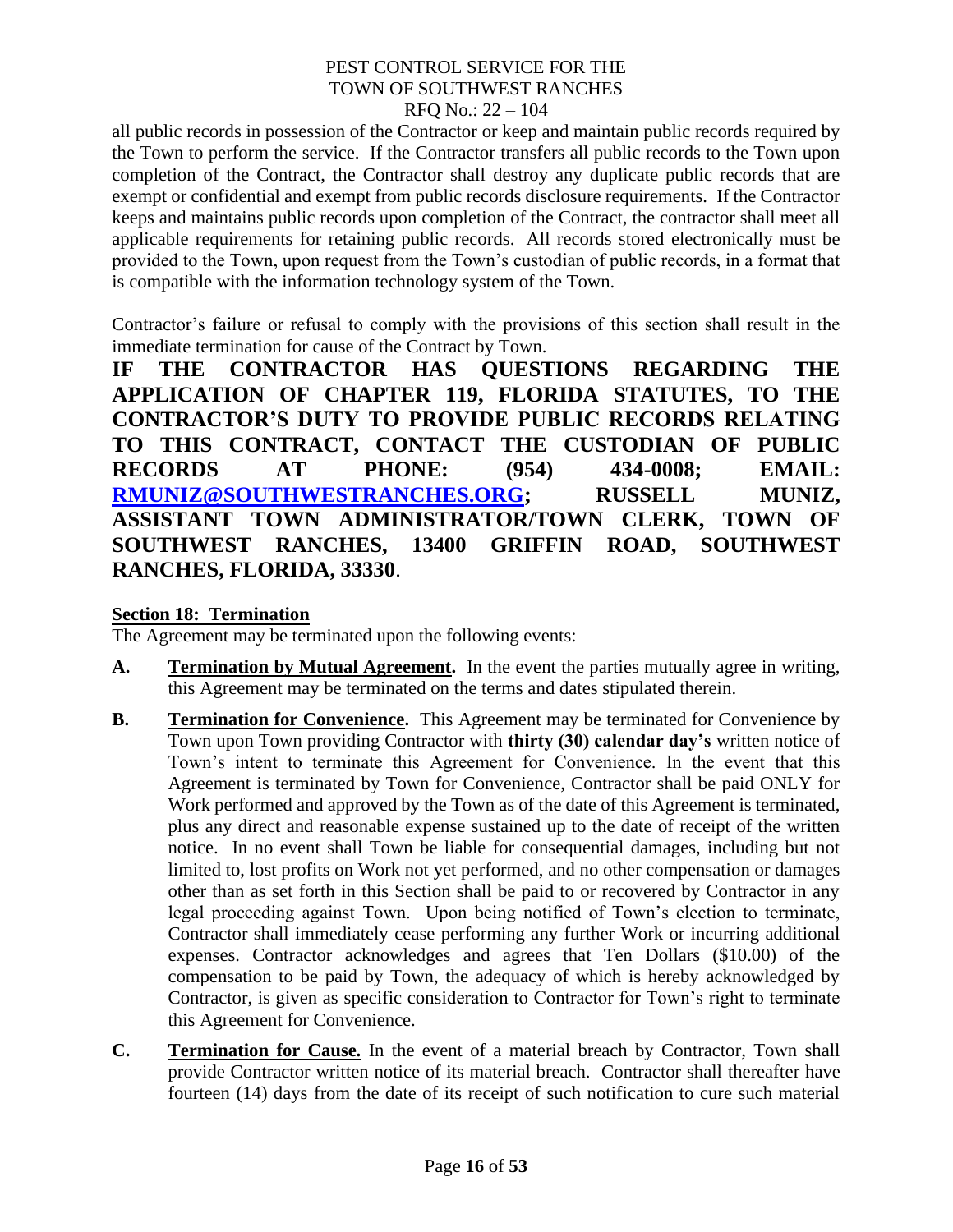breach. If Contractor does not cure the material breach within that time period, Town may terminate this Agreement immediately. Material breaches shall include, but are not limited to, Contractor's violations of governing standards, failure to carry out the work in strict accordance with the Contract Documents, failure to supply sufficient work forces, violations of state or federal laws, violation of Town's policies and procedures, or violation of any of the terms and conditions of this Agreement. In the event that Town elects to terminate Contractor for cause as provided for in this Section, and Town's termination for cause is later determined by a court of competent jurisdiction to be improper, or in any other way wrongful or in breach of this Agreement, the termination will be automatically deemed converted to one for Convenience, and Contractor shall solely be paid and Contractor's damages are solely limited to the compensation Contractor would be entitled to pursuant to subparagraph (B) of this Section.

- **D. Termination for Lack of Funds.** In the event the funds to finance the Work under this Agreement become unavailable or other funding source applicable, Town may provide Contractor with thirty (30) days written notice of termination. Nothing in this Agreement shall be deemed or construed to prevent the parties from negotiating a new Agreement in this scenario. In the event that Town elects to terminate Contractor for lack of funds as provided for in this Section, and Town's termination for lack of funds is later determined by a court of competent jurisdiction to be improper, or in any other way wrongful or in breach of this Agreement, the termination will be automatically deemed converted to one for Convenience, and Contractor shall solely be paid and Contractor's damages are solely limited to the compensation Contractor would be entitled to pursuant to subparagraph (B) of this Section.
- **E. Immediate Termination by Town.** In addition to any other grounds stated herein, Town, in its sole discretion, may terminate this Agreement immediately upon the occurrence of any of the following events:
	- 1. Contractor's violation of the Public Records Act;
	- 2. Contractor's insolvency, bankruptcy or receivership;
	- 3. Contractor's violation or non-compliance with Section 11 of this Agreement;
	- 4. Contractor's failure to maintain any Insurance required by Section 6 of this Agreement; or
	- 5. Contractor's violation of Section 19 of this Agreement.

#### **Section 19: Public Entity Crimes Information Statement**

Pursuant to Florida Statutes, Section 287.133: "A person or affiliate who has been placed on the convicted vendor list following a conviction for public entity crime may not submit a bid on a contract to provide any goods or services to a public entity, may not submit a bid on a contract with a public entity for the construction or repair of a public building or public work, may not submit bids on leases of real property to public entity, may not be awarded or perform work as a contractor, supplier, subcontractor, or consultant under a contract with any public entity, and may not transact business with any public entity in excess of the threshold amount provided in Section 287.017, for CATEGORY TWO for a period of 36 months from the date of being placed on the convicted vendor list." Violation of this section by Contractor shall result in Town's immediate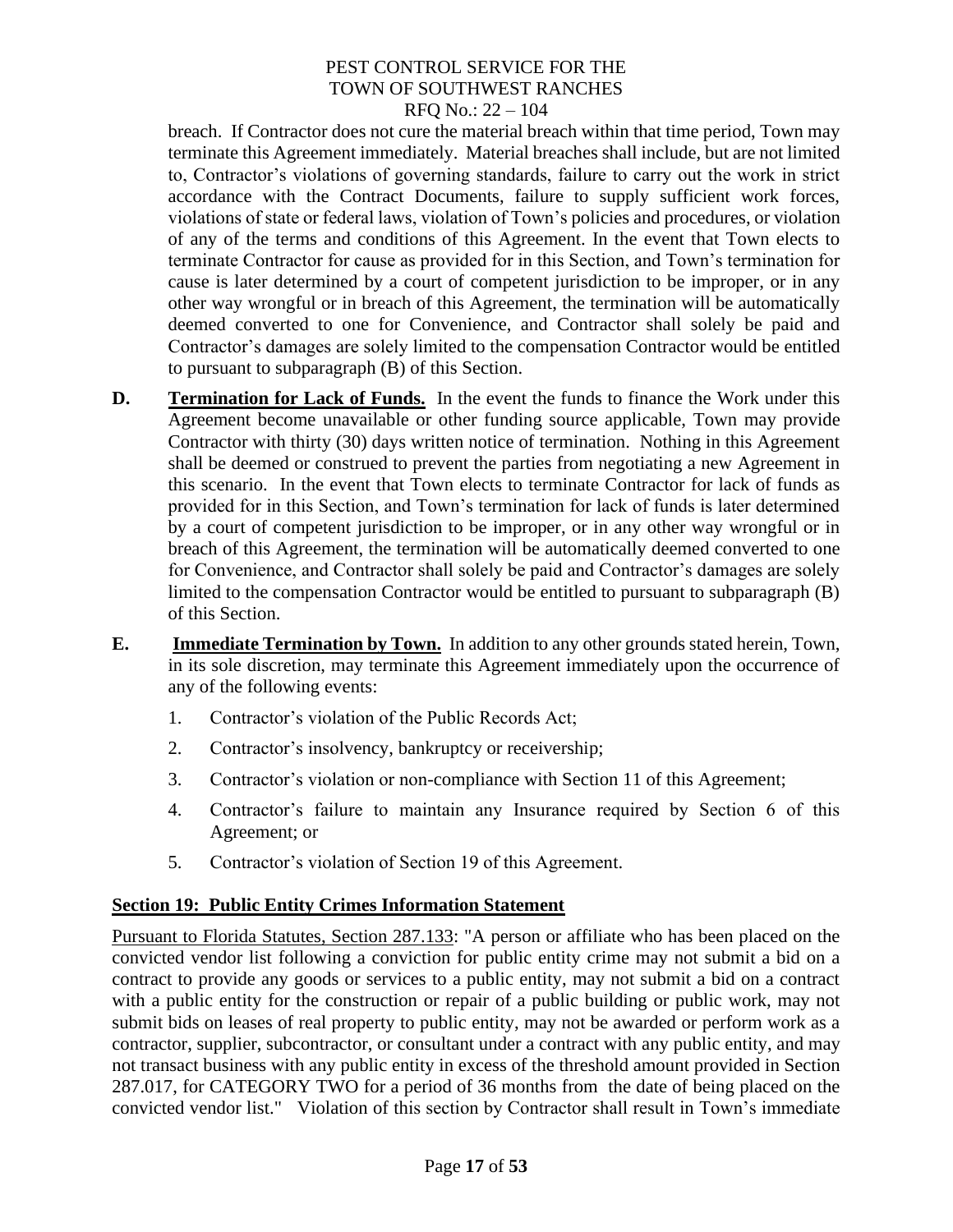# PEST CONTROL SERVICE FOR THE TOWN OF SOUTHWEST RANCHES

RFQ No.: 22 – 104

termination of this Agreement.

#### **Section 20: Use of Awarded Bid by Other Governmental Units**

Contractor agrees that this Agreement may be utilized by other governmental entities or units to provide the specified services. Town does not become obligated in any way, to pay for or become, in any way, responsible or liable for Contractor's provision of Work or services to any other governmental unit.

#### **Section 21: Change Orders and Modification of Agreement**

Town and Contractor may request changes that would increase, decrease or otherwise modify the Scope of Work to be provided under this Agreement. Such changes only become part of this Agreement and increase, decrease or otherwise modify the Work or the Agreement Sum under this Agreement if evidenced by a written Change Order executed by Town and Contractor, with the same formality and of equal dignity associated with the original execution of the Agreement.

#### **Section 22: No Waiver of Rights**

Neither the Town's review, approval or payment for any of the Work required under this Agreement shall be construed to operate as a waiver of any of Town's rights under this Agreement or of any causes of action arising out Contractor's performance of the Work under this Agreement, and Contractor shall be and remain liable to the Town for all damages to the Town caused by the Contractor's negligent or improper performance of any of the Work furnished under this Agreement, irrespective of the Town's review, approval or payment for any of the Work under this Agreement. The rights and remedies of the Town provided for under this Agreement are in addition to all other rights and remedies provided to Town by law.

#### **Section 23: Jurisdiction and Venue**

The exclusive venue for any litigation arising from or relating to the Agreement shall be in a court of competent jurisdiction in the  $17<sup>th</sup>$  Judicial Circuit in and for Broward County, Florida. This Agreement shall be governed by the substantive laws of the State of Florida.

## **Section 24: WAIVER OF RIGHT TO JURY TRIAL**

## **BY ENTERING INTO THIS AGREEMENT, CONTRACTOR AND TOWN HEREBY EXPRESSLY WAIVE ANY RIGHTS EITHER PARTY MAY HAVE TO A TRIAL BY JURY IN ANY CIVIL LITIGATION RELATED TO, OR ARISING OUT OF THIS AGREEMENT.**

#### **Section 25: Gender**

Wherever the context shall so require, all words herein in the masculine gender shall be deemed to include the feminine, and all words herein in the feminine gender shall be deemed to include the masculine. All singular words shall include the plural, and all plural words shall include the singular.

#### **Section 26: Time is of the Essence**

Time is of the essence for all of Contractor's obligations under this Agreement. **Section 27: Days**

The terms "days" as referenced in this Agreement shall mean consecutive calendar days.

#### **Section 28: Written Mutual Agreement**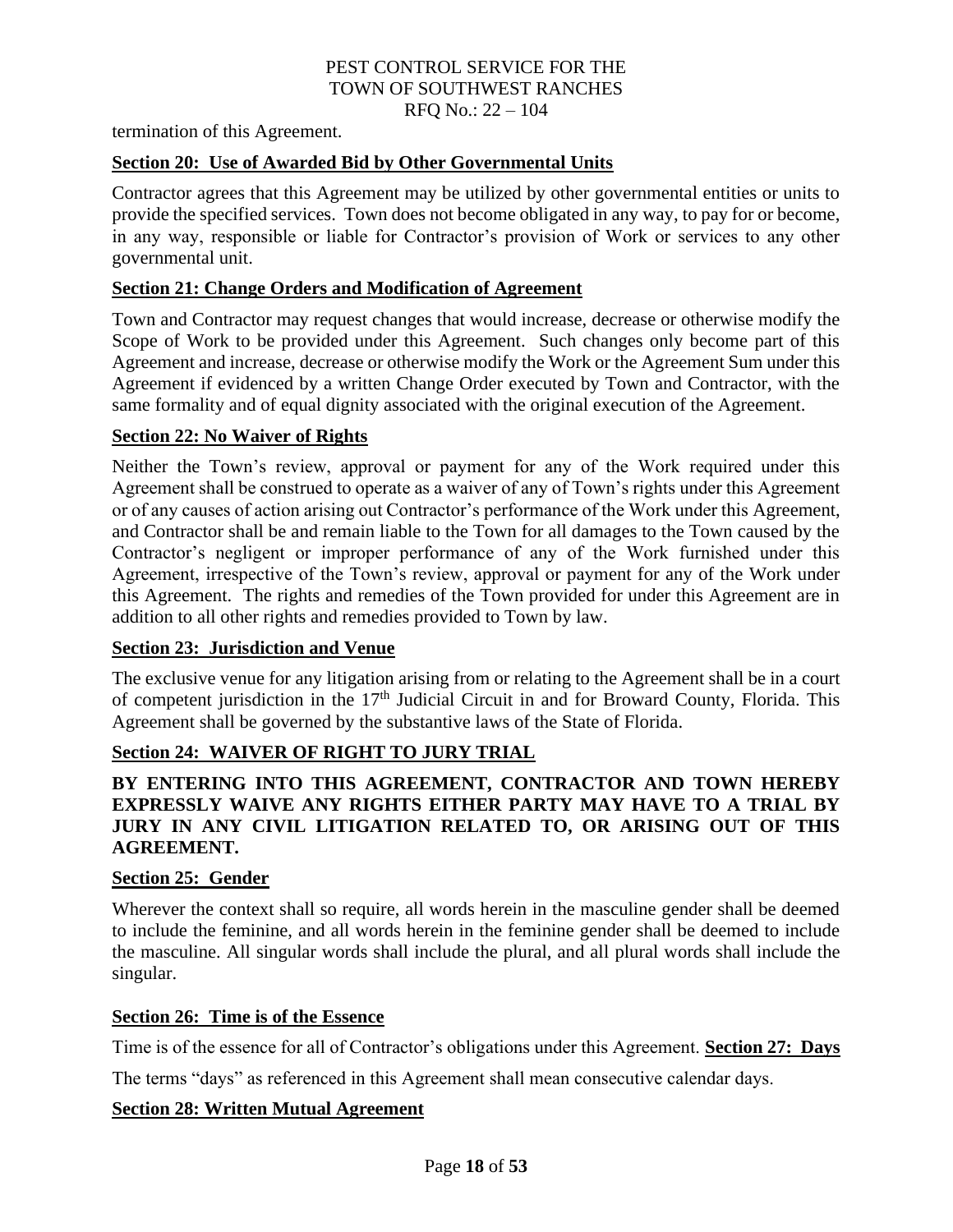# PEST CONTROL SERVICE FOR THE TOWN OF SOUTHWEST RANCHES

#### RFQ No.: 22 – 104

This Agreement is binding upon the parties hereto, their successors and assigns, and replaces and supersedes any and all prior agreements or understanding between the parties hereto whether written or oral which are merged herein.

#### **Section 29: No Amendment or Waiver**

This Agreement may not be changed, altered or modified except by an instrument in writing signed by all parties hereto, with the same formality and of equal dignity as the execution of this Agreement prior to the initiation of any Work reflecting such change.

#### **Section 30: Severability**

In the event any term or provision of this Agreement shall be determined by appropriate judicial authority to be illegal or otherwise invalid, such provision shall be given its nearest legal meaning or be construed to be in full force and effect or be deemed severed from the Agreement. In case any one or more of the provisions of this Agreement shall be determined by appropriate judicial authority to be invalid, illegal or unenforceable, in any respect, the validity of the remaining provisions of this Agreement shall be in no way affected, prejudiced, or disturbed thereby.

## **Section 31: Resolution of Disputes; Florida Statutes, Chapter 558 Not Applicable**

To prevent litigation, it is agreed by the parties hereto that Town Administrator shall solely decide all questions, claims, difficulties and disputes of, whatever nature, which may arise relative to this Agreement, including but not limited to, Contractor's fulfillment of its obligations under this Agreement as to the character, quality, amount and value of any Work done and materials furnished, or proposed, to be done or furnished, under or by reason of, the Agreement. Further, to the extent required or permitted by the agreement between the Town and its design professional for this Project, the design professional shall have access to the Work, the right to conduct testing or inspections, to reject non-conforming work, and to review pay applications. The Town Administrator's decision shall be reduced to writing, and a copy furnished to the Contractor within a reasonable time following submission to the Town of the question, claim, difficulty or dispute as referenced above. The Town Administrator's decision shall be final and conclusive. The parties further agree that as a condition precedent to litigation of any claims arising out of or relating to this Agreement, the parties shall engage in pre-suit mediation before an agreed upon mediator and the parties shall split the costs equally of the mediation. If the parties cannot agree to a mediator, the parties agree to conduct mediation in accordance with the American Arbitration Association, with the Construction Industry Mediation Procedures applicable thereto. The venue for any mediation shall be in Broward County, Florida. If litigation is initiated by either party without complying with the mediation requirements herein, the parties agree that such litigation shall be stayed pending compliance. Additionally, the parties understand and agree that Florida Statutes, Chapter 558 does not apply to this Agreement or the Work, and that the parties hereby "opt out" of the procedures set forth at Chapter 558.

## **Section 32: Notice**

Whenever either party desires to give notice unto the other, such notice must be in writing by certified or registered mail, postage prepaid, return receipt requested, hand delivery, or facsimile transmission prior to 5:00 p.m. on the date of transmission (e.d.t. or e.s.t. as applicable), or via overnight express courier service. For the present, the parties designate the following individuals as the respective parties and places for giving of notice: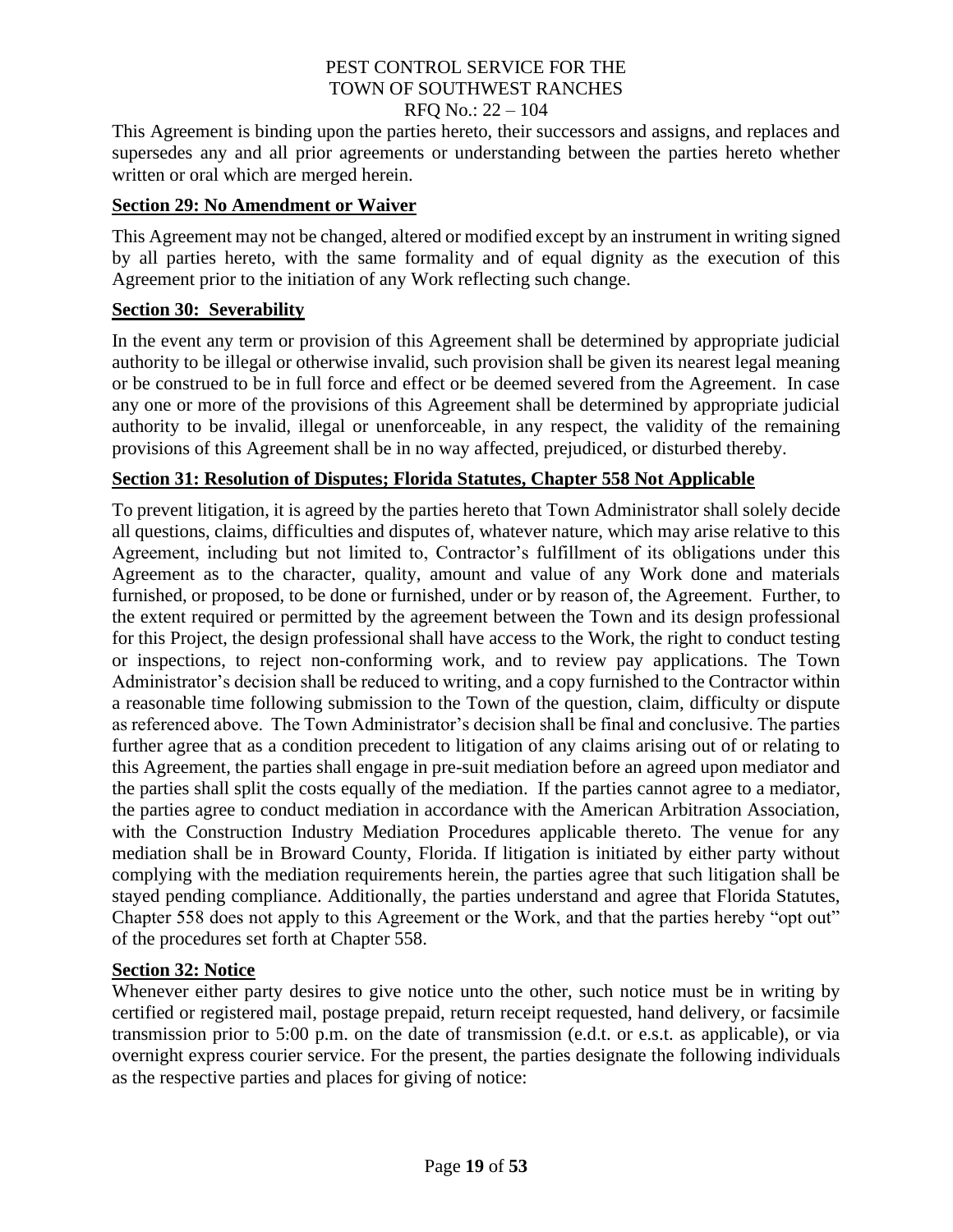#### If to Town:

Town of Southwest Ranches Town Administrator 13400 Griffin Road Southwest Ranches, Florida 33330

> \_\_\_\_\_\_\_\_\_\_\_\_\_\_\_\_\_\_\_\_\_ \_\_\_\_\_\_\_\_\_\_\_\_\_\_\_\_\_\_\_\_\_

#### With a copy to:

Keith M. Poliakoff, Esq. Government Law Group, PLLC 200 South Andrews Avenue Suite 601 Fort Lauderdale, Florida 33301

 $\mathcal{L}_\text{max}$  , and the contract of the contract of the contract of the contract of the contract of the contract of the contract of the contract of the contract of the contract of the contract of the contract of the contr

If to Contractor:

#### **Section 33: Miscellaneous**

- **A. Ownership of Documents**. Unless otherwise provided by law, any and all reports, surveys, and other data and documents provided or created in connection with this Agreement by Contractor and all persons or entities employed or otherwise retained by Contractor are and shall remain the property of Town. In the event of termination of this Agreement for any reason, any reports, photographs, surveys and other data and documents prepared by Contractor, whether finished or unfinished, shall become the property of Town and shall be delivered by Contractor to the Town Administrator within seven (7) days of termination of this Agreement for any reason. Any compensation due to Contractor shall be withheld until all documents are received by Town as provided herein.
- **B. Audit and Inspection Rights and Retention of Records**. Town shall have the right to audit the books, records and accounts of Contractor that are related to this Agreement. Contractor shall keep such books, records, and accounts as may be necessary in order to record complete and correct entries related to this Agreement.

Contractor shall preserve and make available, at reasonable times for examination and audit by Town, all financial records, supporting documents, statistical records, and any other documents pertinent to this Agreement for the required retention period of the Florida Public Records Act (Chapter 119, Florida Statutes), if applicable, or, if the Florida Public Records Act is not applicable, for a minimum period of three (3) years after expiration or earlier termination of this Agreement, unless Contractor is notified in writing by Town of the need to extend the retention period. Such retention of such records and documents shall be at Contractor's sole expense. If any audit has been initiated and audit findings have not been resolved at the end of the retention period or three (3) years, whichever is longer, the books, records, and accounts shall be retained until resolution of the audit findings. If the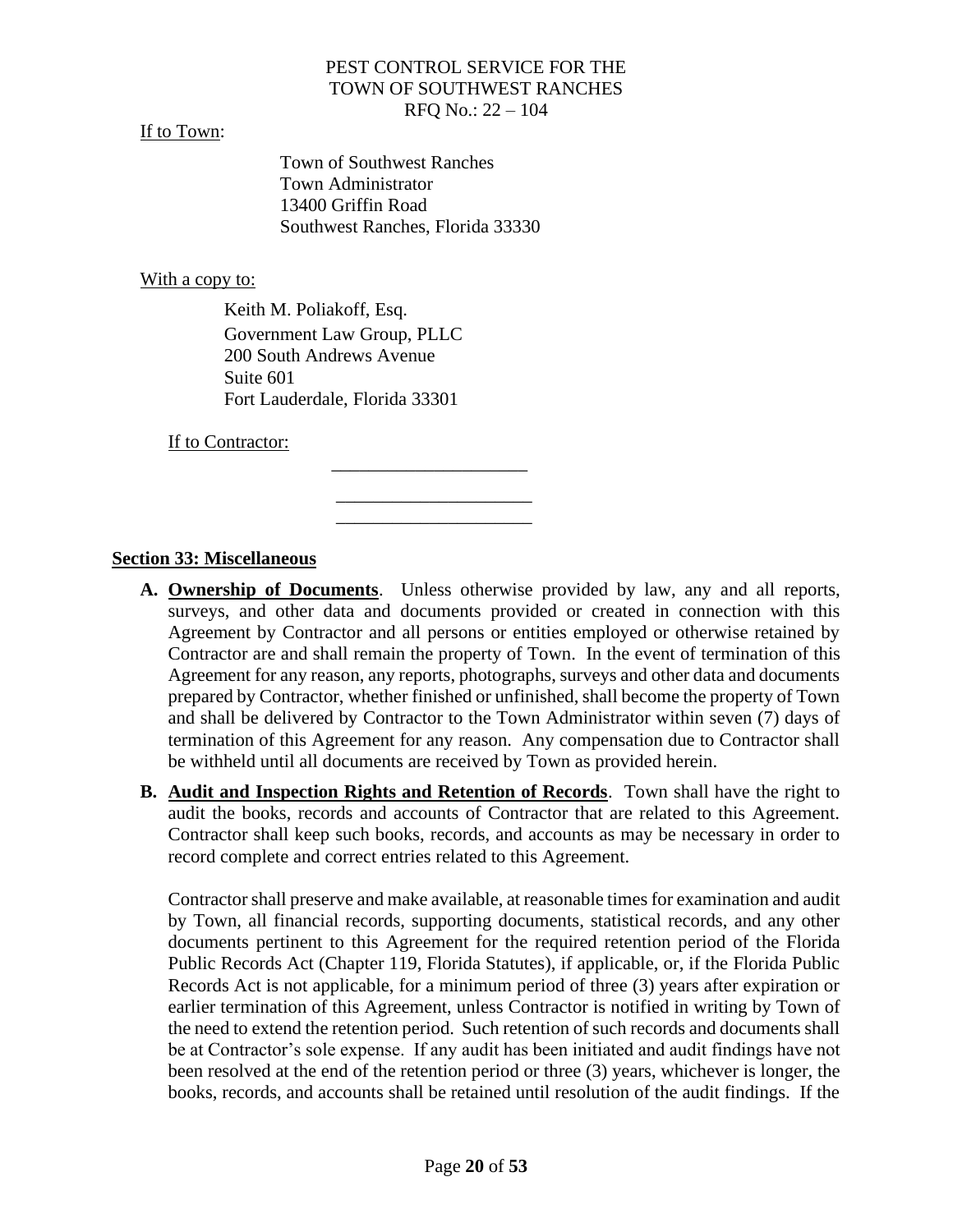Florida Public Records Act is determined by Town to be applicable to Contractor's records, Contractor shall comply with all requirements thereof. However, no confidentiality or nondisclosure requirement of either federal or state law shall be violated by Contractor. Any incomplete or incorrect entry in such books, records, and accounts shall be a basis for Town's disallowance and recovery of any payment upon such entry. In addition, Contractor shall respond to the reasonable inquiries of successor Contractors and allow successor Contractors to receive working papers relating to matters of continuing significance. In addition, Contractor shall provide a complete copy of all working papers to the Town, prior to final payment by the Town under this Agreement.

- **C. Independent Contractor**. Contractor is an independent contractor of Town under this Agreement. Services provided by Contractor pursuant to this Agreement shall be subject to the supervision of Contractor. In providing such services, neither Contractor nor its agents shall act as officers, employees or agents of the Town. Personnel policies, tax responsibilities, social security and health insurance, employee benefits, purchasing policies and other similar administrative procedures applicable to the Work and services rendered under this Agreement shall be exclusively and solely those of Contractor. This Agreement shall not constitute or make Town and Contractor a partnership or joint venture.
- **D. Conflicts**. Neither Contractor nor its employees shall have or hold any continuing or frequently recurring employment or contractual relationship that is substantially antagonistic or incompatible with Contractor's loyal and conscientious exercise of judgment related to its performance under this Agreement.

Contractor agrees that none of its officers or employees shall, during the term of this Agreement, serve as an expert witness against Town in any legal or administrative proceeding in which he or she is not a party, unless compelled by court process. Further, Contractor agrees that such persons shall not give sworn testimony or issue a report or writing, as an expression of his or her expert opinion, which is adverse or prejudicial to the interests of Town in connection with any such pending or threatened legal or administrative proceeding. The limitations of this section shall not preclude Contractor or any other persons from representing themselves in any action or in any administrative or legal proceeding.

In the event Contractor is permitted to utilize subcontractors to perform any services required by this Agreement, Contractor agrees to prohibit such subcontractors, by written contract, from having any conflicts within the meaning of this Section.

**E. Contingency Fee**. Contractor warrants that it has not employed or retained any company or person, other than a bona fide employee working solely for Contractor, to solicit or secure this Agreement and that it has not paid or agreed to pay any person, company, corporation, individual or firm, other than a bona fide employee working solely for Contractor, any fee, commission, percentage, gift, or other consideration contingent upon or resulting from the award or making of this Agreement. For a breach or violation of this provision, Town shall have the right to terminate this Agreement without liability and, at its discretion, to deduct from the Agreement price or otherwise recover the full amount of such fee, commission, percentage, gift or consideration.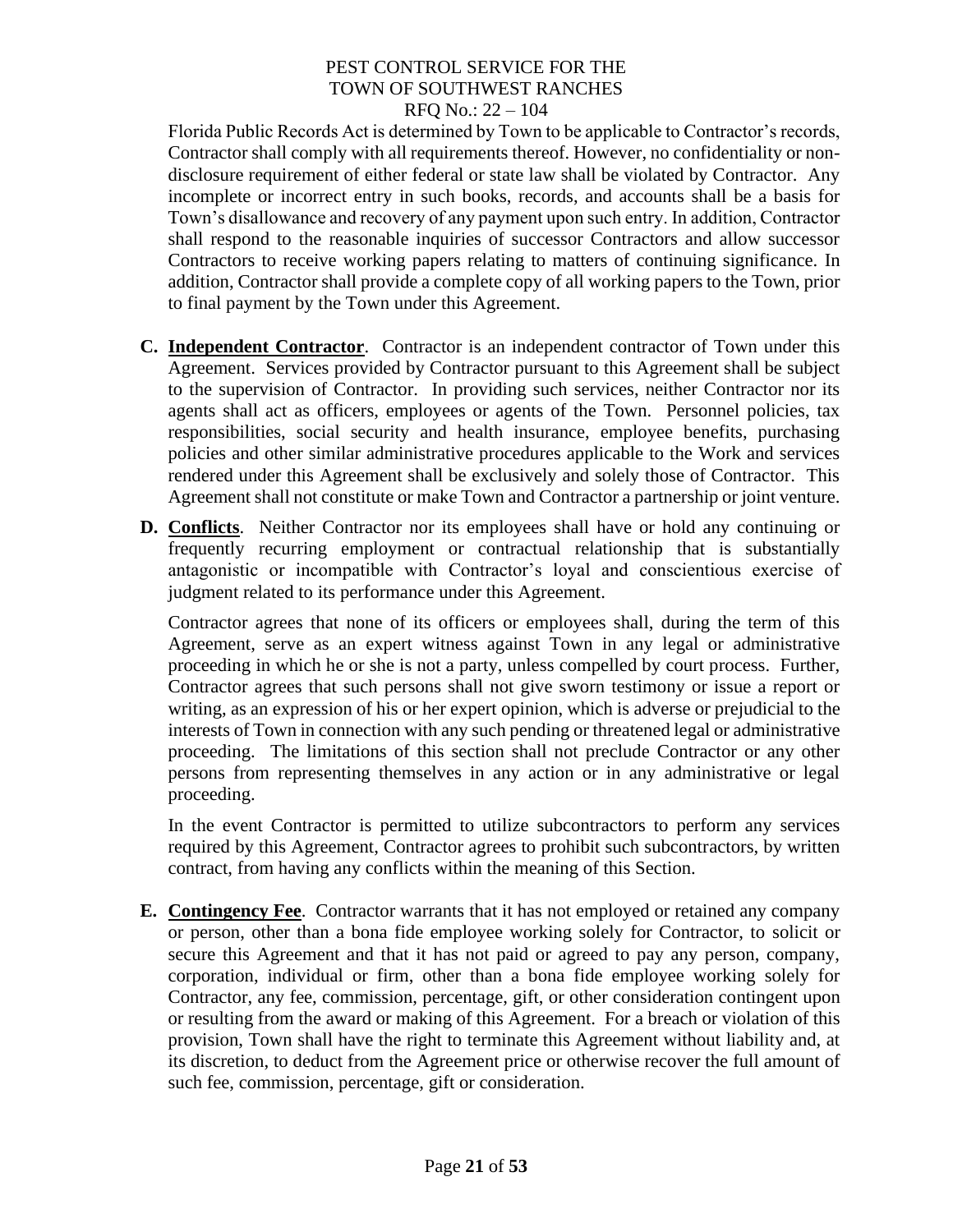- **F. Materiality and Waiver of Breach**. Town and Contractor agree that each requirement, duty, and obligation set forth herein is substantial and important to the formation of this Agreement and, therefore, is a material term hereof. Town's failure to enforce any provision of this Agreement shall not be deemed a waiver of such provision or modification of this Agreement. A waiver of any breach of a provision of this Agreement shall not be deemed a waiver of any subsequent breach and shall not be construed to be a modification of the terms of this Agreement.
- **G. Joint Preparation**. Town and Contractor both acknowledge that they have sought and received whatever competent advice and legal counsel as was necessary for them to form a full and complete understanding of all rights and obligations herein and that the preparation of this Agreement has been their joint effort. The language agreed to herein express their mutual intent and the resulting document shall not, solely as a matter of judicial construction, be construed more severely against one of the parties than the other.
- **H. Drug**-**Fee Workplace**. Contractor shall maintain a drug-free workplace.
- **I. Headings**. Headings are for convenience of reference only and shall not be considered in any interpretation of this Agreement.
- **J. Binding Authority**. Each person signing this Agreement on behalf of either party individually warrants that he or she has full legal power to execute this Agreement on behalf of the party for whom he or she is signing, and to bind and obligate such party with respect to all provisions contained in this Agreement.
- **K. Truth**-**in-Negotiation Certificate**. Signature of this Agreement by Contractor shall act as the execution of a truth-in-negotiation certificate stating that wage rates and other factual unit costs supporting the compensation of this Agreement are accurate, complete, and current at the time of contracting.

**[Signatures on next page]**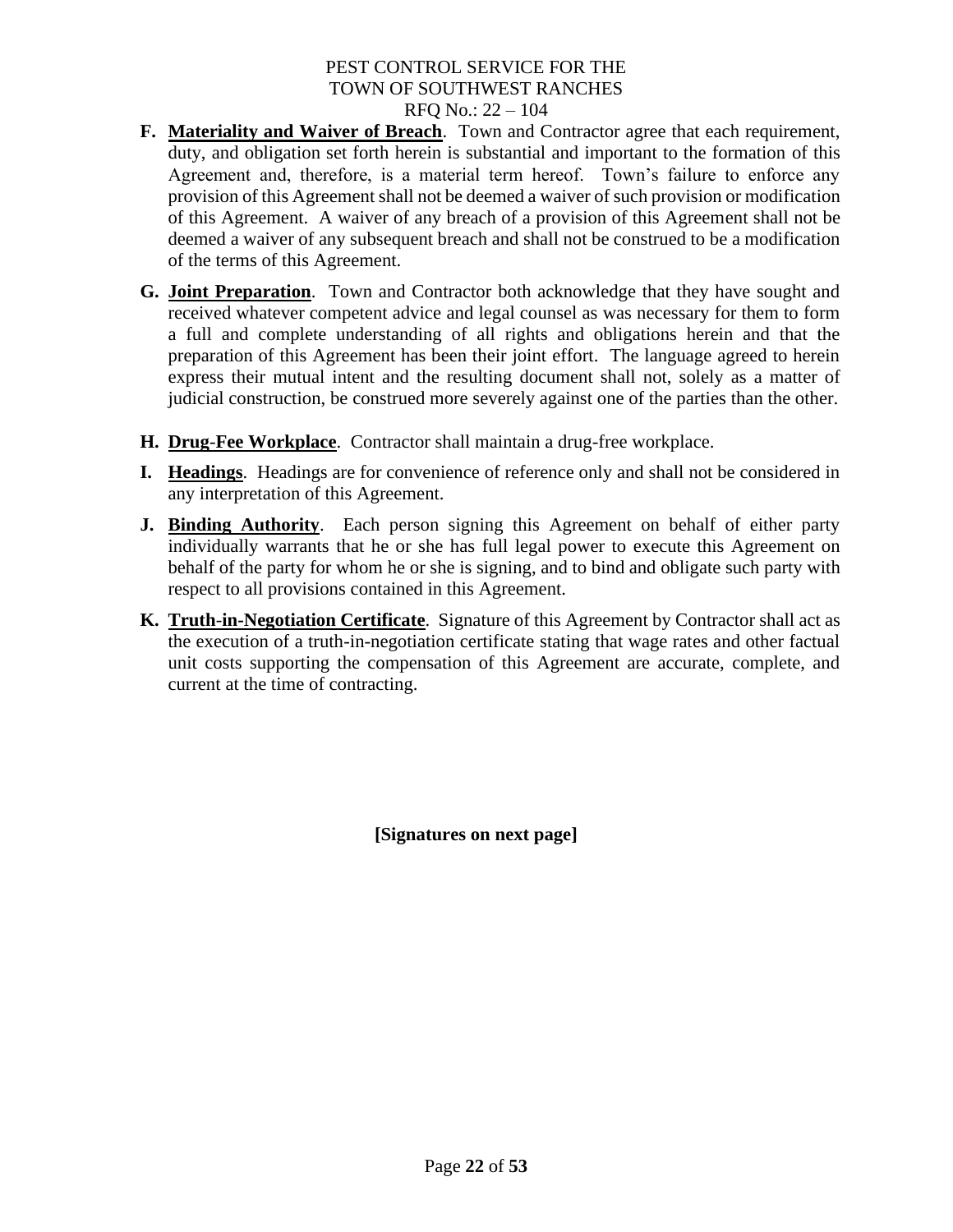**IN WITNESS WHEREOF**, the parties have made and executed this Agreement on the respective dates under each signature: \_\_\_\_\_\_\_\_\_\_\_\_\_\_\_\_\_\_, and the TOWN OF SOUTHWEST RANCHES, signing by and through its Mayor duly authorized to execute same by Council action on the <u>equal</u> day of <u>equal</u> 2022.

\_\_\_\_\_\_\_\_\_\_\_\_\_\_\_\_\_\_\_\_\_\_\_\_\_ \_\_\_\_\_\_\_\_\_\_\_\_\_\_\_, \_\_\_\_\_\_\_\_(title)

## **WITNESSES: CONTRACTOR:**

| By: |  |  |         |
|-----|--|--|---------|
|     |  |  | (title) |

\_\_\_\_\_\_\_\_\_\_\_\_\_\_\_\_\_\_\_\_\_\_\_\_\_ \_\_\_\_ day of \_\_\_\_\_\_\_\_\_\_ 2022

## **TOWN OF SOUTHWEST RANCHES**

By: \_\_\_\_\_\_\_\_\_\_\_\_\_\_\_\_\_\_\_\_\_\_\_\_\_\_\_\_\_

Steve Breitkreuz, Mayor

\_\_\_\_ day of \_\_\_\_\_\_\_\_\_\_\_ 2022

By: \_\_\_\_\_\_\_\_\_\_\_\_\_\_\_\_\_\_\_\_\_\_\_\_\_\_\_\_\_

Andrew D. Berns, Town Administrator

 $\frac{1}{2022}$  day of  $\frac{2022}{2022}$ 

**ATTEST:**

\_\_\_\_\_\_\_\_\_\_\_\_\_\_\_\_\_\_\_\_\_\_\_\_\_\_\_\_\_\_\_ Russell Muñiz, Assistant Town Administrator/Town Clerk

# **APPROVED AS TO FORM AND CORRECTNESS:**

\_\_\_\_\_\_\_\_\_\_\_\_\_\_\_\_\_\_\_\_\_\_\_\_\_\_\_\_ Keith M. Poliakoff, Town Attorney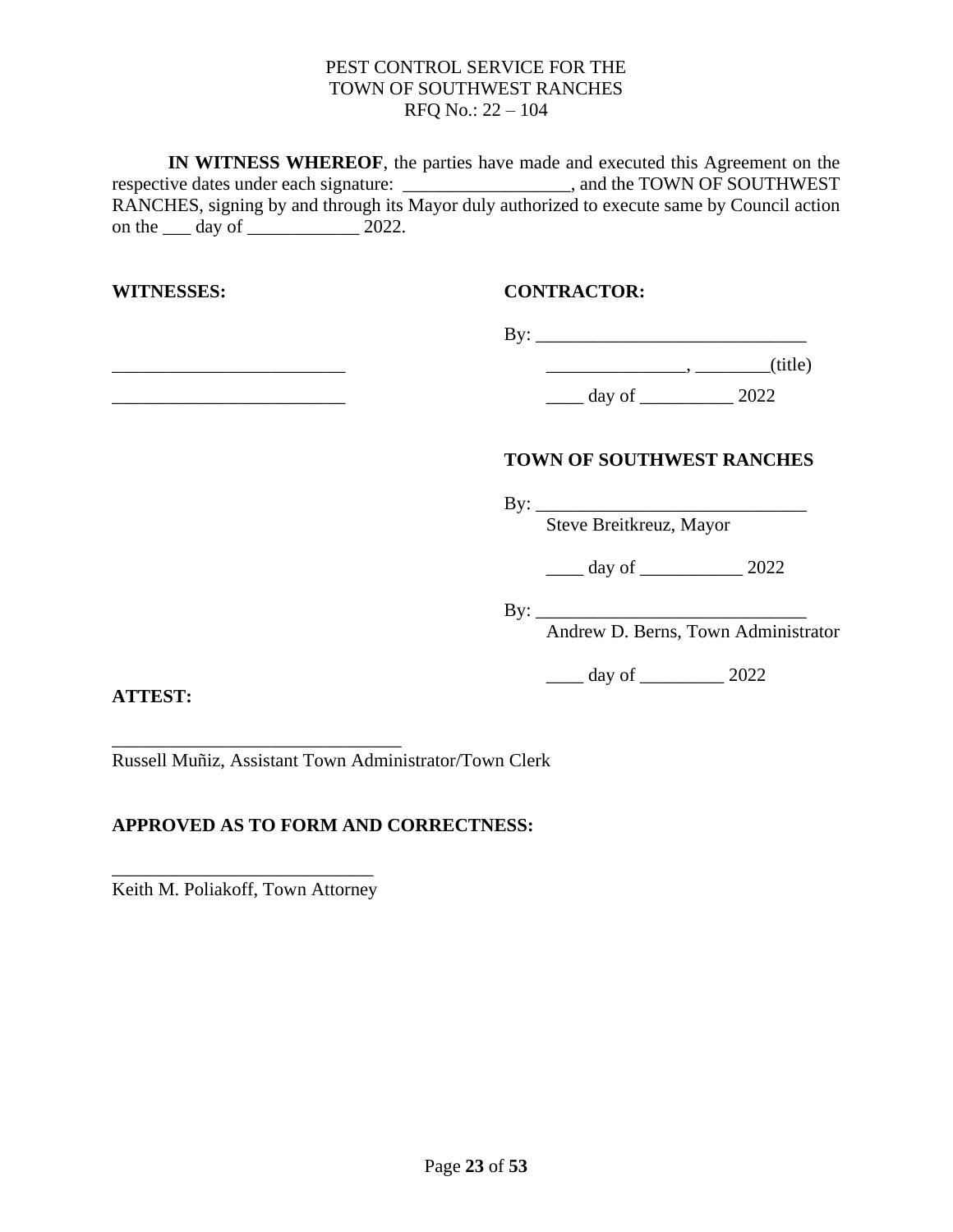# PEST CONTROL SERVICE FOR THE TOWN OF SOUTHWEST RANCHES RFQ No.: 22 – 104 **EXHIBIT B - APPENDICES**

# **TABLE OF CONTENTS**

# **PAGE**

|                                                                          | 25 |
|--------------------------------------------------------------------------|----|
|                                                                          |    |
|                                                                          |    |
| APPENDIX E SWORN STATEMENT PURSUANT TO SECTION 287.133(3) (A) FLORIDA    |    |
|                                                                          |    |
|                                                                          |    |
|                                                                          |    |
| *APPENDIX I CERTIFICATE OF AUTHORITY (IF INDIVIDUAL / SOLE PROPRIETOR)38 |    |
| *APPENDIX J CERTIFICATE OF AUTHORITY (IF PARTNERSHIP)  39                |    |
| *APPENDIX K CERTIFICATE OF AUTHORITY (IF CORPORATION OR LIMITED          |    |
| *APPENDIX L CERTIFICATE OF AUTHORITY (IF JOINT VENTURE)  41              |    |
| APPENDIX O ACKNOWLEDGMENT OF CONFORMANCE WITH O.S.H.A. STANDARDS         | 42 |
| APPENDIX P PROPOSER CONFIRMATION OF QUALIFICATIONS  43                   |    |
|                                                                          |    |
|                                                                          |    |
|                                                                          |    |
| APPENDIX X 44 C.F.R. PART 18 - CERTIFICATION REGARDING LOBBYING  48      |    |
| APPENDIX Y OTHER FEDERAL, STATE AND LOCAL REQUIREMENTS (2 CFR 200        |    |
| <b>COMPLIANCE)</b>                                                       | 49 |
| <b>APPENDIX Z</b>                                                        |    |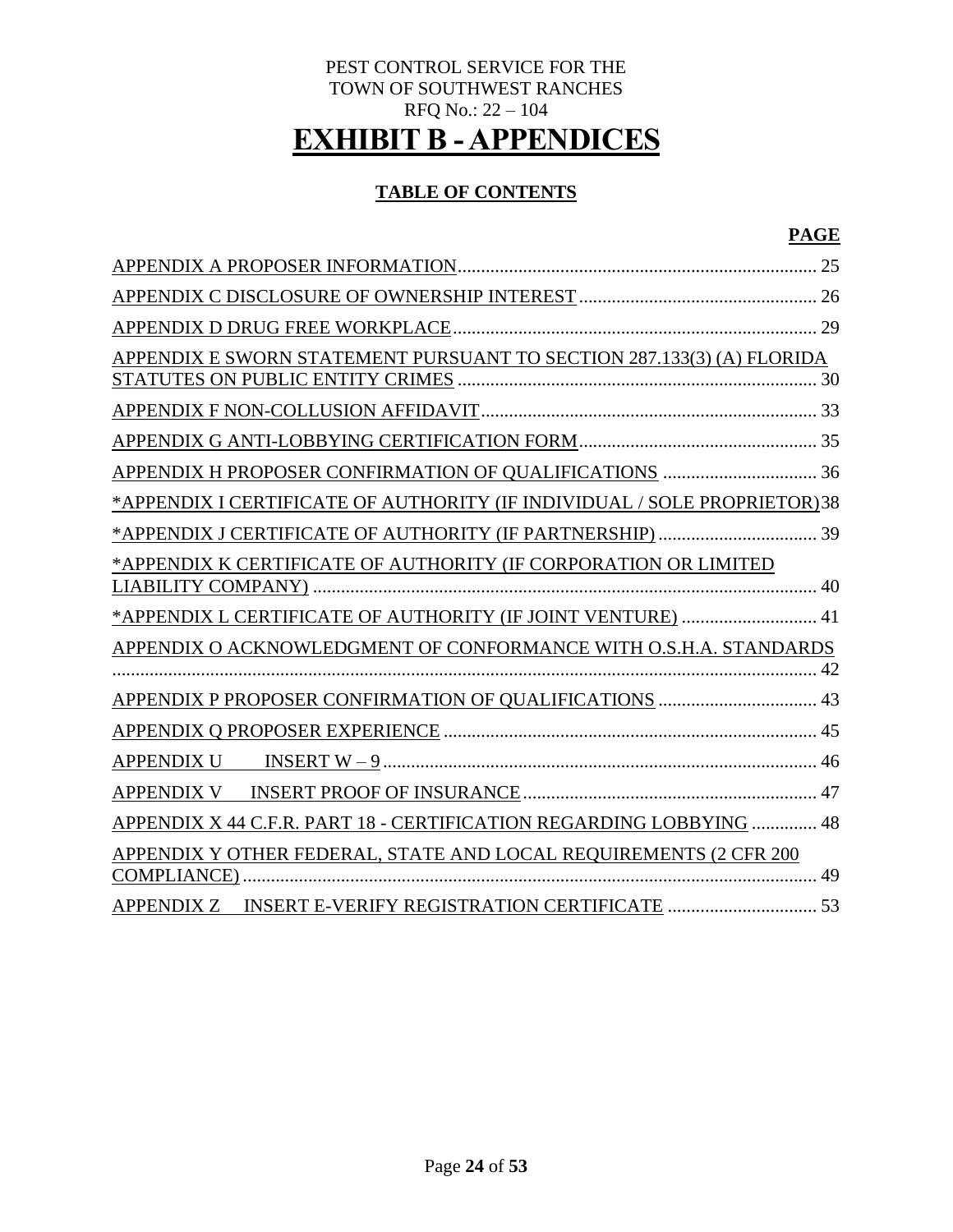## **APPENDIX A PROPOSER INFORMATION**

<span id="page-24-0"></span>

|     | LICENSE NUMBER: _____________                             | STATE OR COUNTY:                                                                   |
|-----|-----------------------------------------------------------|------------------------------------------------------------------------------------|
|     |                                                           |                                                                                    |
|     | (Attach copy of license)                                  |                                                                                    |
|     | (Attach a separate sheet, if necessary)                   |                                                                                    |
|     |                                                           |                                                                                    |
|     |                                                           |                                                                                    |
|     |                                                           | PROPOSER'S SIGNATURE: University of the Second Proposer's SIGNATURE:               |
|     |                                                           |                                                                                    |
|     |                                                           | PROPOSER'S ADDRESS: University of the Second Proposer's ADDRESS:                   |
|     |                                                           | PROPOSER'S PHONE NUMBER: Office: Cell: Cell: Cell: Cell: Cell: Cell: Cell: Cell: C |
|     |                                                           |                                                                                    |
| By: | <u> 1989 - Johann Barbara, martin amerikan personal (</u> |                                                                                    |
|     | Name of Corporation/Entity                                |                                                                                    |
|     | Address of Corporation/Entity                             |                                                                                    |
|     | Signature of President or Authorized Principal            |                                                                                    |
|     |                                                           |                                                                                    |
|     |                                                           |                                                                                    |
|     |                                                           |                                                                                    |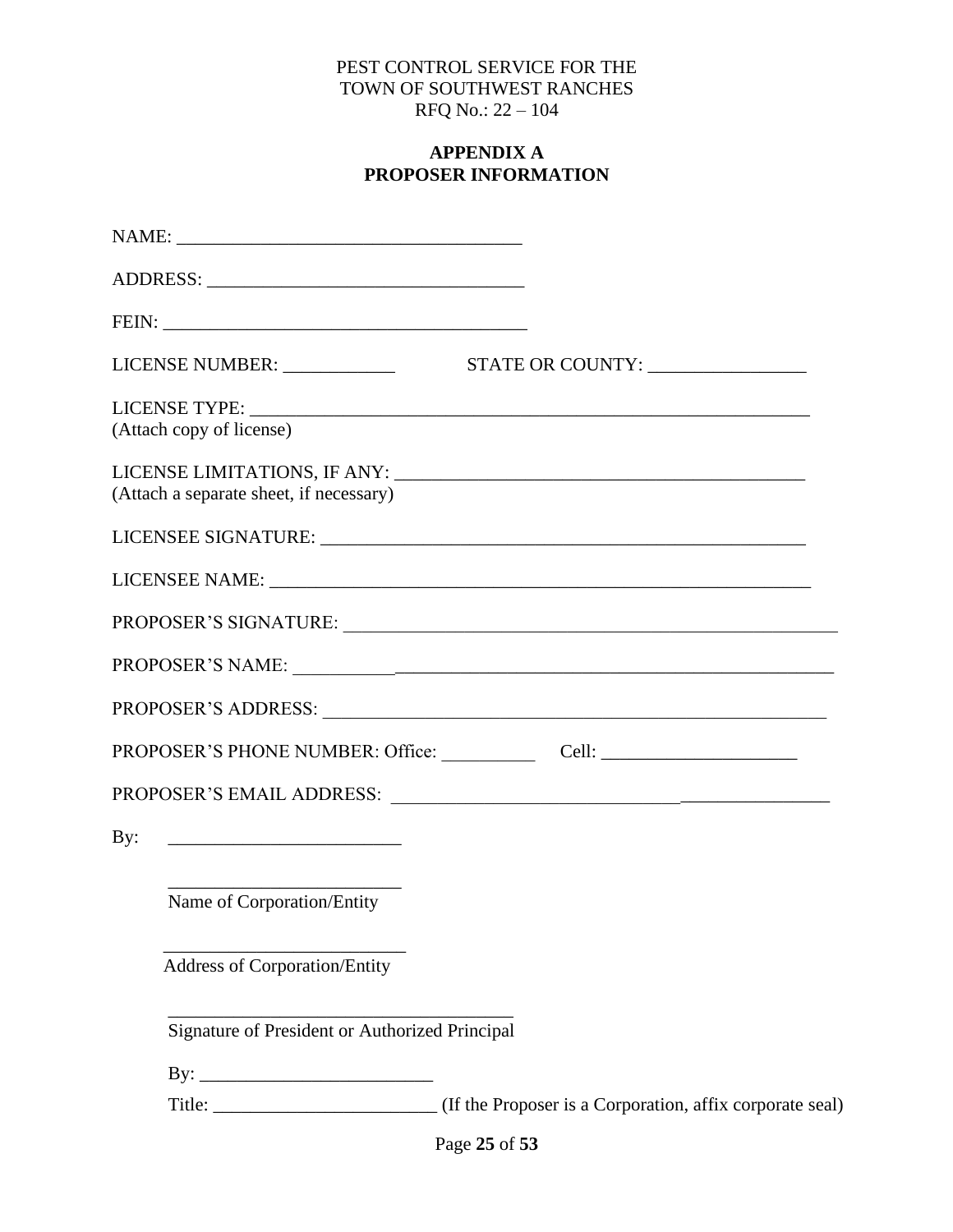## **APPENDIX C DISCLOSURE OF OWNERSHIP INTEREST**

## <span id="page-25-0"></span>**TO: TOWN OF SOUTHWEST RANCHES OFFICIALLY DESIGNATED REPRESENTATIVE**

## **STATE OF FLORIDA COUNTY OF \_\_\_\_\_\_\_\_\_**

BEFORE ME, the undersigned authority, this day personally appeared \_\_\_\_\_\_\_\_\_\_\_\_\_\_\_\_\_\_\_\_\_\_\_\_\_\_\_\_\_\_\_, hereinafter referred to as "Affiant," who being by me first duly sworn, under oath, deposes and states as follows:

1. Affiant appears herein as:

[ ] an individual **or** [ ] the \_\_\_\_\_\_\_\_\_\_\_\_\_\_\_\_\_\_\_\_\_\_\_\_\_\_\_\_\_\_ of \_\_\_\_\_\_\_\_\_\_\_\_\_\_\_\_\_\_\_\_\_\_\_\_\_\_\_\_\_\_\_. [position—e.g., sole proprietor, president, partner, etc.] [name & type of entity—e.g., ABC Corp., XYZ Ltd. Partnership, etc.]. The Affiant or the entity the Affiant represents herein seeks to do business with the Town of Southwest Ranches through its Town Council.

2. Affiant's address is:

3. Attached hereto as Exhibit "A" is a complete listing of the names and addresses of every person or entity having a five percent (5%) or greater interest in the Affiant's corporation, partnership, or other principal. Disclosure does not apply to nonprofit corporations, government agencies, or to an individual's or entity's interest in any entity registered with the Federal Securities Exchange Commission or registered pursuant to Chapter 517, Florida Statutes, whose interest is for sale to the general public.

4. Affiant acknowledges that this Affidavit is given to comply with the Town of Southwest Ranches policy and will be relied upon by the Town of Southwest Ranches. Affiant further acknowledges that he or she is authorized to execute this document on behalf of the entity identified in paragraph one, if any.

5. Affiant further states that Affiant is familiar with the nature of an oath and with the penalties provided by the laws of the State of Florida for falsely swearing to statements under oath.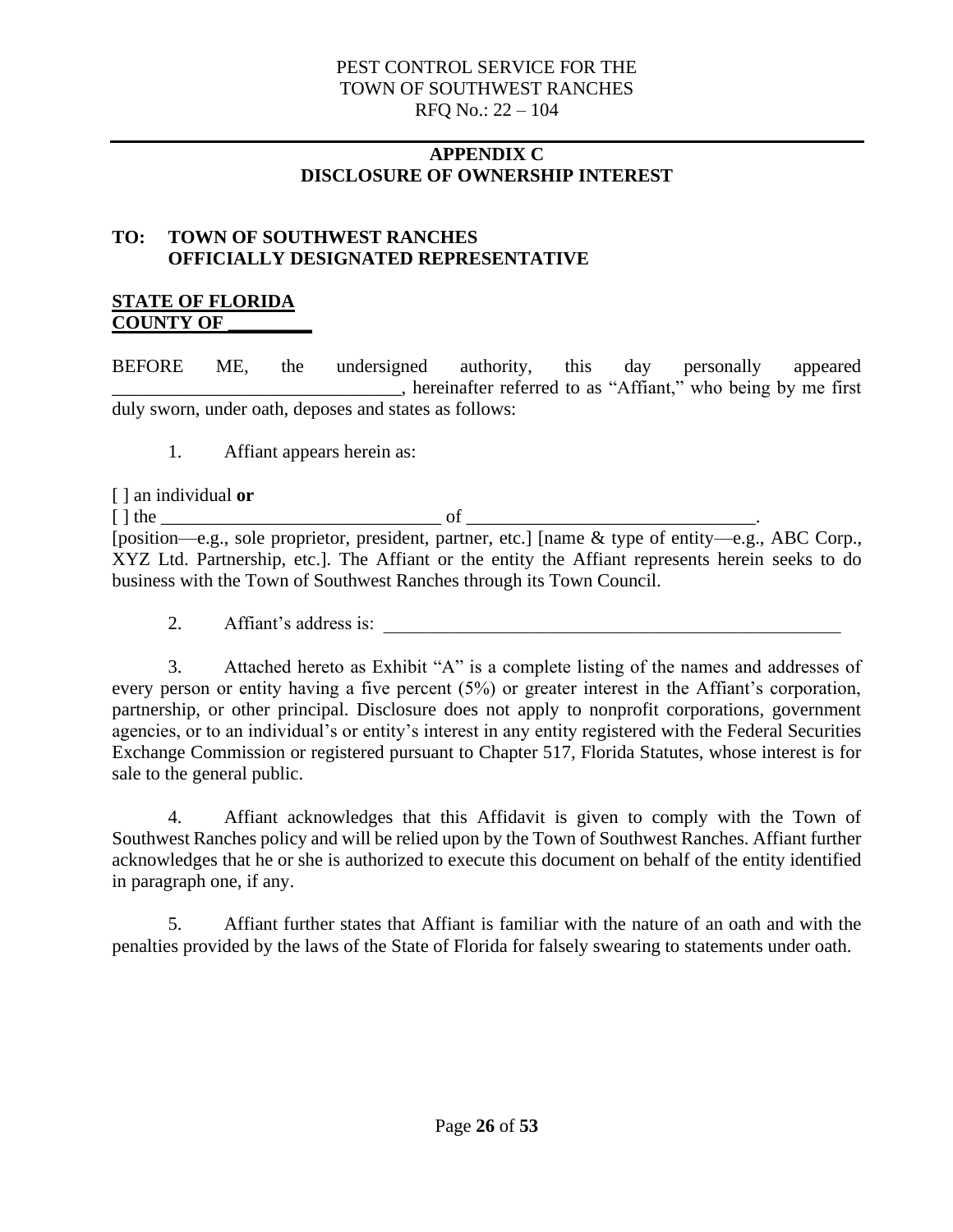6. Under penalty of perjury, Affiant declares that Affiant has examined this Affidavit and to the best of Affiant's knowledge and belief it is true, correct and complete.

*FURTHER AFFIANT SAYETH NAUGHT.*

 $\overline{\phantom{a}}$ , Affiant (Print Affiant Name)

\_\_\_\_\_\_\_\_\_\_\_\_\_\_\_\_\_\_\_\_\_\_\_\_\_\_\_\_\_\_\_\_\_\_\_\_

The foregoing instrument was acknowledged before me this \_\_\_\_\_\_\_\_\_\_\_\_ day of \_\_\_\_\_\_\_\_\_\_\_\_\_\_\_, 20\_\_\_\_\_, by \_\_\_\_\_\_\_\_\_\_\_\_\_\_\_\_\_\_\_\_\_\_\_\_\_\_\_\_\_\_\_\_\_\_\_\_, [ ] who is personally known to me or [ ] who has produced \_\_\_\_\_\_\_\_\_\_\_\_\_\_\_\_\_\_as identification and who did take an oath.

Notary Public

\_\_\_\_\_\_\_\_\_\_\_\_\_\_\_\_\_\_\_\_\_\_\_\_\_\_\_\_\_\_\_\_\_\_ (Print Notary Name) State of \_\_\_\_\_\_\_\_\_\_\_\_\_\_\_\_\_\_\_\_\_ at Large My Commission Expires: \_\_\_\_\_\_\_\_\_\_\_\_\_\_\_

\_\_\_\_\_\_\_\_\_\_\_\_\_\_\_\_\_\_\_\_\_\_\_\_\_\_\_\_\_\_\_\_\_

(Printed, typed, or stamped commissioned name of notary public)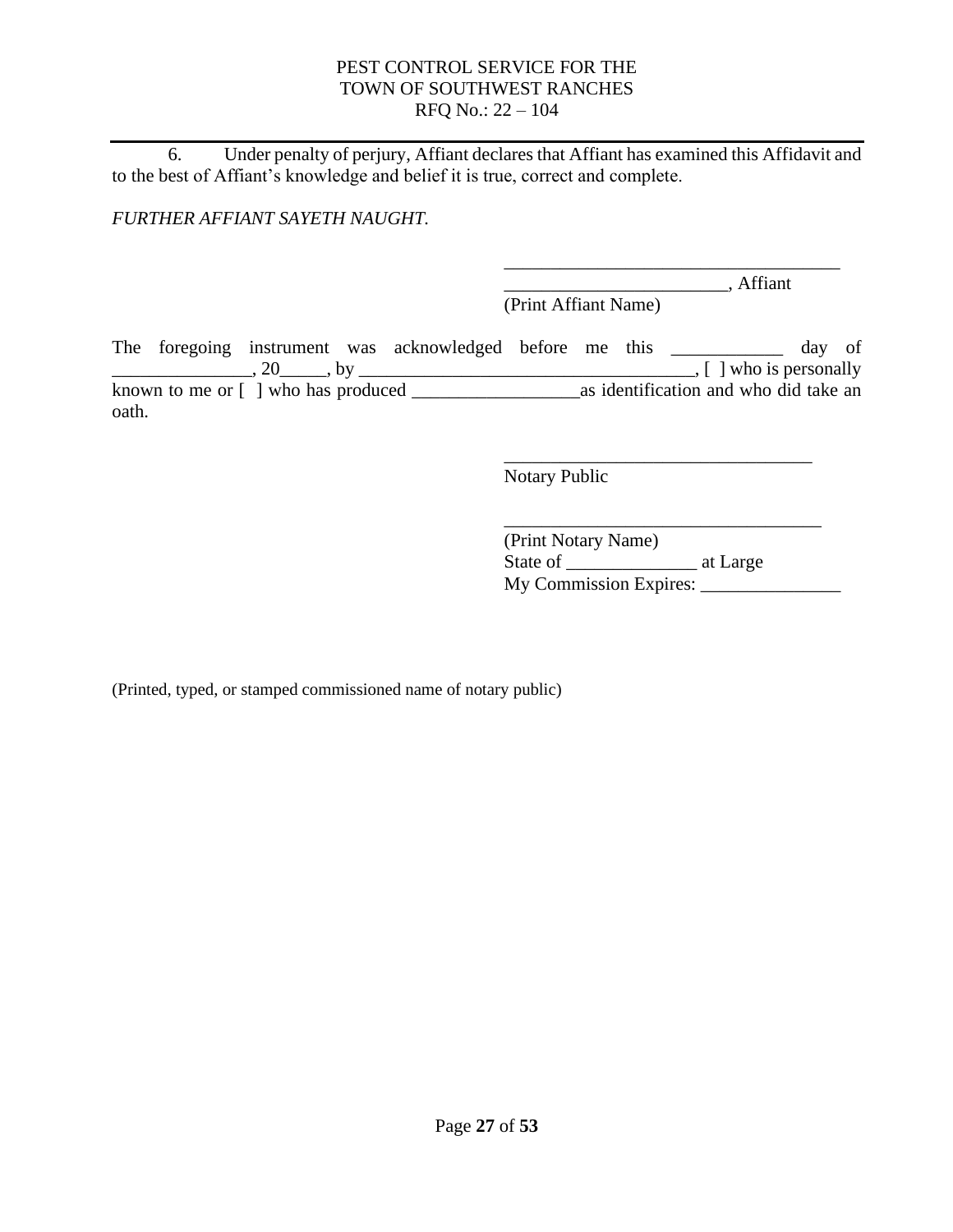#### **Disclosure of Ownership Interests**

Affiant must identify all entities and individuals owning five percent (5%) or more ownership interest in Affiant's corporation, partnership or other principal, if any. Affiant must identify individual owners. For example, if Affiant's principal is wholly or partially owned by another entity, such as a corporation, Affiant must identify the other entity, its address, and the individual owners of the other entity. Disclosure does not apply to any nonprofit corporation, government agency, or to an individual's or entity's interest in any entity registered with the Federal Securities Exchange Commission or registered pursuant to Chapter 517, Florida Statutes, whose interest is for sale to the general public.

**Name** 

**Address**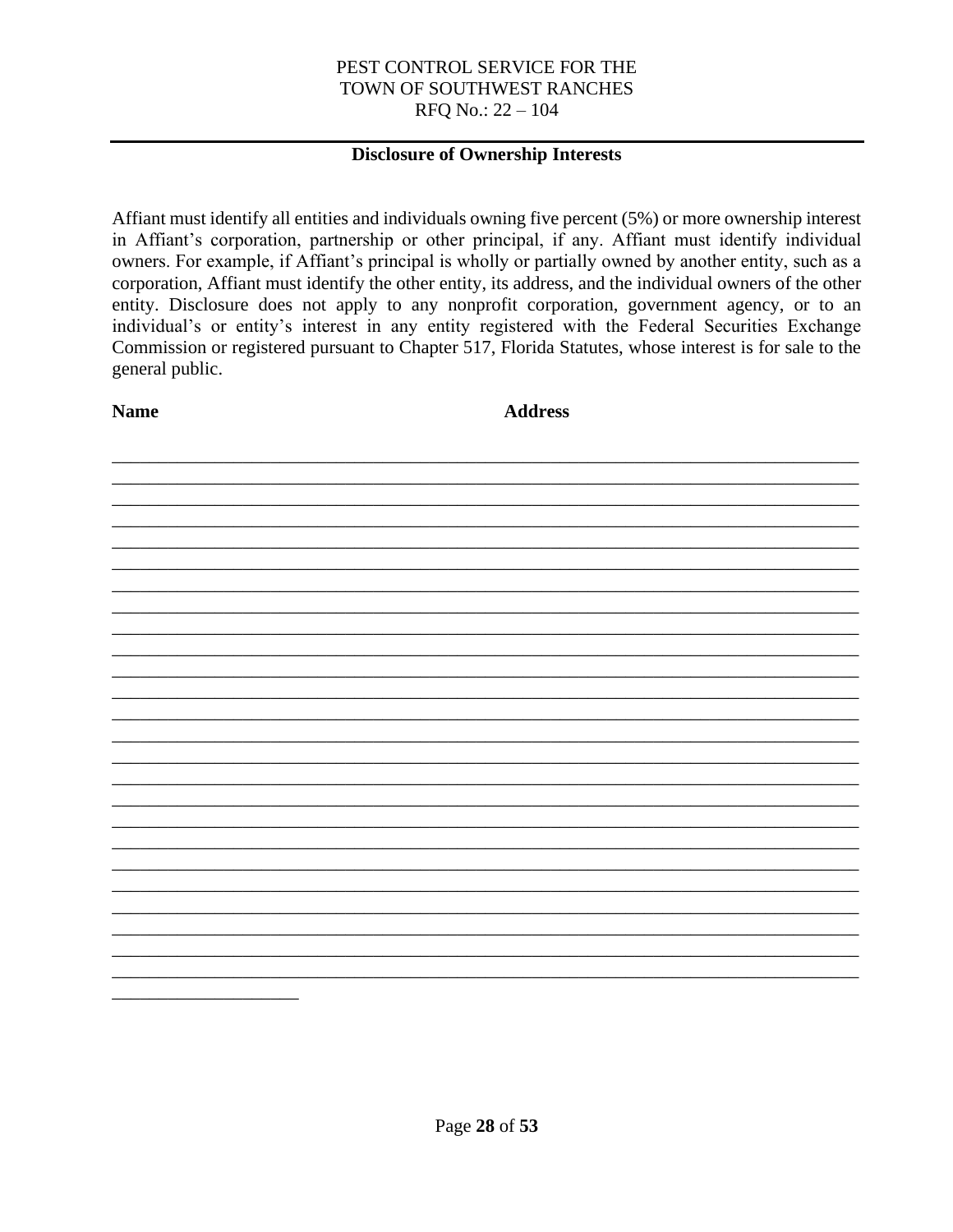# **APPENDIX D DRUG FREE WORKPLACE**

<span id="page-28-0"></span>Proposers must certify that they will provide a drug-free workplace. In order to have a drug-free workplace program, a business shall:

- 1) Publish a statement notifying employees that the unlawful manufacture, distribution, dispensing, possession, or use of a controlled substance is prohibited in the workplace and specifying the actions that will be taken against employees for violations of such prohibition.
- 2) Inform employees about the dangers of drug abuse in the workplace, the business's policy of maintaining a drug-free workplace, any available drug counseling, rehabilitation, and employee assistance programs, and the penalties that may be imposed upon employees for drug abuse violations.
- 3) Give each employee engaged in providing the commodities or contractual services that are under bid a copy of the statement specified in subsection (1).
- 4) In the statement specified in subsection (1), notify the employees that, as a condition of working on the commodities or contractual services that are under bid, the employee will abide by the terms of the statement and will notify the employer of any conviction of, or plea of guilty or nolo contendere to, any violation of chapter 893 or of any controlled substance law of the United States or any state, for a violation occurring in the workplace no later than five (5) days after such conviction or plea.
- 5) Impose a sanction on (or require the satisfactory participation in a drug abuse assistance or rehabilitation program, if such is available in the employee's community), any employee who is so convicted or takes a plea.
- 6) Make a good faith effort to continue to maintain a drug-free workplace through implementation of this section.

As the person authorized to sign the statement, I certify that this firm complies fully with the above requirements.

PROPOSER'S SIGNATURE:

PROPOSER: \_\_\_\_\_\_\_\_\_\_\_\_\_\_\_\_\_\_\_\_\_\_\_\_\_\_\_\_\_\_\_\_\_\_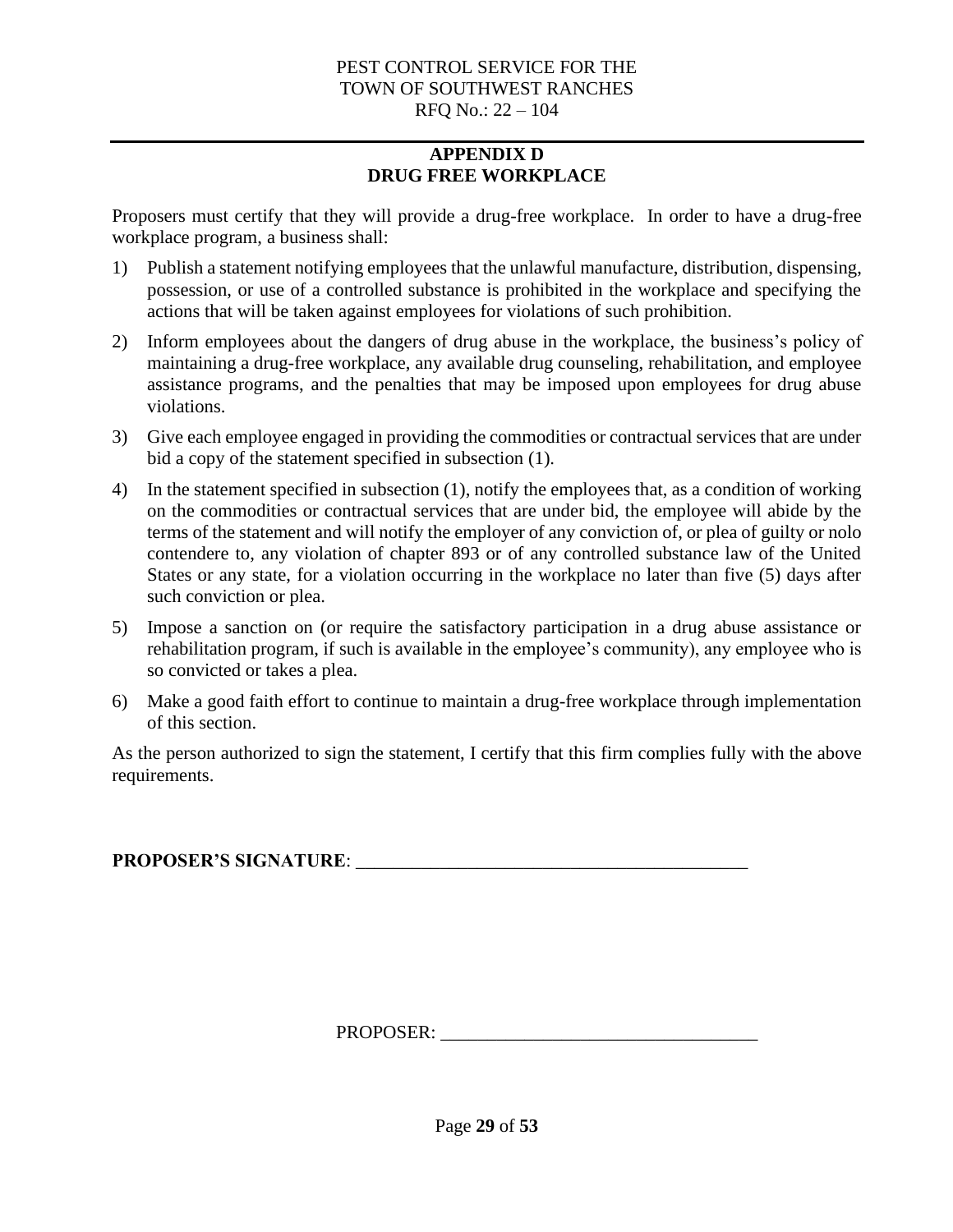## **APPENDIX E SWORN STATEMENT PURSUANT TO SECTION 287.133(3) (A) FLORIDA STATUTES ON PUBLIC ENTITY CRIMES**

<span id="page-29-0"></span>THIS FORM MUST BE SIGNED AND SWORN TO IN THE PRESENCE OF A NOTARY PUBLIC OR OTHER OFFICIAL AUTHORIZED TO ADMINISTER OATHS.

| by  |                                                                                                                                                                                                                               |  |  |
|-----|-------------------------------------------------------------------------------------------------------------------------------------------------------------------------------------------------------------------------------|--|--|
| for | <u> 1980 - Andrea State Barbara, amerikan personal di sebagai personal di sebagai personal di sebagai personal d</u>                                                                                                          |  |  |
|     | whose business address is experience of the state of the state of the state of the state of the state of the state of the state of the state of the state of the state of the state of the state of the state of the state of |  |  |
|     |                                                                                                                                                                                                                               |  |  |

and (if applicable) its Federal Employer Identification Number (FEIN) is

- **2**. I understand that a "public entity crime" as defined in Paragraph 287.133(1)(g), Florida Statutes, means a violation of any state or federal law by a person with respect to and directly related to the transaction of business with any public entity or with an agency or political subdivision of any other state or with the United States, including, but not limited to, any bid, proposal, reply or contract for goods or services, any lease for real property, or any contract for the construction or repair of a public building or public work, involving antitrust, fraud, theft, bribery, collusion, racketeering, conspiracy, or material misrepresentation.
- 3. I understand that "convicted" or "conviction" as defined in Para. 287.133(1) (b), Florida Statutes, means a finding of guilt or a conviction of a public entity crime, with or without an adjudication of guilt, in any federal or state trail court of record relating to charges brought by indictment or information after July 1, 1989, as a result of a jury verdict, non-jury trial, or entry of a plea of guilty or nolo contendere.
- 4. I understand that an "affiliate" as defined in Para. 287.133(1) (a), Florida Statutes, means:

(i). A predecessor or successor of a person convicted of a public entity crime; or

(ii). An entity under the control of any natural person who is active in the management of the entity and who has been convicted of a public entity crime. The term "affiliate" includes those officers, directors, executives, partners, shareholders, employees, members, and agents who are active in the management of an affiliate. The ownership by one person of shares constituting a controlling interest in another person, or a pooling of equipment or income among persons when not for fair market value under an arm's length agreement, shall be a prima facie case that one person controls another person. A person who knowingly enters into a joint venture with person who has been convicted of a public entity crime in Florida during the preceding 36 months shall be considered an affiliate.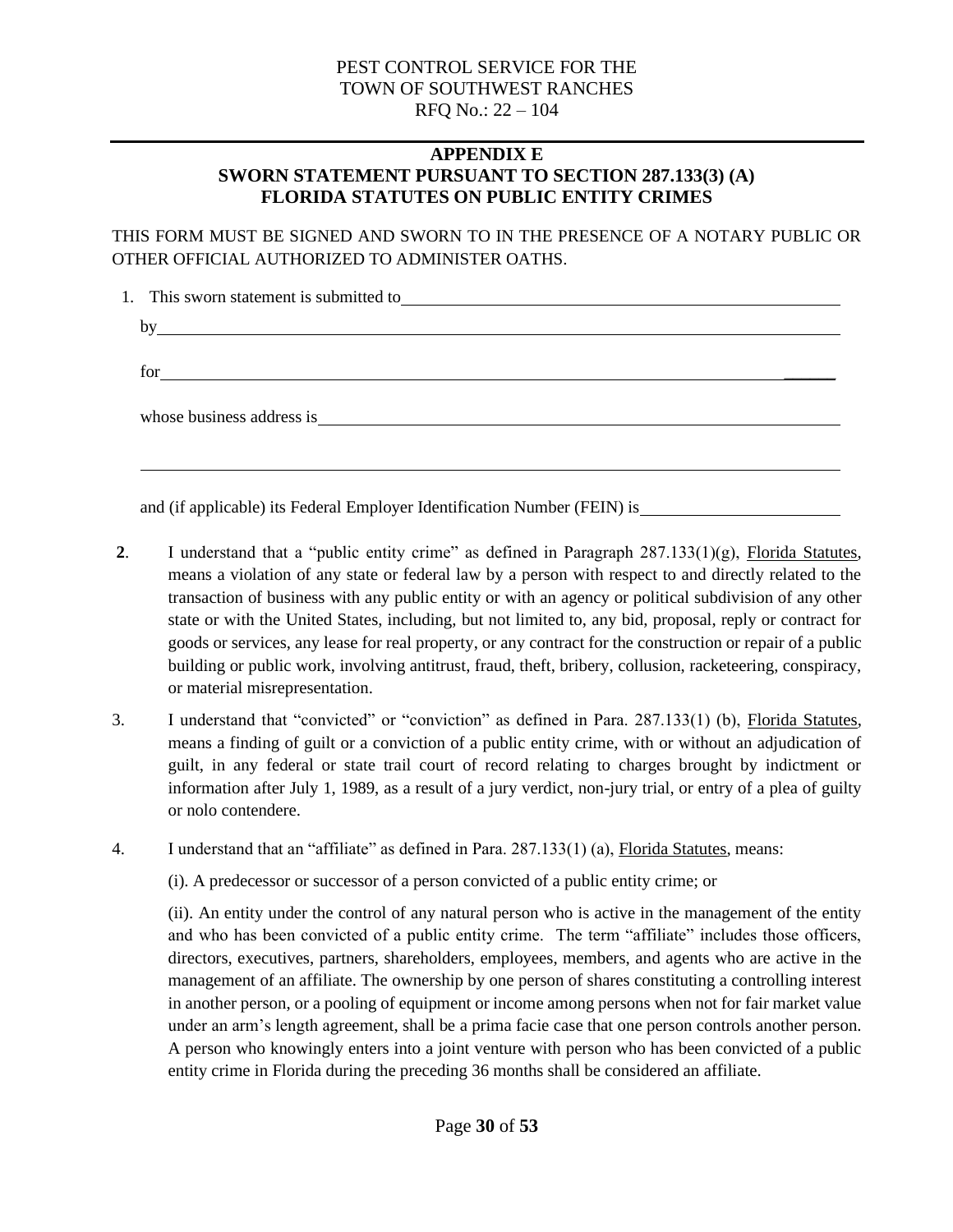- **5**. I understand that a "person" as defined in Para. 287.133(1) (e), Florida Statutes, means any natural person or entity organized under the laws of any state or of the United States with the legal power to enter into a binding contract and which bids or applies to bid on contracts for the provision of goods or services let by a public entity, or which otherwise transacts or applies to transact business with a public entity. The term "person" includes those officers, directors, executives, partners, shareholders, employees, members, and agents who are active in management of an entity.
- **6**. The statement which I have marked below is true in relation to the entity submitting this sworn statement. (Indicate which statement applies.)

\_\_\_\_\_\_\_ Neither the entity submitting this sworn statement, nor any of its officers, directors, executives, partners, shareholders, employees, members, or agents who are active in the management of the entity, nor any affiliate of the entity has been charged with and convicted of a public entity crime subsequent to July 1, 1989.

\_\_\_\_\_\_\_ The entity submitting this sworn statement, or one or more of its officers, directors, executives, partners, shareholders, employees, members, or agents who are active in the management of the entity or an affiliate of the entity has been charged with and convicted of a public entity crime subsequent to July 1, 1989.

However, there has been a subsequent proceeding before a Hearing Officer of the State of Florida, Division of Administrative Hearings and the Final Order entered by the Hearing Officer of the State of Florida, Division of Administrative Hearings and the Final Order entered by the Hearing Officer determined that it was not in the public interest to place the entity submitting this sworn statement on the convicted vendor list. (Attach a copy of the final order)

I UNDERSTAND THAT THE SUBMISSION OF THIS FORM TO THE CONTRACTING OFFICER FOR THE PUBLIC ENTITY IDENTIFIED IN PARAGRAPH 1 (ONE) ABOVE IS FOR THAT PUBLIC ENTITY ONLY AND, THAT THIS FORM IS VALID THROUGH DECEMBER 31 OF THE CALENDAR YEAR IN WHICH IT IS FILED. I ALSO UNDERSTAND THAT I AM REQUIRED TO INFORM THE PUBLIC ENTITY PRIOR TO ENTERING INTO A CONTRACT IN EXCESS OF THE THRESHOLD AMOUNT PROVIDED IN SECTION 287.017, FLORIDA STATUTES, FOR CATEGORY TWO, OF ANY CHANGE IN THE INFORMATION CONTAINED IN THIS FORM.

**[Signatures on next page]**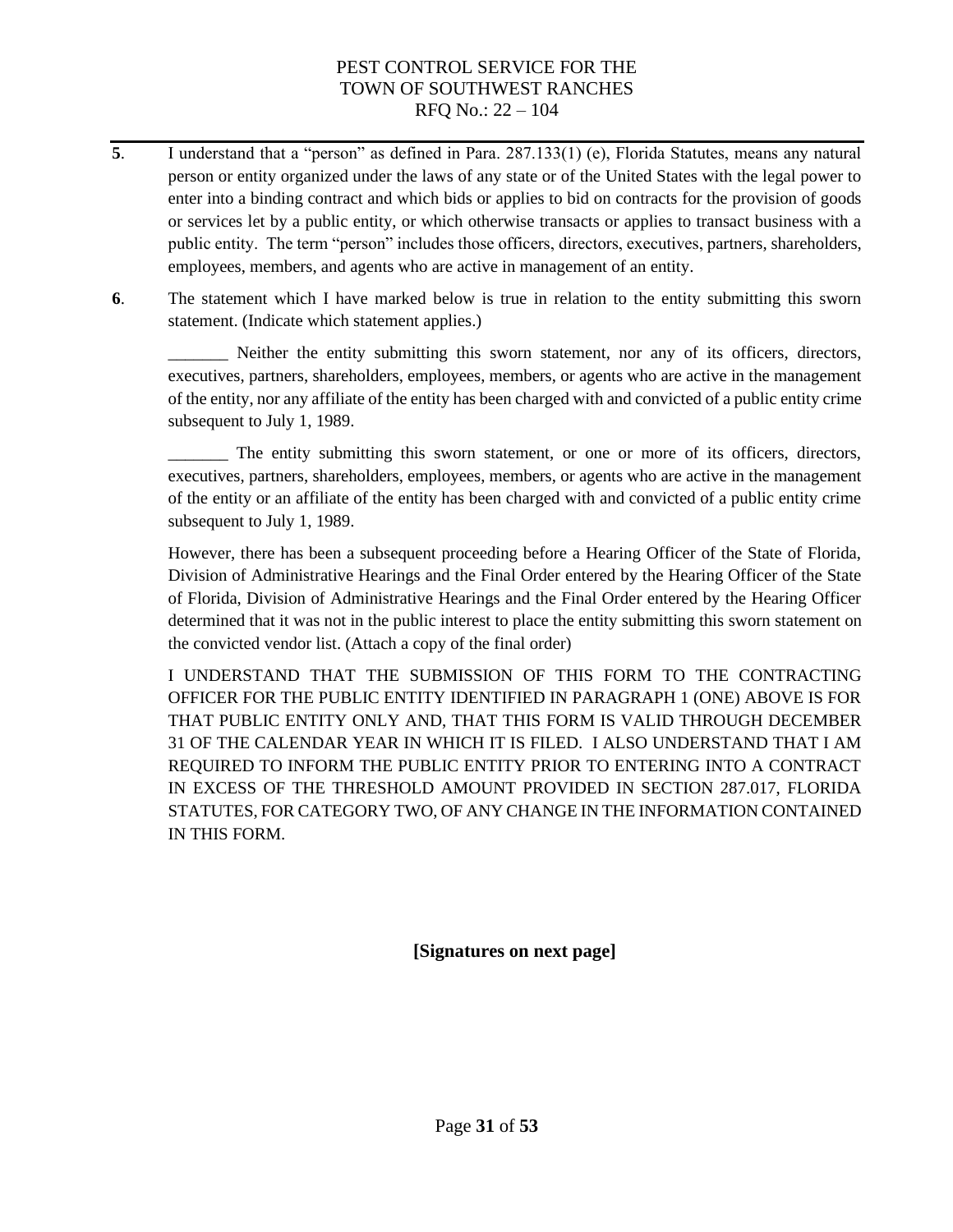By:

(Printed Name)

(Title)

The foregoing instrument was acknowledged before me this \_\_\_\_\_\_\_\_\_\_\_\_ day of

 $20 \qquad \qquad$ , 20  $\qquad \qquad$ , by  $\qquad \qquad$ , [ ] who is personally known to me or [ ] who has produced \_\_\_\_\_\_\_\_\_\_\_\_\_\_\_\_\_\_as identification and who did take an oath.

> \_\_\_\_\_\_\_\_\_\_\_\_\_\_\_\_\_\_\_\_\_\_\_\_\_\_\_\_\_\_\_\_\_ Notary Public

| (Print Notary Name)    |          |
|------------------------|----------|
| State of               | at Large |
| My Commission Expires: |          |

(Printed, typed, or stamped commissioned name of notary public)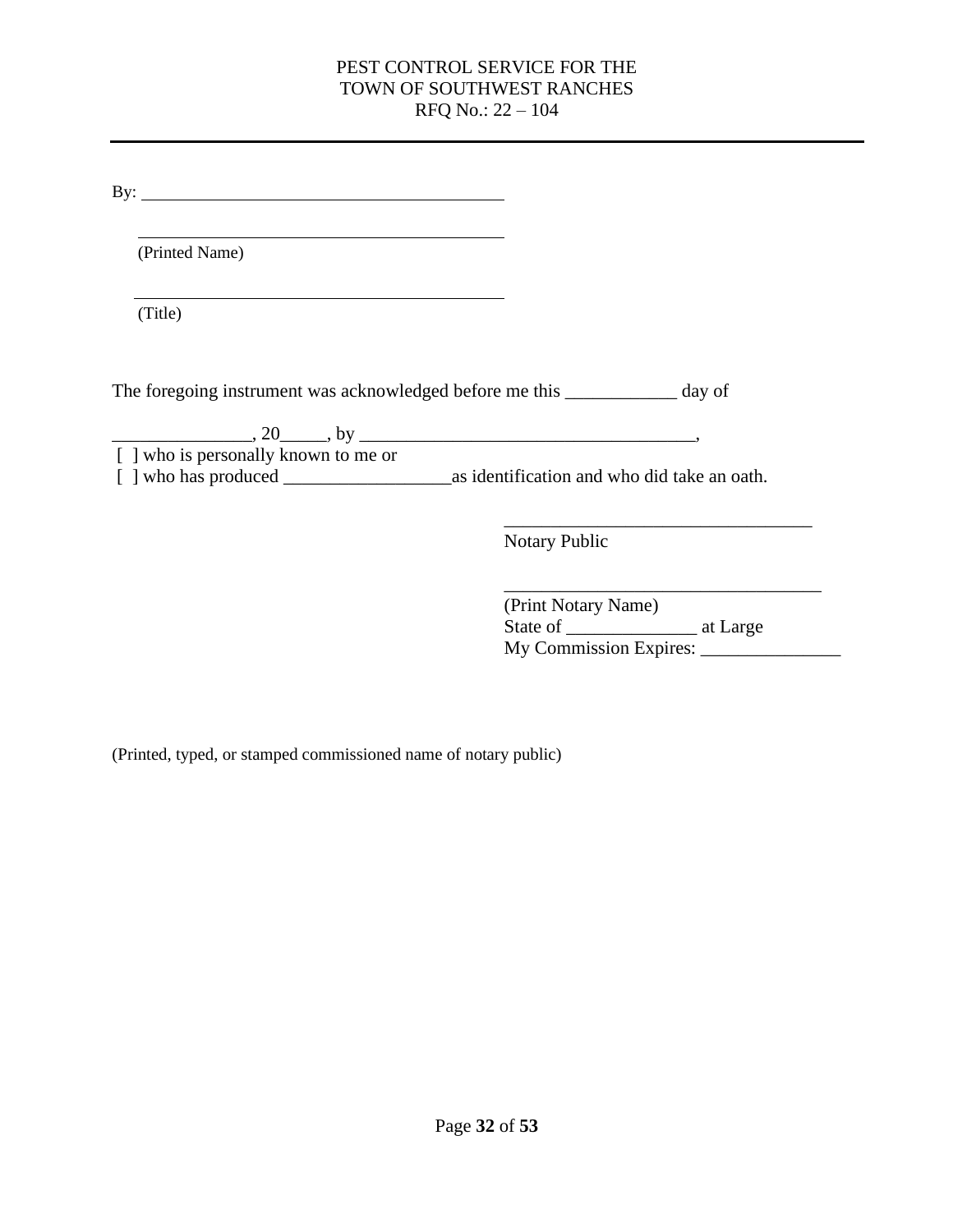<span id="page-32-0"></span>

|       | <b>APPENDIX F</b><br><b>NON-COLLUSION AFFIDAVIT</b> |         |                                             |  |  |
|-------|-----------------------------------------------------|---------|---------------------------------------------|--|--|
|       |                                                     | $)$ ss: |                                             |  |  |
|       |                                                     |         |                                             |  |  |
| that: |                                                     |         | being first duly sworn deposes and says     |  |  |
| (1)   | $He/She$ is the<br>Agent) of                        |         | (Owner, Partner, Officer, Representative or |  |  |
|       | attached Quote;                                     |         | the Proposer that has submitted the         |  |  |

- **(2)** He/She is fully informed with respect to the preparation and contents of the attached Quote and of all pertinent circumstances respecting such Quote;
- **(3)** Such Quote is genuine and is not a collusive or sham Quote;
- **(4)** Neither the said Proposer nor any of its officers, partners, owners, agents, representatives, employees or parties in interest, including this affiant, have in any way colluded, conspired, connived or agreed, directly or indirectly, with any other Proposer, firm, or person to submit a collusive or sham Quote in connection with the Work for which the attached Quote has been submitted; or to refrain from bidding in connection with such Work; or have in any manner, directly or indirectly, sought by agreement or collusion, or communication, or conference with any Proposer, firm, or person to fix any overhead, profit, or cost elements of the Quote or of any other Proposer, or to fix any overhead, profit, or cost elements of the Quote price or the Quote price of any other Proposer, or to secure through any collusion, conspiracy, connivance, or unlawful agreement any advantage against (Recipient), or any person interested in the proposed Work;
- **(5)** The price or prices quoted in the attached Quote are fair and proper and are not tainted by any collusion, conspiracy, connivance, or unlawful agreement on the part of the Proposer or any other of its agents, representatives, owners, employees or parties in interest, including this affiant.

**[Signatures on next page]**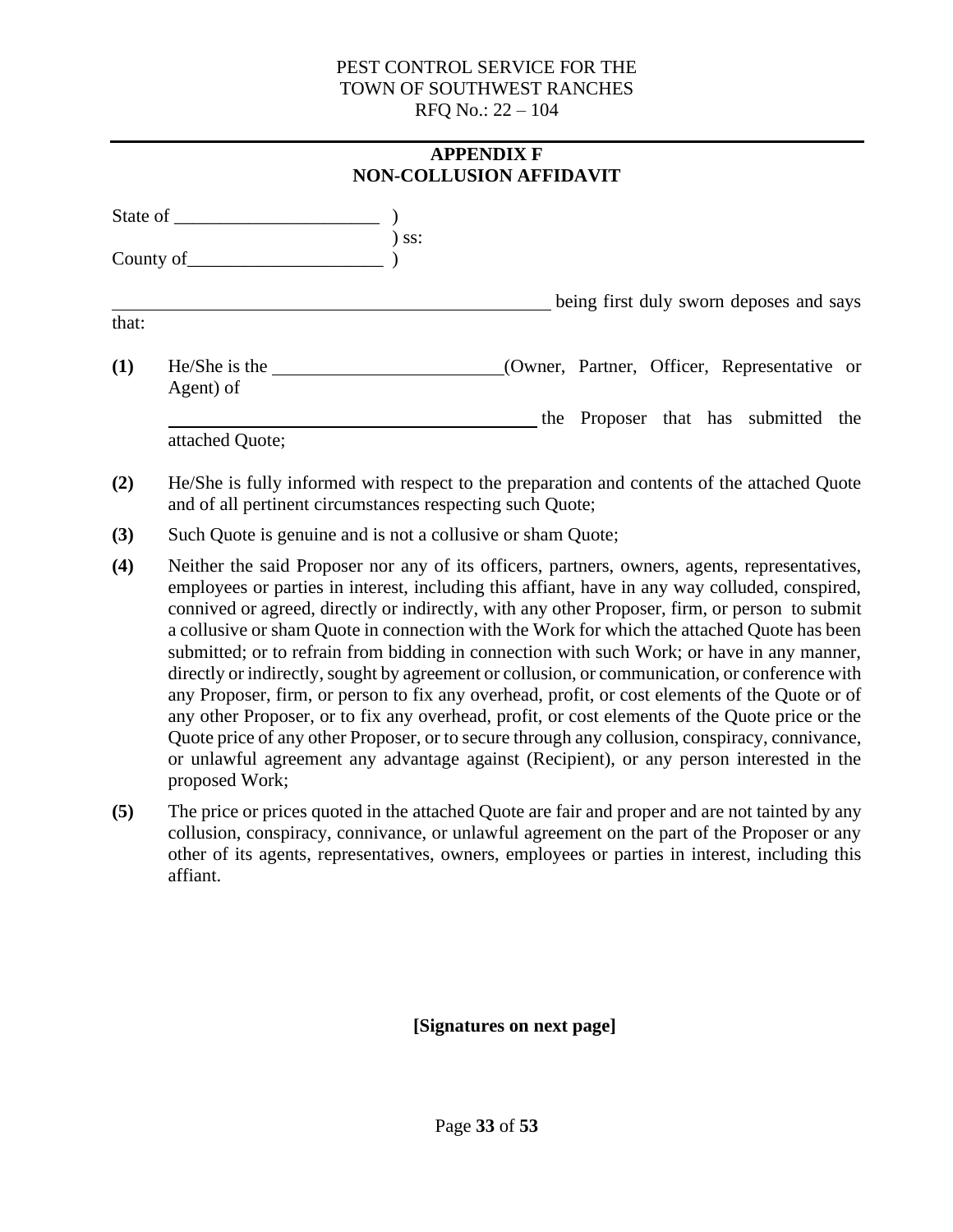| (Printed Name)                       |                                                                              |
|--------------------------------------|------------------------------------------------------------------------------|
|                                      |                                                                              |
| (Title)                              |                                                                              |
|                                      |                                                                              |
|                                      |                                                                              |
|                                      |                                                                              |
|                                      | The foregoing instrument was acknowledged before me this ____________ day of |
|                                      | $\frac{1}{20}$ , 20 and by $\frac{1}{20}$ , by $\frac{1}{20}$                |
| [ ] who is personally known to me or |                                                                              |
|                                      |                                                                              |

| (Print Notary Name)    |          |  |
|------------------------|----------|--|
| State of               | at Large |  |
| My Commission Expires: |          |  |

(Printed, typed, or stamped commissioned name of notary public)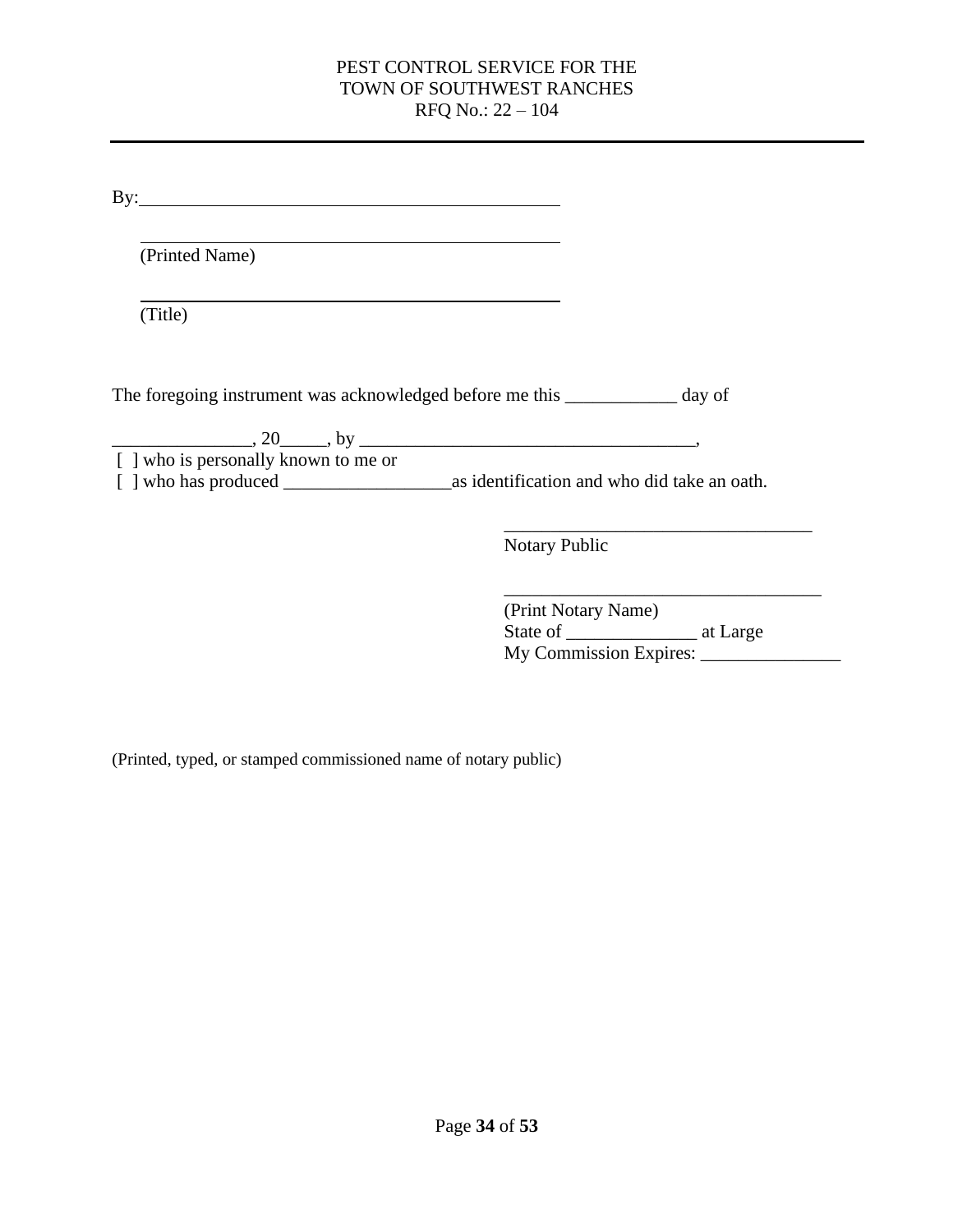# **APPENDIX G ANTI-LOBBYING CERTIFICATION FORM**

<span id="page-34-0"></span>1. The prospective participant certifies to the best of his or her knowledge and belief, that:

a. No Federal appropriated funds have been paid or will be paid, by or on behalf of the undersigned, to any person for influencing or attempting to influence an officer or employee of any Federal agency, a Member of Congress, an officer or employee of Congress, or an employee of a Member of Congress in connection with the awarding of any Federal contract, the making of any Federal grant, the making of any Federal loan, the entering into of any cooperative agreement, and the extension, continuation, renewal, amendment, or modification of any Federal contract, grant, loan, or cooperative agreement.

b. If any funds other than Federal appropriated funds have been paid or will be paid to any person for influencing or attempting to influence an officer or employee of any Federal agency, a Member of Congress, an officer or employee of Congress, or an employee of a Member of Congress in connection with this Federal contract, grant, loan, or cooperative agreement, the undersigned shall complete and submit Standard Form-LLL, "Disclosure Form to Report Lobbying," in accordance with its instructions.

2. This certification is a material representation of fact upon which reliance was placed when this transaction was made or entered into. Submission of this certification is a prerequisite for making or entering into this transaction imposed by 31 U.S.C. 1352. Any person who fails to file the required certification shall be subject to a civil penalty of not less than \$10,000 and not more than \$100,000 for each such failure.

3. The prospective participant also agrees by submitting its bid or proposal that the participant shall require that the language of this certification be included in all lower tier subcontracts, which exceed \$100,000 and that all such recipients shall certify and disclose accordingly.

|                           | (type or print) |                                                                                                                                                                                                                                      |  |
|---------------------------|-----------------|--------------------------------------------------------------------------------------------------------------------------------------------------------------------------------------------------------------------------------------|--|
|                           |                 |                                                                                                                                                                                                                                      |  |
| $Sigma$ : $\qquad \qquad$ |                 | Date: <u>International Contract of the set of the set of the set of the set of the set of the set of the set of the set of the set of the set of the set of the set of the set of the set of the set of the set of the set of th</u> |  |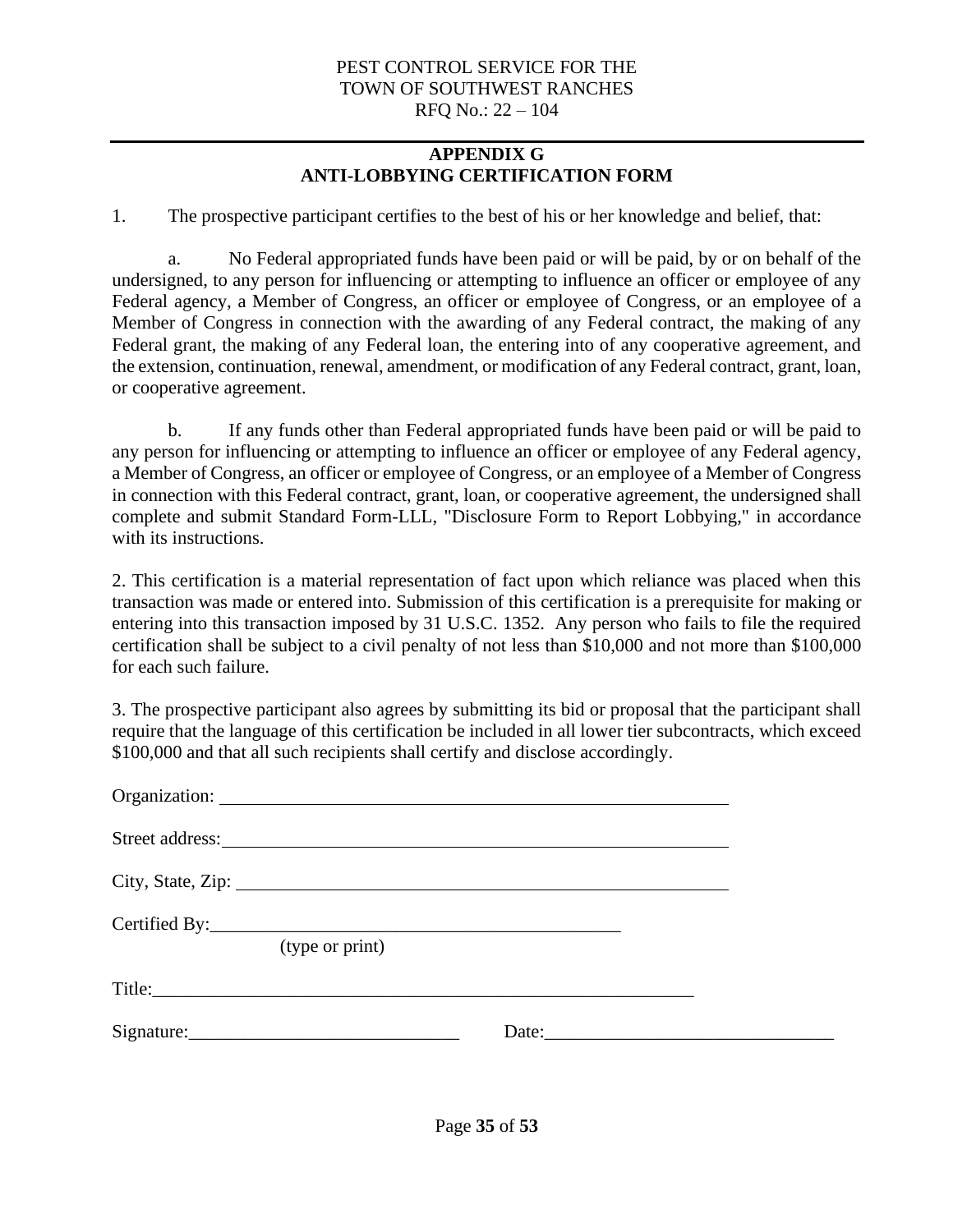# **APPENDIX H PROPOSER CONFIRMATION OF QUALIFICATIONS**

<span id="page-35-0"></span>The Contract will be awarded only to a responsible and eligible proposer, qualified by experience and capable of providing required insurance, and bonds and in a financial position to do the Work specified within the Requests for Quotes, and which can complete the Work within the time schedule specified.

At the time of the Quote, the proposer shall hold all Contractor and other qualification certificates and licenses required to be held by the Contractor by Florida Statutes or ordinances of the Town of Southwest Ranches and Broward County in order to perform the Work which is the subject of this Requests for Quotes.

1. All license, certificate and experience requirements must be met by the proposer (as opposed to the Subcontractor) at the time of Quote submission. Quotes submitted by proposer who do not directly hold required licenses and certificates or who rely on a Subcontractor to meet the license, certificate or experience criteria will be rejected. By executing this Form and submitting its Quote, proposer represents that it meets the requirements set forth above, and as set forth in the Quote Documents, and acknowledges and understands that such representation is material and that the Town shall be relying on this representation with respect to a Contract award.

Proposer:

Proposer's Name:

Proposer's Address: \_\_\_\_\_\_\_\_\_\_\_\_\_\_\_\_\_\_\_\_\_\_\_\_

Proposer's Phone Number: \_\_\_\_\_\_\_\_\_\_\_\_\_\_\_\_\_\_\_

\_\_\_\_\_\_\_\_\_\_\_\_\_\_\_\_\_\_\_\_\_\_\_\_

Proposer's Email:

\_\_\_\_\_\_\_\_\_\_\_\_\_\_\_\_\_\_\_\_\_\_\_\_

\_\_\_\_\_\_\_\_\_\_\_\_\_\_\_\_\_\_\_\_\_\_\_\_

\_\_\_\_\_\_\_\_\_\_\_\_\_\_\_\_\_\_\_\_\_\_\_\_

Contractor's License and License number(s) (attach copies of license(s) required for the work described in this IFB):

**[Signatures on next page]**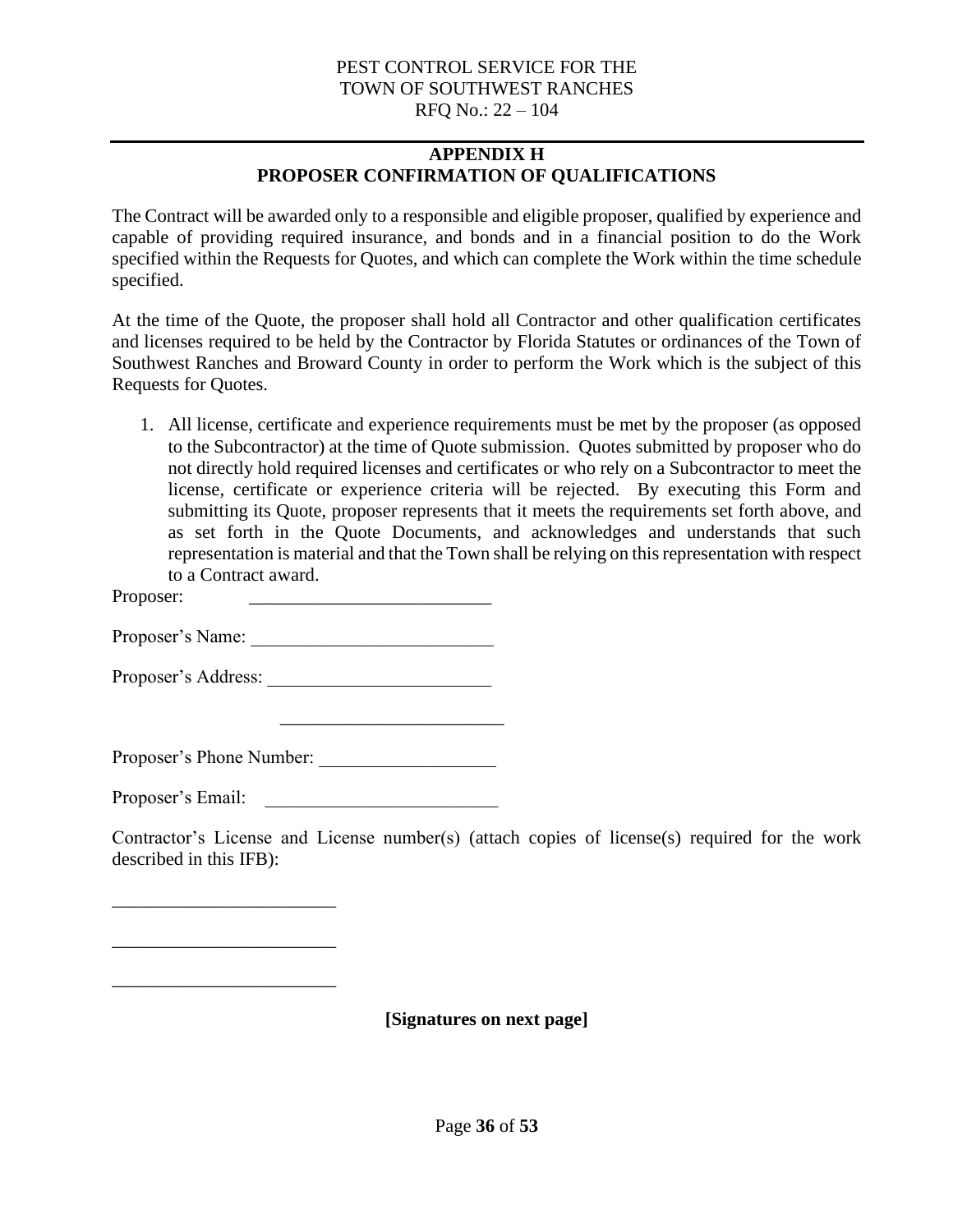State of Florida

County of \_\_\_\_\_\_\_\_\_\_\_

The foregoing instrument was acknowledged before me this \_\_\_\_\_\_\_\_\_\_\_\_ day of

 $20 \qquad \qquad$ , 20  $\qquad \qquad$ , by  $\qquad \qquad$ 

 $\sqrt{\frac{1}{2}}$  who is personally known to me or [ ] who has produced \_\_\_\_\_\_\_\_\_\_\_\_\_\_\_\_\_\_as identification and who did take an oath.

Notary Public

\_\_\_\_\_\_\_\_\_\_\_\_\_\_\_\_\_\_\_\_\_\_\_\_\_\_\_\_\_\_\_\_\_\_ (Print Notary Name) State of \_\_\_\_\_\_\_\_\_\_\_\_\_\_ at Large My Commission Expires: \_\_\_\_\_\_\_\_\_\_\_\_\_\_\_

\_\_\_\_\_\_\_\_\_\_\_\_\_\_\_\_\_\_\_\_\_\_\_\_\_\_\_\_\_\_\_\_\_

(Printed, typed, or stamped commissioned name of notary public)

PROPOSER: \_\_\_\_\_\_\_\_\_\_\_\_\_\_\_\_\_\_\_\_\_\_\_\_\_\_\_\_\_\_\_\_\_\_\_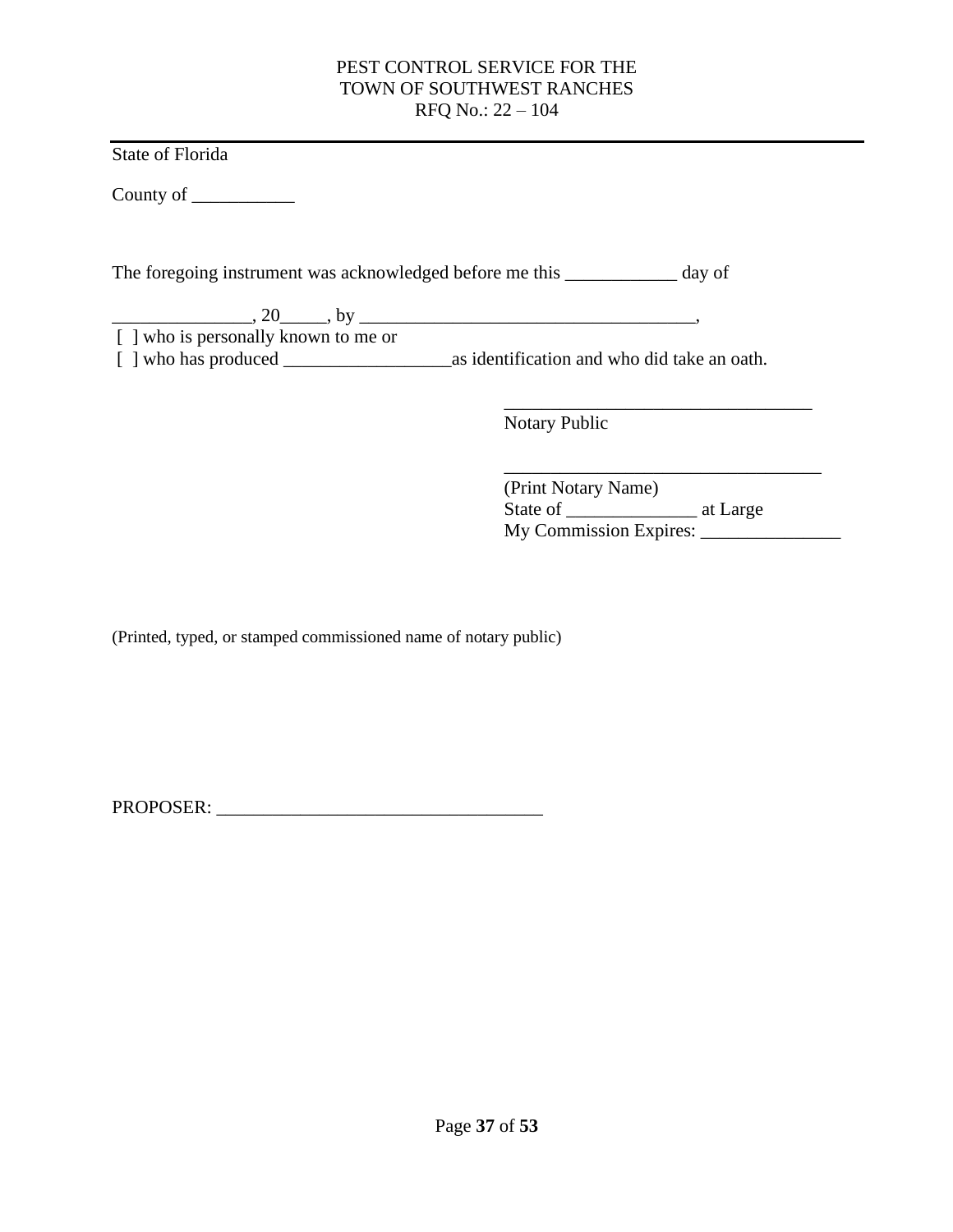## <span id="page-37-0"></span>**\*APPENDIX I CERTIFICATE OF AUTHORITY (IF INDIVIDUAL / SOLE PROPRIETOR)**

State of \_\_\_\_\_\_\_\_\_\_\_\_\_\_\_\_\_\_\_\_\_\_\_ ) ) ss: County of  $\overline{\qquad}$  )

I HEREBY CERTIFY that \_\_\_\_\_\_\_\_\_\_\_\_\_\_\_\_\_\_\_\_\_\_\_\_\_\_\_\_\_\_\_\_\_\_\_\_\_\_\_\_\_\_\_, as Principal or **Owner** 

of (Company name) \_\_\_\_\_\_\_\_\_\_\_\_\_\_\_\_\_\_\_\_\_\_\_\_\_\_\_, is hereby authorized to execute the Quote dated 20\_\_\_, to the Town of Southwest Ranches and his execution thereof, attested by the undersigned, shall be the official act and deed of \_\_\_\_\_\_\_\_\_\_\_\_\_\_\_\_\_\_\_\_\_\_\_\_\_\_\_\_\_\_\_\_\_\_\_\_.

(Company Name)

IN WITNESS WHEREOF, I have hereunto set my hand this day of , 20\_\_\_.

Secretary:

(SEAL)

Page **38** of **53**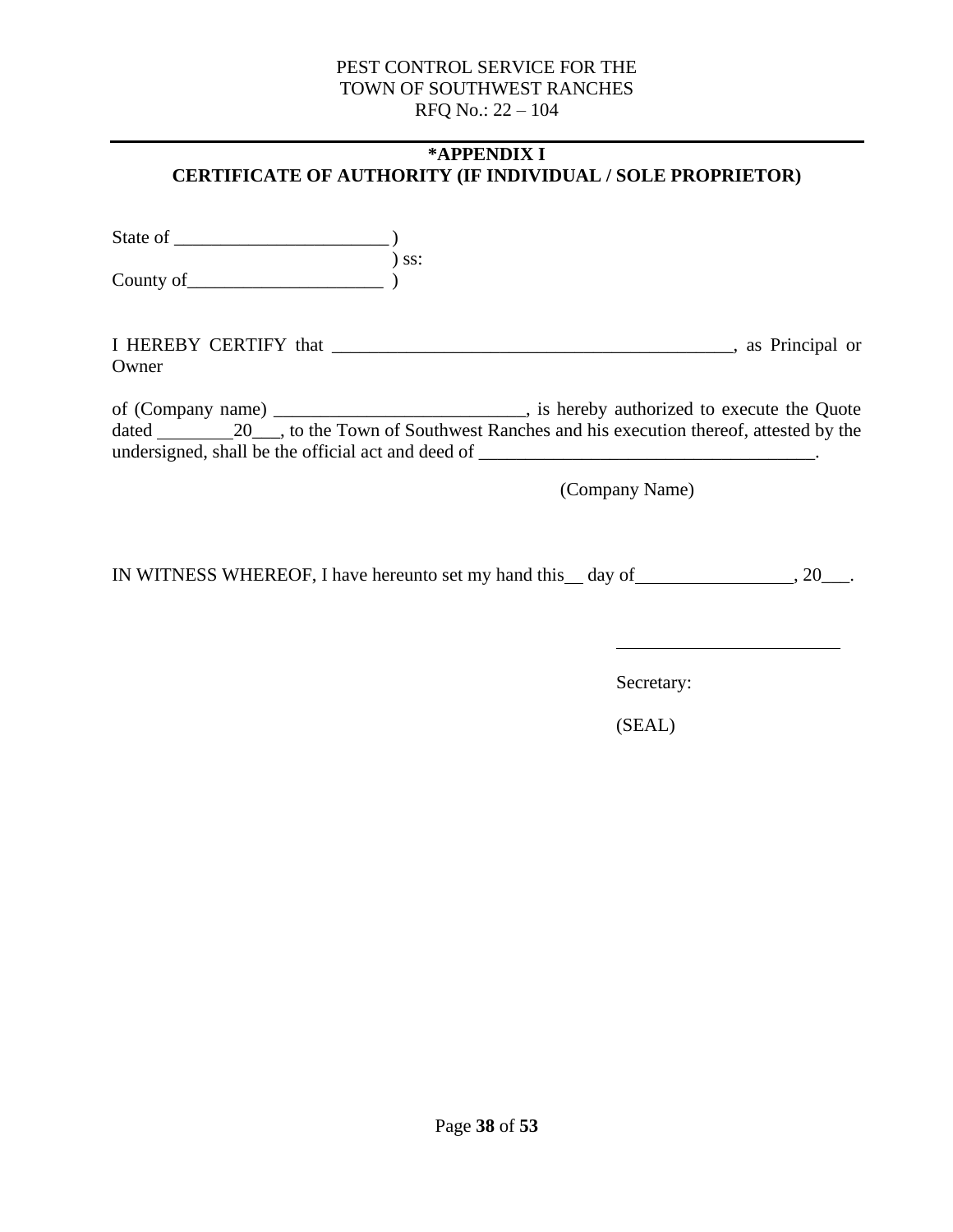# **\*APPENDIX J CERTIFICATE OF AUTHORITY (IF PARTNERSHIP)**

<span id="page-38-0"></span>

| I HEREBY CERTIFY that a meeting of the Partners of the<br><u> 1989 - Johann Stoff, deutscher Stoffen und der Stoffen und der Stoffen und der Stoffen und der Stoffen und d</u><br><u> 1989 - Andrea Santa Andrea Santa Andrea Santa Andrea Santa Andrea Santa Andrea Santa Andrea Santa Andrea San</u> |
|--------------------------------------------------------------------------------------------------------------------------------------------------------------------------------------------------------------------------------------------------------------------------------------------------------|
| A partnership existing under the laws of the State of _____, held on __________________, 20___, the<br>following resolution was duly passed and adopted:                                                                                                                                               |
|                                                                                                                                                                                                                                                                                                        |
|                                                                                                                                                                                                                                                                                                        |
|                                                                                                                                                                                                                                                                                                        |
| to the Town of Southwest Ranches and this partnership and that his execution thereof, attested by the                                                                                                                                                                                                  |
| shall be the official act and deed of this Partnership."                                                                                                                                                                                                                                               |
| I further certify that said resolution is now in full force and effect.                                                                                                                                                                                                                                |
| IN WITNESS WHEREOF, I have hereunto set my hand this __, day of ___________, 20___.                                                                                                                                                                                                                    |
|                                                                                                                                                                                                                                                                                                        |
| Secretary:                                                                                                                                                                                                                                                                                             |

(SEAL)

PROPOSER: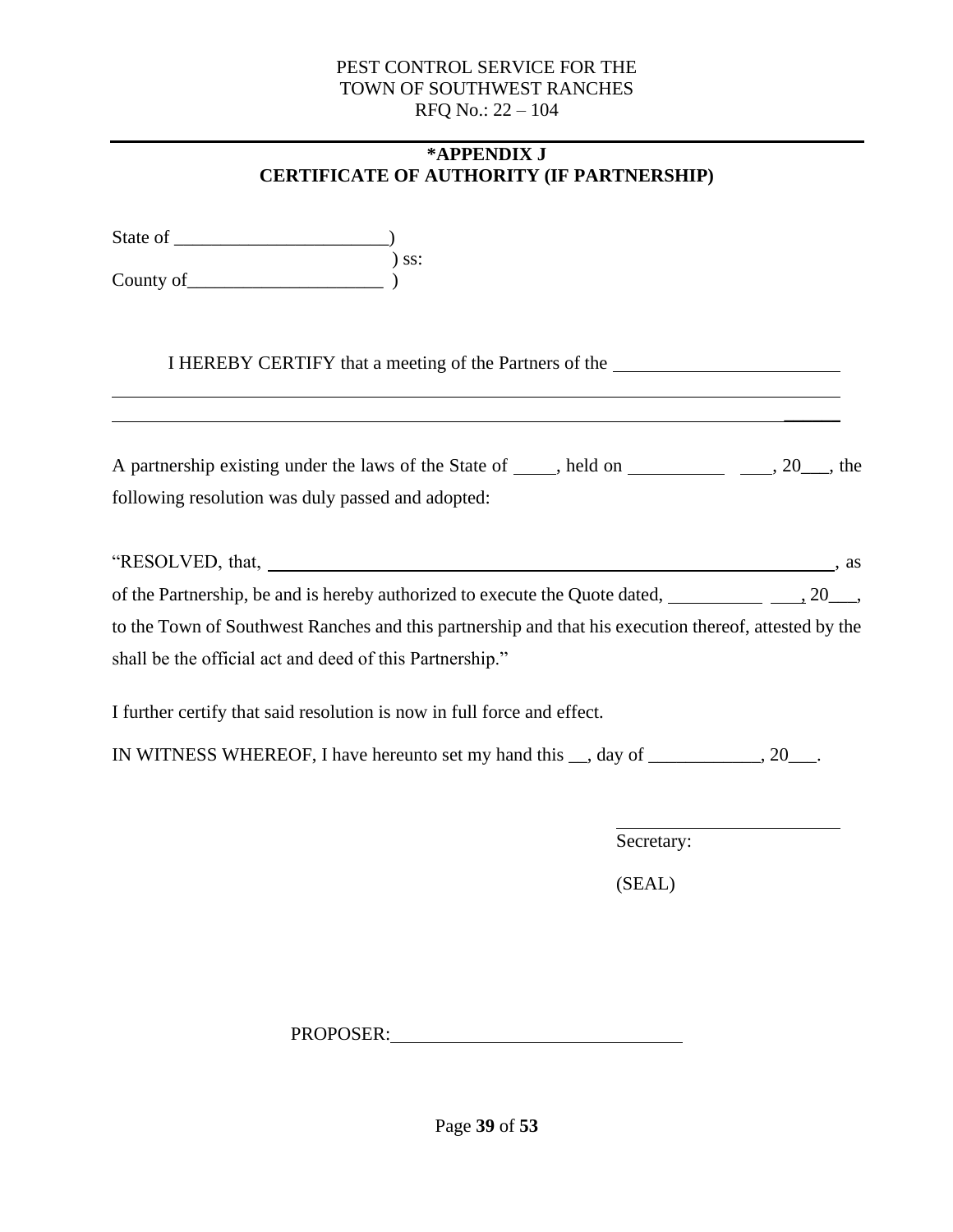#### **\*APPENDIX K CERTIFICATE OF AUTHORITY (IF CORPORATION OR LIMITED LIABILITY COMPANY)**

<span id="page-39-0"></span>State of  $\qquad \qquad$  $\sum$  ss: County of  $\qquad \qquad$ 

I HEREBY CERTIFY that a meeting of the Board of Directors of a corporation or authorized representatives of a Limited Liability Company existing under the laws of the State of \_\_\_\_\_\_\_\_\_\_\_\_\_\_\_\_\_\_, held on \_\_\_\_\_\_\_\_\_\_\_\_\_, 20\_\_\_, the following resolution was duly passed and adopted:

"RESOLVED, that \_\_\_\_\_\_\_\_\_\_\_\_\_\_\_\_\_\_\_\_\_\_\_\_\_\_\_, as President of the Corporation or authorized representative of a Limited Liability Company, be and is hereby authorized to execute the Quote dated, \_\_\_\_\_\_\_\_\_\_\_\_\_\_\_\_ \_\_\_\_\_\_\_\_\_\_\_ \_\_\_, 20\_\_\_, to the Town of Southwest Ranches and this Corporation or Limited Liability Company and his execution thereof, attested by the Secretary of the Corporation or Limited Liability Company, and with the Corporate Seal affixed, shall be the official act and deed of this Corporation or Limited Liability Company."

I further certify that said resolution is now in full force and effect.

IN WITNESS WHEREOF, I have hereunto set my hand and affixed the official seal of the Corporation or

Limited Liability Company this day of , 20\_\_\_.

Secretary:

(SEAL)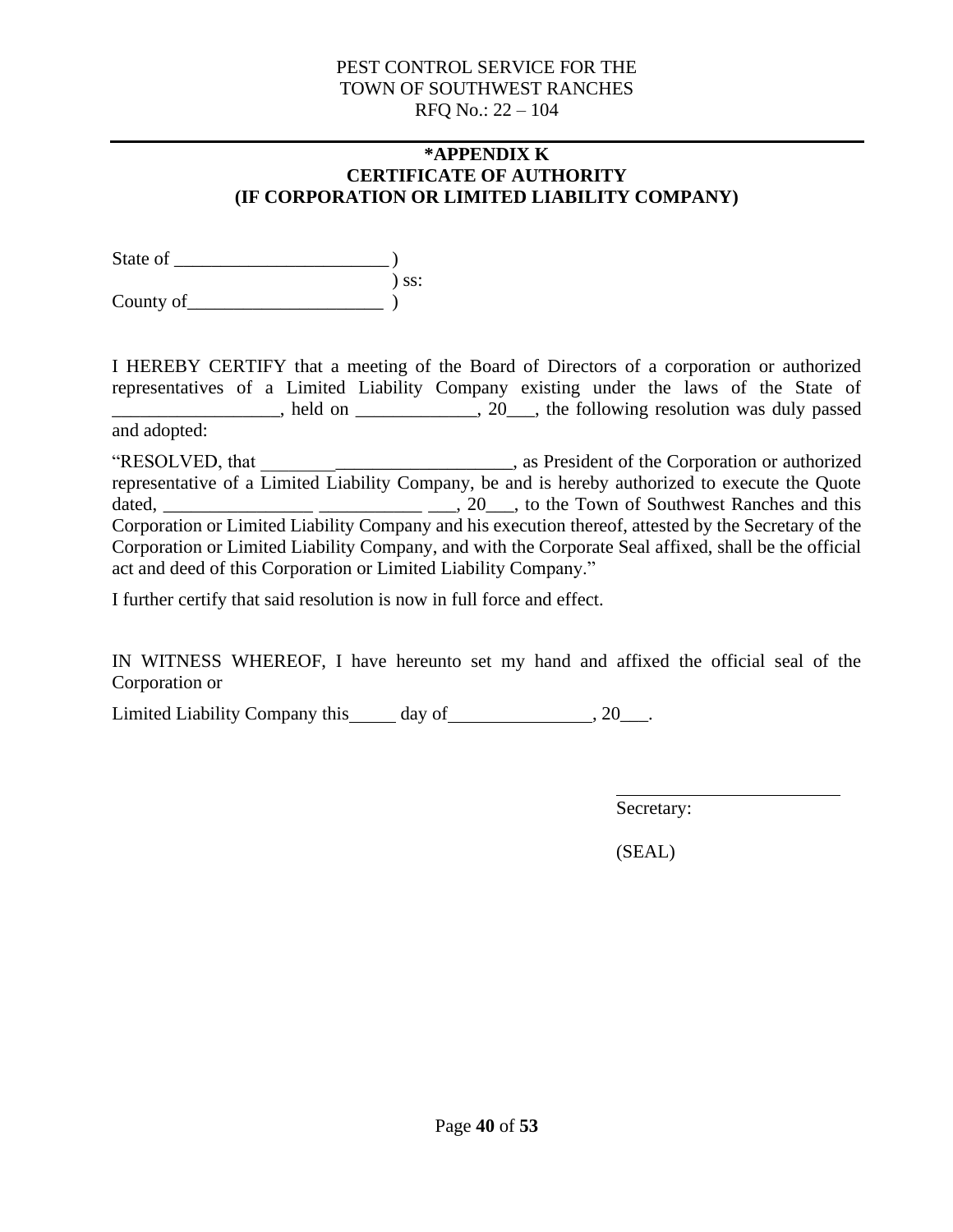# **\*APPENDIX L CERTIFICATE OF AUTHORITY (IF JOINT VENTURE)**

<span id="page-40-0"></span>

| County of                                                                                                                                                                                                                                                                                     | $)$ ss:                                                                                                                |  |    |
|-----------------------------------------------------------------------------------------------------------------------------------------------------------------------------------------------------------------------------------------------------------------------------------------------|------------------------------------------------------------------------------------------------------------------------|--|----|
|                                                                                                                                                                                                                                                                                               | I HEREBY CERTIFY that a meeting of the Principals of the _______________________                                       |  |    |
|                                                                                                                                                                                                                                                                                               |                                                                                                                        |  |    |
| A corporation existing under the laws of the State of <u>each held</u> on each metal and a corporation existing under the laws of the State of <u>each</u> held on each metal and a state of each of the state of the state of the state<br>following resolution was duly passed and adopted: |                                                                                                                        |  |    |
| "RESOLVED, that,<br>of the Joint Venture be and is hereby authorized                                                                                                                                                                                                                          | <u> 1988 - Johann Stoff, deutscher Stoffen und der Stoffen und der Stoffen und der Stoffen und der Stoffen und der</u> |  | as |
| to execute the Quote dated, 20, to the Town of Southwest Ranches official act<br>and deed of this Joint Venture."                                                                                                                                                                             |                                                                                                                        |  |    |
| I further certify that said resolution is now in full force and effect.                                                                                                                                                                                                                       |                                                                                                                        |  |    |
|                                                                                                                                                                                                                                                                                               |                                                                                                                        |  |    |

Secretary:

(SEAL)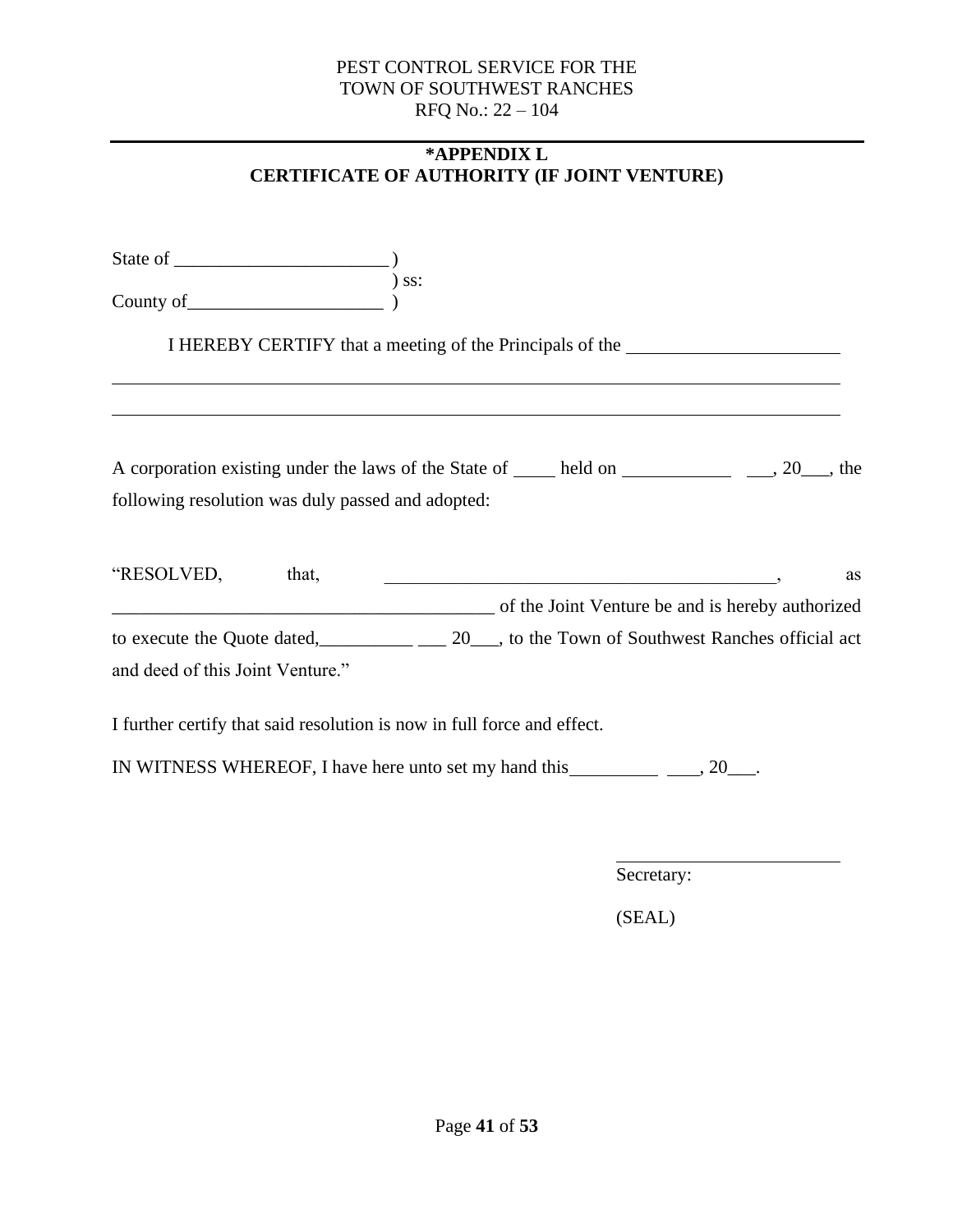## **APPENDIX O ACKNOWLEDGMENT OF CONFORMANCE WITH O.S.H.A. STANDARDS**

## <span id="page-41-0"></span>TO THE TOWN OF SOUTHWEST RANCHES:

\_\_\_\_\_\_\_\_\_\_\_\_\_\_\_\_, hereby acknowledges and agrees that as Contractor for the Town of Southwest Ranches within the limits of the Town of Southwest Ranches, Florida, we have the sole responsibility for compliance with all requirements of the Federal Occupational Safety and Health regulations, and agree to indemnify and hold harmless the Town of Southwest Ranches, including its Council Members, officers and employees, from and against any and all legal liability or loss the Town may incur due to \_\_\_\_\_\_\_\_\_\_\_\_\_\_\_\_\_\_\_\_\_'s failure to comply with such regulations.

\_\_\_\_\_\_\_\_\_\_\_\_\_\_\_\_\_\_\_\_\_\_\_\_\_\_\_\_\_ \_\_\_\_\_\_\_\_\_\_\_\_\_\_\_\_\_\_\_\_\_\_\_\_\_\_\_\_\_\_\_\_\_ ATTEST CONTRACTOR

 $BY:$ 

\_\_\_\_\_\_\_\_\_\_\_\_\_\_\_\_\_\_\_\_\_\_\_\_\_\_\_\_\_\_\_\_\_ Print Name

Date: \_\_\_\_\_\_\_\_\_\_\_\_\_\_\_\_\_\_\_\_\_\_\_\_\_\_\_\_\_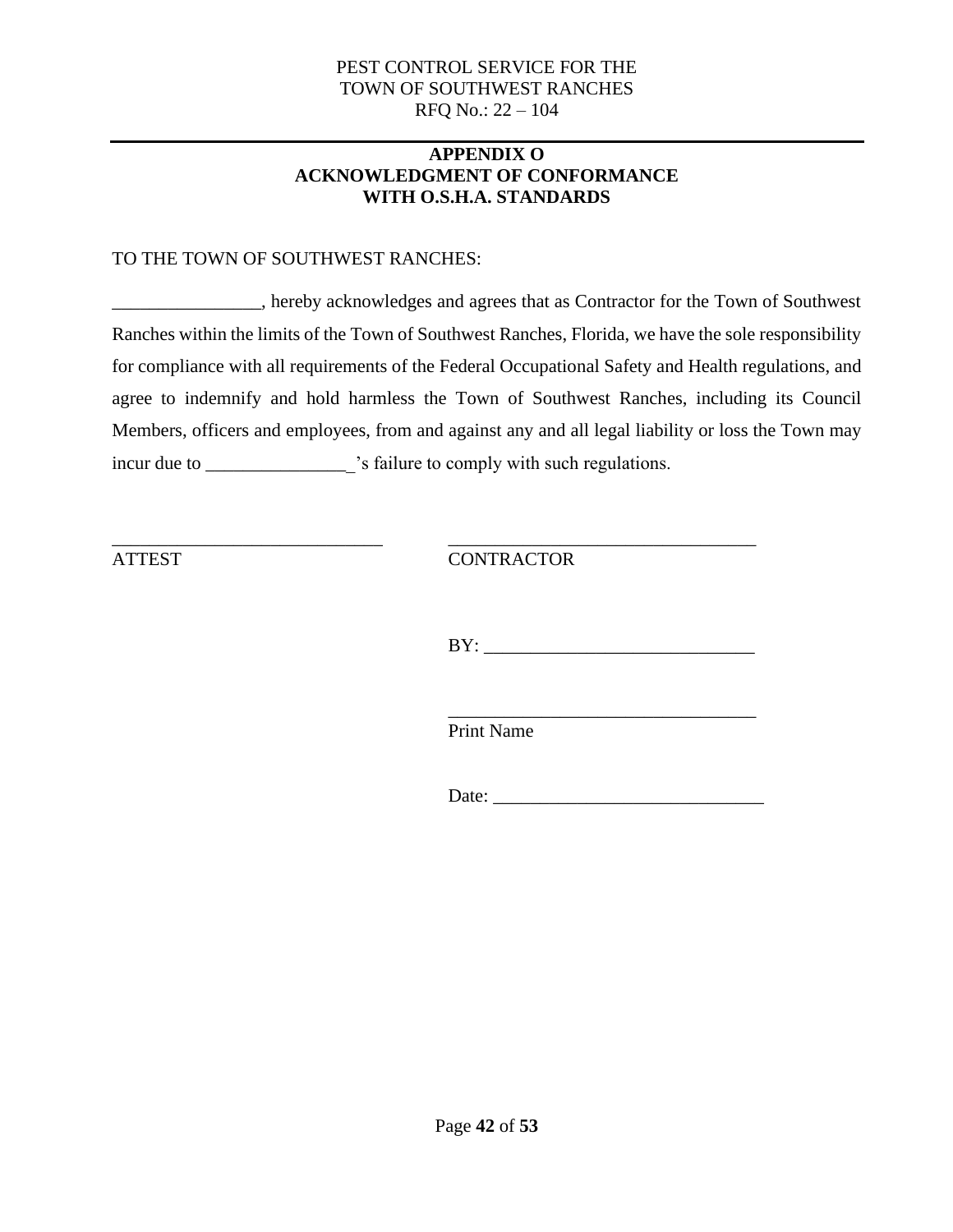# **APPENDIX P PROPOSER CONFIRMATION OF QUALIFICATIONS**

<span id="page-42-0"></span>The Contract will be awarded only to a responsible and eligible Proposer, qualified by experience and capable of providing required insurance, and bonds and in a financial position to do the Work specified within the Request for Quotes, and which can complete the Work within the time schedule specified.

At the time of the Quote, the Proposer shall hold all Contractor and other qualification certificates and licenses required to be held by the Contractor by Florida Statutes or ordinances of the Town of Southwest Ranches and Broward County in order to perform the Work which is the subject of this Request for Quotes.

All license, certificate and experience requirements must be met by the Proposer (as opposed to the Subcontractor) at the time of Quote submission. Quotes submitted by Proposers who do not directly hold required licenses and certificates or who rely on a Subcontractor to meet the license, certificate or experience criteria will be rejected. By executing this Form and submitting its Quote, Proposer represents that it meets the requirements set forth above, and as set forth in the Quote Documents, and acknowledges and understands that such representation is material and that the Town shall be relying on this representation with respect to a Contract award.

Proposer: \_\_\_\_\_\_\_\_\_\_\_\_\_\_\_\_\_\_\_\_\_\_\_\_\_\_

Proposer's Name: \_\_\_\_\_\_\_\_\_\_\_\_\_\_\_\_\_\_\_\_\_\_\_\_\_\_

Proposer's Address: \_\_\_\_\_\_\_\_\_\_\_\_\_\_\_\_\_\_\_\_\_\_\_\_

Proposer's Phone Number:

\_\_\_\_\_\_\_\_\_\_\_\_\_\_\_\_\_\_\_\_\_\_\_\_

Proposer's Email:

\_\_\_\_\_\_\_\_\_\_\_\_\_\_\_\_\_\_\_\_\_\_\_\_

\_\_\_\_\_\_\_\_\_\_\_\_\_\_\_\_\_\_\_\_\_\_\_\_

\_\_\_\_\_\_\_\_\_\_\_\_\_\_\_\_\_\_\_\_\_\_\_\_

Contractor's License and License number(s) (attach copies of license(s) required for the work described in this RFQ):

**[Signatures on next page]**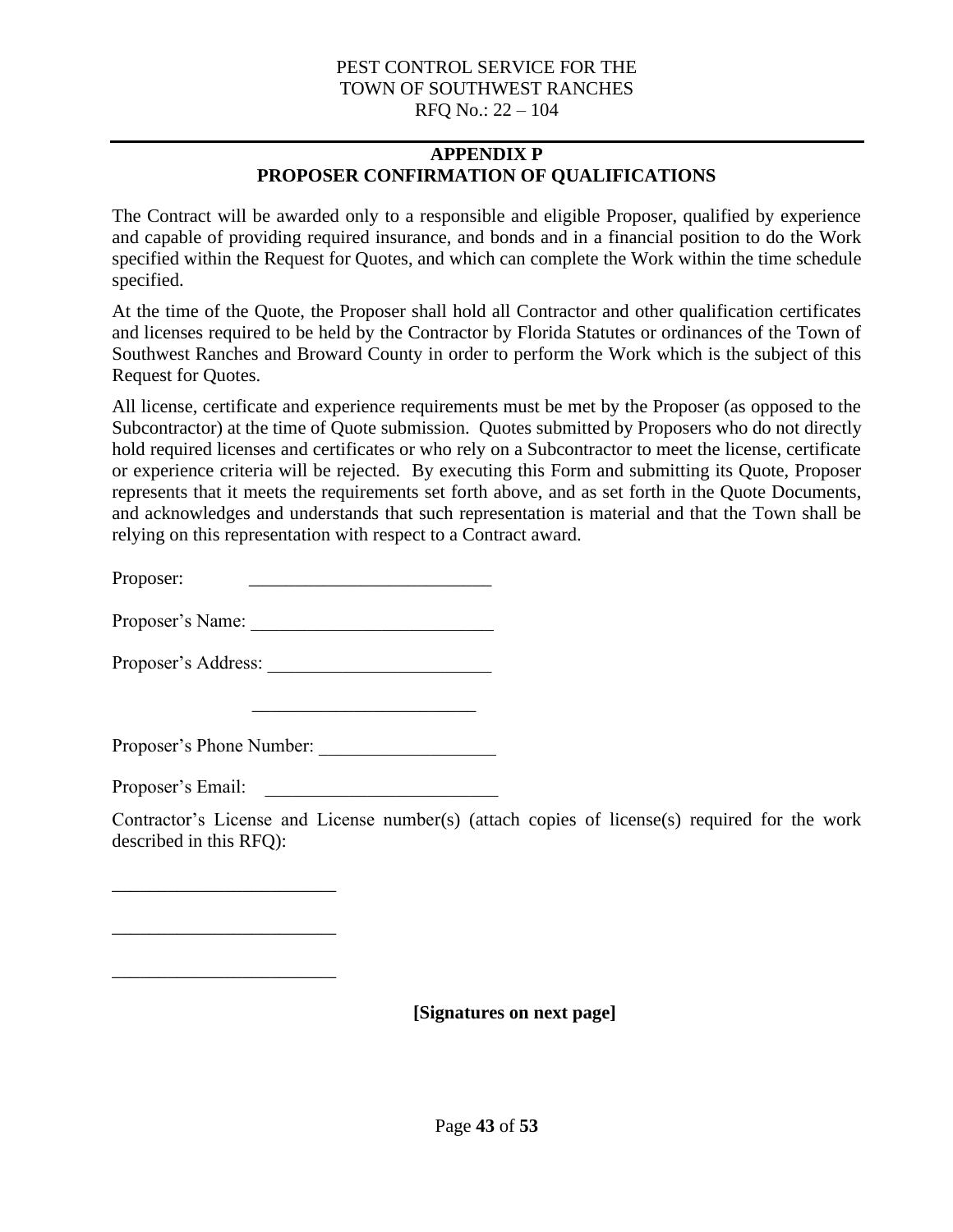State of Florida

County of \_\_\_\_\_\_\_\_\_\_\_

The foregoing instrument was acknowledged before me this \_\_\_\_\_\_\_\_\_\_\_\_ day of

 $\frac{1}{20}$ , 20  $\frac{1}{20}$ , by  $\frac{1}{20}$ [ ] who is personally known to me or [ ] who has produced \_\_\_\_\_\_\_\_\_\_\_\_\_\_\_\_\_\_as identification and who did take an oath.

Notary Public

| (Print Notary Name)    |          |
|------------------------|----------|
| State of               | at Large |
| My Commission Expires: |          |

\_\_\_\_\_\_\_\_\_\_\_\_\_\_\_\_\_\_\_\_\_\_\_\_\_\_\_\_\_\_\_\_\_

(Printed, typed, or stamped commissioned name of notary public)

PROPOSER: \_\_\_\_\_\_\_\_\_\_\_\_\_\_\_\_\_\_\_\_\_\_\_\_\_\_\_\_\_\_\_\_\_\_\_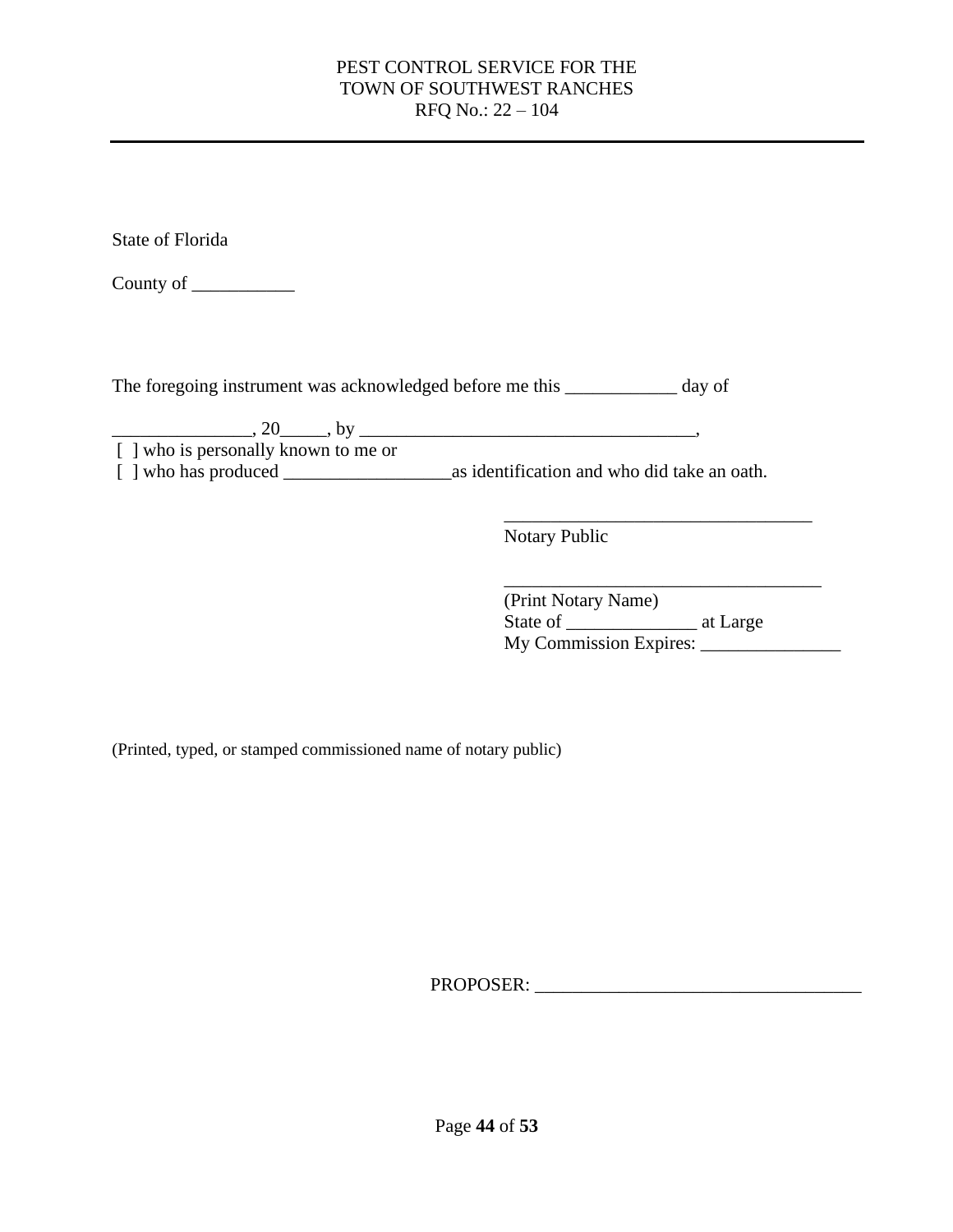# **APPENDIX Q PROPOSER EXPERIENCE**

<span id="page-44-0"></span>The Proposer's response to this questionnaire will be utilized as part of the Town's Quote Evaluation and Contractor selection. Proposers must have current licensures applicable to this type of work and must have experience on comparable work. List comparable contract experience client references (MUST COMPLETE EVEN IF ADDITIONAL REFERENCE PAGE SUPPLIED)

| Project Name: Name and the second contract of the second contract of the second contract of the second contract of the second contract of the second contract of the second contract of the second contract of the second cont      |
|-------------------------------------------------------------------------------------------------------------------------------------------------------------------------------------------------------------------------------------|
| Contract Amount: New York Contract Amount:                                                                                                                                                                                          |
| Contract Date: Note:                                                                                                                                                                                                                |
| Client Name: Name:                                                                                                                                                                                                                  |
| Address: Note that the contract of the contract of the contract of the contract of the contract of the contract of the contract of the contract of the contract of the contract of the contract of the contract of the contrac      |
| Contact Person: New York Contact Person:                                                                                                                                                                                            |
|                                                                                                                                                                                                                                     |
| Contact Person Email: 1998 and 2008 and 2008 and 2008 and 2008 and 2008 and 2008 and 2008 and 2008 and 2008 and 2008 and 2008 and 2008 and 2008 and 2008 and 2008 and 2008 and 2008 and 2008 and 2008 and 2008 and 2008 and 20      |
|                                                                                                                                                                                                                                     |
| Project Name: 1000 million and the contract of the contract of the contract of the contract of the contract of the contract of the contract of the contract of the contract of the contract of the contract of the contract of      |
| Contract Amount:                                                                                                                                                                                                                    |
| Contract Date:                                                                                                                                                                                                                      |
| Client Name: Client Name:                                                                                                                                                                                                           |
| Address: <u>Address:</u> Address: Address: Address: Address: Address: Address: Address: Address: Address: Address: Address: Address: Address: Address: Address: Address: Address: Address: Address: Address: Address: Address: Addr |
| Contact Person:                                                                                                                                                                                                                     |
|                                                                                                                                                                                                                                     |
| Contact Person Email: <u>Alexander School Contact Person Email:</u>                                                                                                                                                                 |
|                                                                                                                                                                                                                                     |
| Project Name: Name and the state of the state of the state of the state of the state of the state of the state of the state of the state of the state of the state of the state of the state of the state of the state of the       |
| Contract Amount:                                                                                                                                                                                                                    |
|                                                                                                                                                                                                                                     |
| Client Name: Name and Solid Client Name and Solid Client Name and Solid Client Name and Solid Client Name and Solid Client Name and Solid Client Name and Solid Client Name and Solid Client Client Client Client Client Clien      |
| Address: National Address: National Address: National Address: National Address: National Address: National Address: National Address: National Address: National Address: National Address: National Address: National Addres      |
| Contact Person: 2008. Contact Person:                                                                                                                                                                                               |
| Contact Person Tel. No.: No.:                                                                                                                                                                                                       |
|                                                                                                                                                                                                                                     |
|                                                                                                                                                                                                                                     |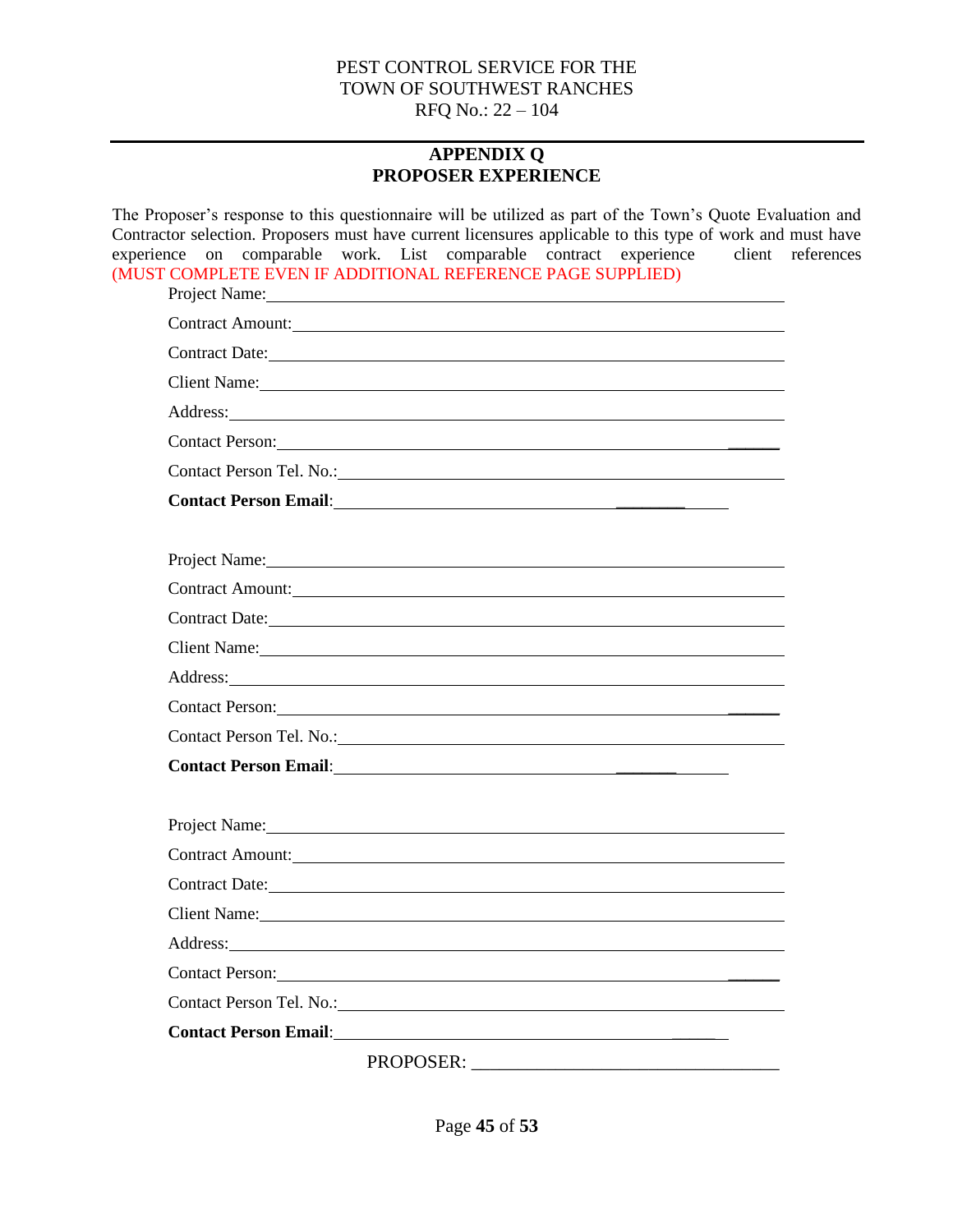# **APPENDIX U**

# **INSERT W – 9**

# <span id="page-45-0"></span>**Must be current(2018), signed, dated and legible W-9**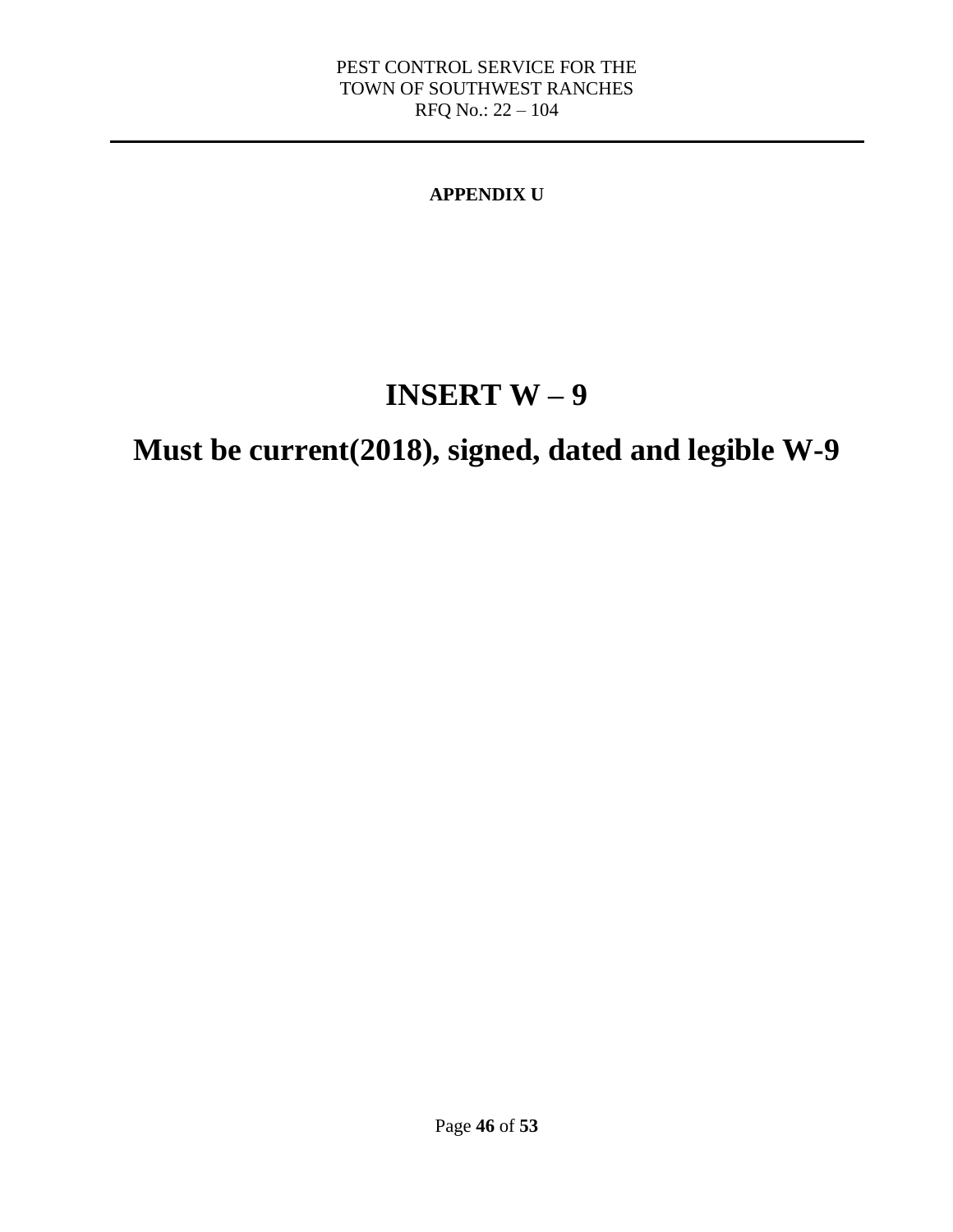# **APPENDIX V**

# <span id="page-46-0"></span>**INSERT PROOF OF INSURANCE**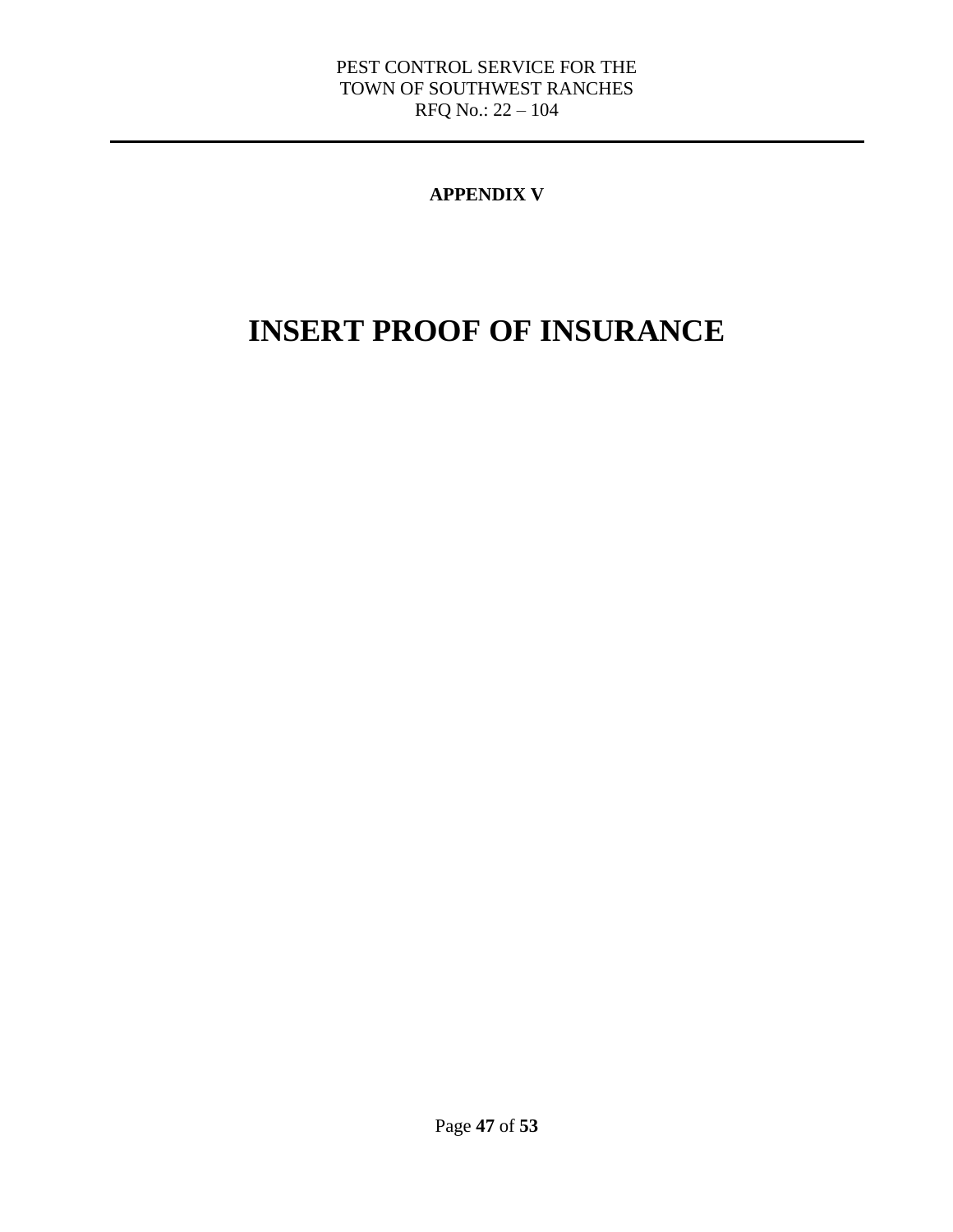# **APPENDIX X 44 C.F.R. PART 18 - CERTIFICATION REGARDING LOBBYING**

<span id="page-47-0"></span>Certification for Contracts, Grants, Loans, and Cooperative Agreements

The undersigned certifies, to the best of his or her knowledge and belief, that:

1. No Federal appropriated funds have been paid or will be paid, by or on behalf of the undersigned, to any person for influencing or attempting to influence an officer or employee of an agency, a Member of Congress, an officer or employee of Congress, or an employee of a Member of Congress in connection with the awarding of any Federal contract, the making of any Federal grant, the making of any Federal loan, the entering into of any cooperative agreement, and the extension, continuation, renewal, amendment, or modification of any Federal contract, grant, loan, or cooperative agreement.

2. If any funds other than Federal appropriated funds have been paid or will be paid to any person for influencing or attempting to influence an officer or employee of any agency, a Member of Congress, an officer or employee of Congress, or an employee of a Member of Congress in connection with this Federal contract, grant, loan, or cooperative agreement, the undersigned shall complete and submit Standard Form-LLL, "Disclosure Form to Report Lobbying," in accordance with its instructions.

3. The undersigned shall require that the language of this certification be included in the award documents for all subawards at all tiers (including subcontracts, subgrants, and contracts under grants, loans, and cooperative agreements) and that all subrecipients shall certify and disclose accordingly.

This certification is a material representation of fact upon which reliance was placed when this transaction was made or entered into. Submission of this certification is a prerequisite for making or entering into this transaction imposed by section 1352, title 31, U.S. Code. Any person who fails to file the required certification shall be subject to a civil penalty of not less than \$10,000 and not more than \$100,000 for each such failure.

The Contractor, The Contractor, European Contractor, Contractor, Contractor, Contractor, Contractor, Contractor, Contractor, Contractor, Contractor, Contractor, Contractor, Contractor, Contractor, Contractor, Contractor, C of each statement of its certification and disclosure, if any. In addition, the Contractor understands and agrees that the provisions of 31 U.S.C. Chap. 38, Administrative Remedies for False Claims and Statements, apply to this certification and disclosure, if any.

Signature of Contractor's Authorized Official

\_\_\_\_\_\_\_\_\_\_\_\_\_\_\_\_\_\_\_\_\_\_\_\_\_\_\_\_\_\_\_\_\_\_\_\_\_\_\_\_

Name and Title of Contractor's Authorized Official Date

\_\_\_\_\_\_\_\_\_\_\_\_\_\_\_\_\_\_\_\_\_\_\_\_\_\_\_\_\_\_\_\_\_\_\_\_\_\_\_\_\_ \_\_\_\_\_\_\_\_\_\_\_\_\_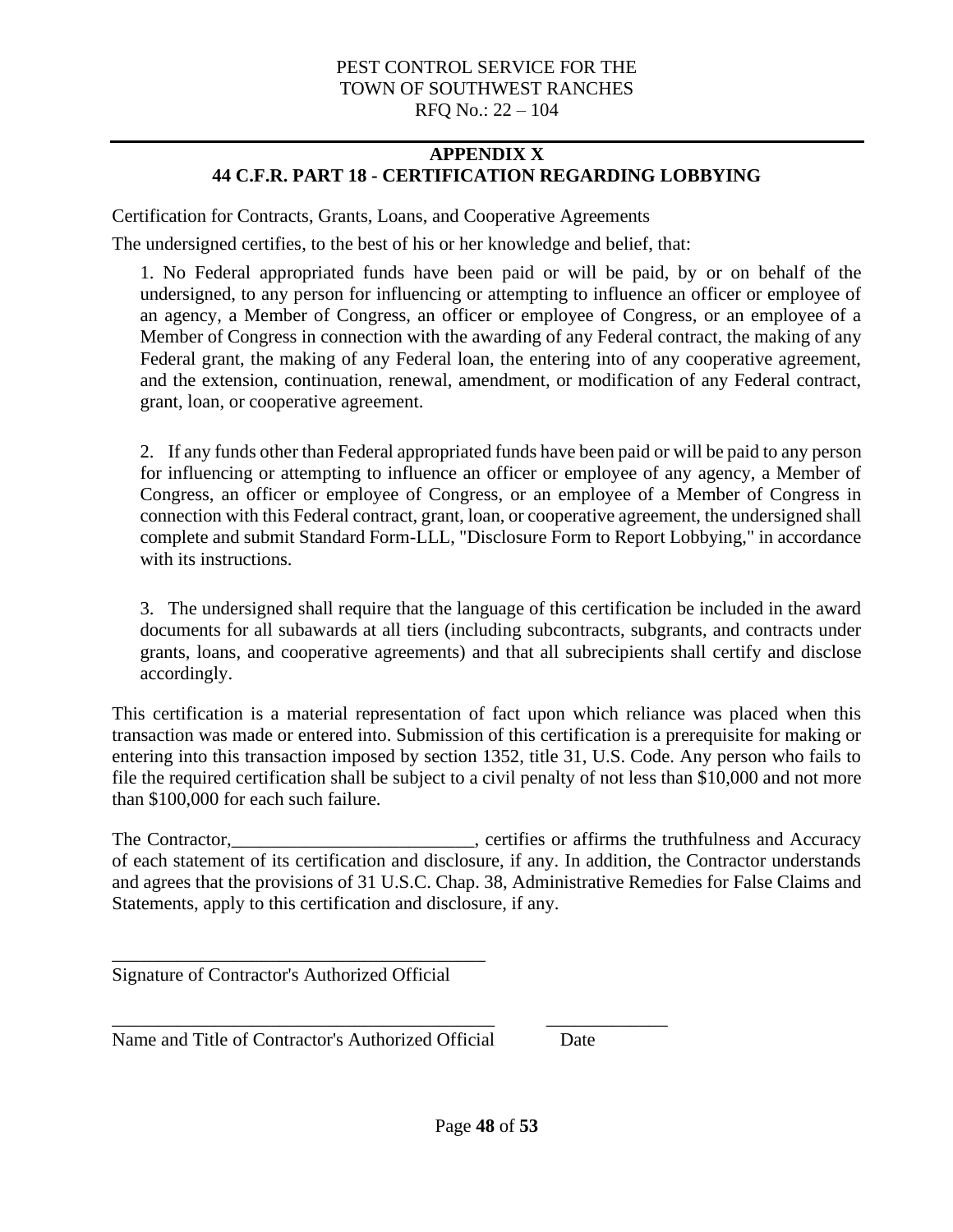## **APPENDIX Y OTHER FEDERAL, STATE AND LOCAL REQUIREMENTS (2 CFR 200 COMPLIANCE)**

<span id="page-48-0"></span>The Contractor must adhere to all requirements and regulations established by the Federal Emergency Management Agency (FEMA), the Federal Highway Administration (FHWA), Florida Department of Transportation (FDOT), Natural Resources Conservation Service (NRCS), U.S. Army Corps of Engineers (USACE) and any other governmental agency with jurisdiction over emergency/disaster response and recovery actions. Notwithstanding anything in this Agreement to the contrary, Contractor also agrees to comply, subject to applicable professional standards, with the provisions of any and all applicable Federal, State, County and Town orders, statutes, ordinances, rules and regulations which may pertain to the services required under the Agreement, including but not limited to:

# **A. ACCESS BY THE GRANTEE, SUBGRANTEE, FEDERAL GRANTOR AGENCY AND COMPTROLLER GENERAL**

The Contractor shall allow access by the grantee, sub grantee, Federal grantor agency and Comptroller General of the United States, or any of their duly authorized representatives to any books, documents, papers, and records of the Contractor which are directly pertinent to that specific contract for the purpose of making audit, examination, excerpts and transcriptions.

# **B. FEDERAL CLEAN AIR AND WATER ACTS**

Contractor agrees to comply with all applicable standards, orders or regulations issued pursuant to the Clean Air Act (42 U.S.C. 7401-7671q) and the Federal Water Pollution Control Act as amended (33 U.S.C. 1251-1387), and will report violations to FEMA and the Regional Office of the Environmental Protection Agency (EPA).

# **C. CONTRACT WORK HOURS AND SAFETY STANDARDS**

The Contractor shall comply with Sections 103 and 107 of the Contract Work Hours and Safety Standards Act (40 U.S.C. 3702-3704) as supplemented by Department of Labor regulations (29 CFR Part 5).

# **D. COMPLIANCE WITH THE COPELAND ANTI-KICKBACK ACT**

(1) Contractor. The Contractor shall comply with 18 U.S.C. § 874, 40 U.S.C. § 3145, and the requirements of 29 C.F.R. pt. 3 as may be applicable, which are incorporated by reference into this contract.

(2) Subcontracts. The Contractor or subcontractor shall insert in any subcontracts the clause above and such other clauses as the FEMA may by appropriate instructions require, and also a clause requiring the subcontractors to include these clauses in any lower tier subcontracts. The prime contractor shall be responsible for the compliance by any subcontractor or lower tier subcontractor with all of these contract clauses.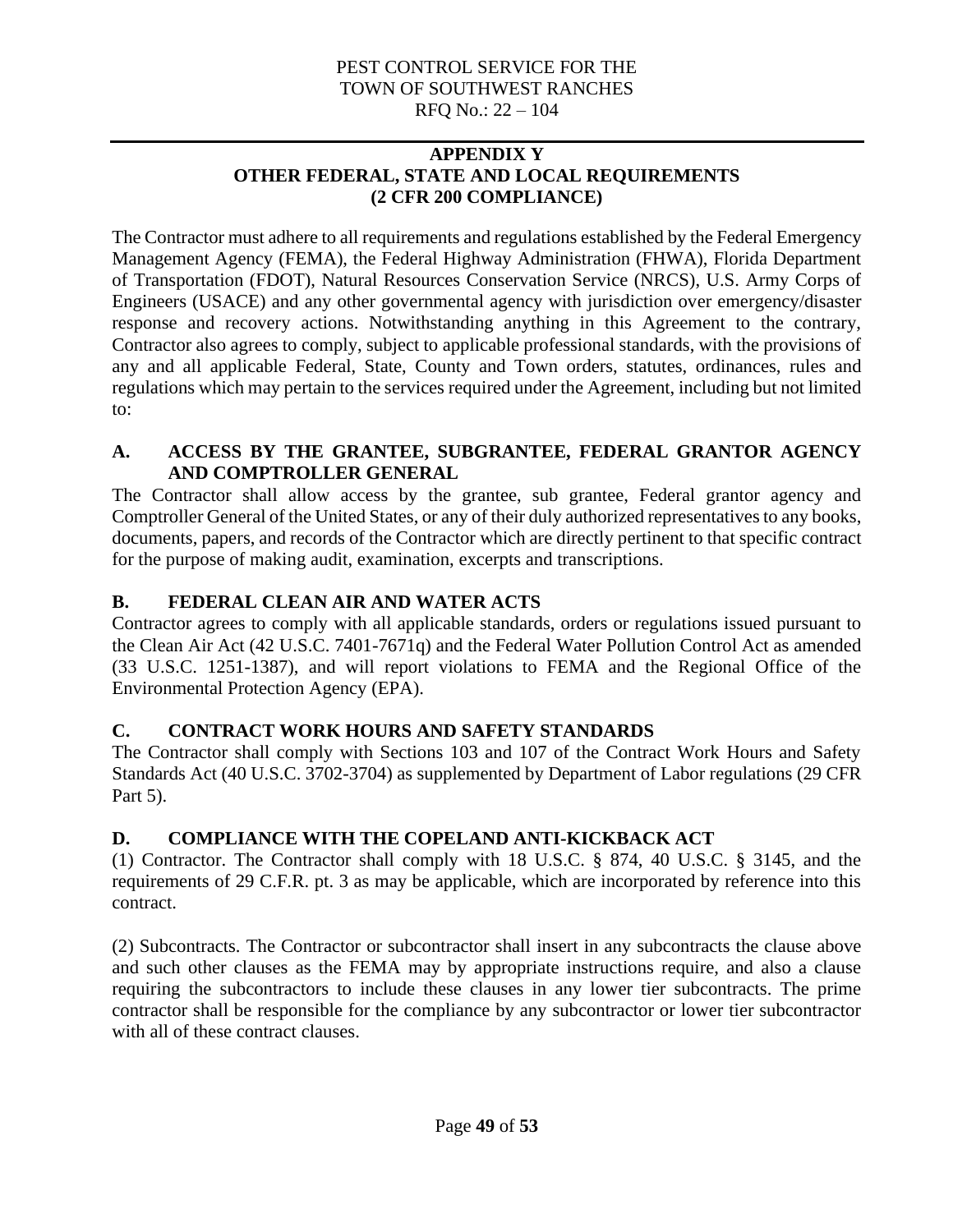(3) Breach. A breach of the contract clauses above may be grounds for termination of the contract, and for debarment as a contractor and subcontractor as provided in 29 C.F.R. § 5.12.

# **E. BUY AMERICAN ACT**

The Contractor shall comply with all applicable standards, orders, or requirements regarding the Buy American Act. (42 U.S.C 5206 - extended until 2023).

# **F. SUSPENSION AND DEBARMENT**

Non-federal entities are subject to the non-procurement debarment and suspension regulations implementing Executive Orders 12549 and 12689, 2 CFR part 180. These regulations restrict awards, sub-awards, and contracts with certain parties that are debarred, suspended, or otherwise excluded from or ineligible for participation in Federal assistance programs or activities.

# **G. ANTI-LOBBYING**

Byrd Anti-Lobbying Amendment, 31 U.S.C. § 1352 (as amended), Contractors who apply or bid for an award of \$100,000 or more shall file the required certification (see page 40). Each tier certifies to the tier above that it will not and has not used Federal appropriated funds to pay any person or organization for influencing or attempting to influence an officer or employee of any agency, a member of Congress, officer or employee of Congress, or an employee of a member of Congress in connection with obtaining any Federal contract, grant, or any other award covered by 31 U.S.C. § 1352. Each tier shall also disclose any lobbying with non-Federal funds that takes place in connection with obtaining any Federal award. Such disclosures are forwarded from tier-to-tier up to the recipient.

This provision is applicable to all Federal-aid contracts and to all related subcontracts which exceed \$100,000 (49 CFR 20).

# **H. EQUAL EMPLOYMENT OPPORTUNITY**

The Contractor shall comply with Executive Order 11246 of September 24, 1965, entitled "Equal Employment Opportunity," as amended by Executive Order 11375 of October 13, 1967, and as supplemented in Department of Labor regulations (41 CFR Chapter 60). (All construction contracts awarded in excess of \$10,000 by grantees and their contractors or sub-grantees). Additionally, all contractors and subcontractors performing work in connection with this Agreement shall provide equal opportunity for employment because of race, religion, color, age, sex, national origin, sexual preference, disability or marital status. The aforesaid provision shall include, but not be limited to, the following: employment, upgrading, demotion or transfer, recruitment advertising; layoff or termination; rates of pay or other forms of compensation; and selection for training, including apprenticeship. The Contractor agrees to post in a conspicuous place available for employees and applicants for employment, such notices as may be required by the Dade County Fair Housing and Employment Commission, or other authority having jurisdiction over the Work setting forth the provisions of the nondiscrimination law.

# **I. NONDISCRIMINATION**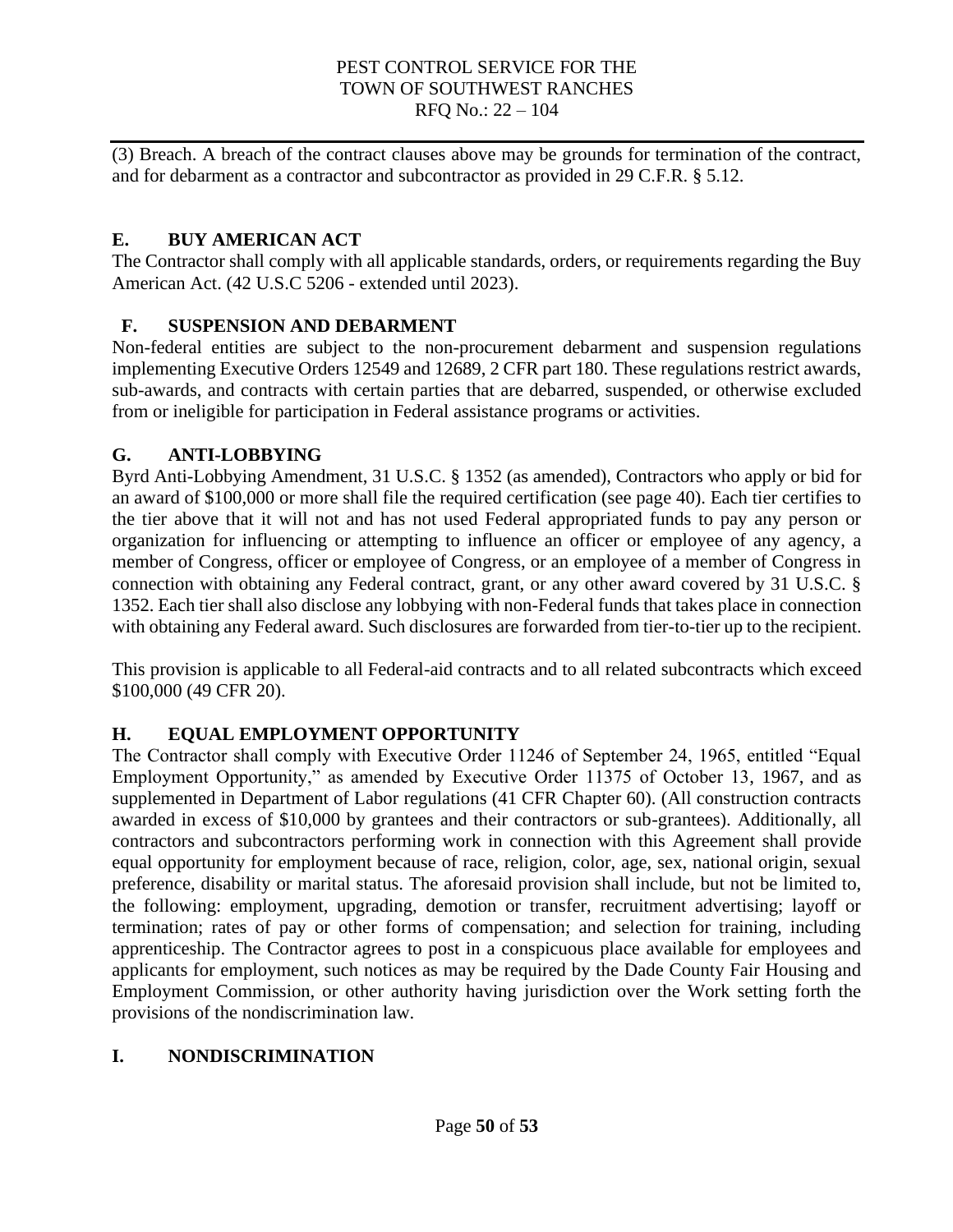During the performance of this Agreement, Contractor agrees to not discriminate against any employee or applicant for employment because of race, religion, color, sex, handicap, marital status, age or national origin, and will take affirmative action to ensure that they are afforded equal employment opportunities without discrimination. Such action shall be taken with reference to, but not be limited to, recruitment, employment, termination, rates of pay or other forms of compensation, and selection for training or retraining, including apprenticeship and on-the-job training. By entering into this Agreement with the Town, the Contractor attests that it is not in violation of the Americans with Disabilities Act of 1990 (and related Acts). If the Contractor or any owner, subsidiary or other firm affiliated with or related to the Contractor is found by the responsible enforcement agency or the Town to be in violation of the Act, such violation shall render this Agreement void. This Agreement shall be void if the Contractor submits a false affidavit or the Contractor violates the Act during the term of this Agreement, even if the Contractor was not in violation at the time it submitted its affidavit.

# **J. OCCUPATIONAL SAFETY AND HEALTH ACT (OSHA)**

The Contractor shall comply with OSHA as applicable to this Agreement.

# **K. ENVIRONMENTAL PROTECTION AGENCY (EPA)**

The Contractor shall comply with all laws, rules and regulations promulgated by, for, or related to the EPA as applicable to this Agreement.

# **L. CONFLICTS OF INTEREST**

The Contractor shall comply with "Conflicts of Interest" Section 1-19 of the Broward County Code, and Ordinance 2011-19.

# **M. FLORIDA BUILDING CODE (FBC)**

The Contractor shall comply with all applicable provisions of the Florida Building Code (FBC).

# **N. VIOLATIONS OF LAW**

Notwithstanding any other provision of the Agreement, Contractor shall not be required pursuant to the Agreement to take any action or abstain from taking any action if such action or abstention would, in the good faith determination of the Contractor, constitute a violation of any law or regulation to which Contractor is subject, including, but not limited to, laws and regulations requiring that Contractor conduct its operations in a safe and sound manner.

# **O. VERIFICATION OF EMPLOYMENT STATUS**

Any Contractor/Consultant assigned to perform responsibilities under its contract with a State agency are required to utilize the U.S. Department of Homeland Security's E-Verify system (per the State of Florida Executive Order Number 11-02 "Verification of Employment Status") to verify the employment eligibility of: (a) all persons employed during the contract term by the Contractor to perform employment duties within Florida; and (b) all persons (including subcontractors) assigned by the Contractor to perform work pursuant to the contract with the State agency. U.S. Department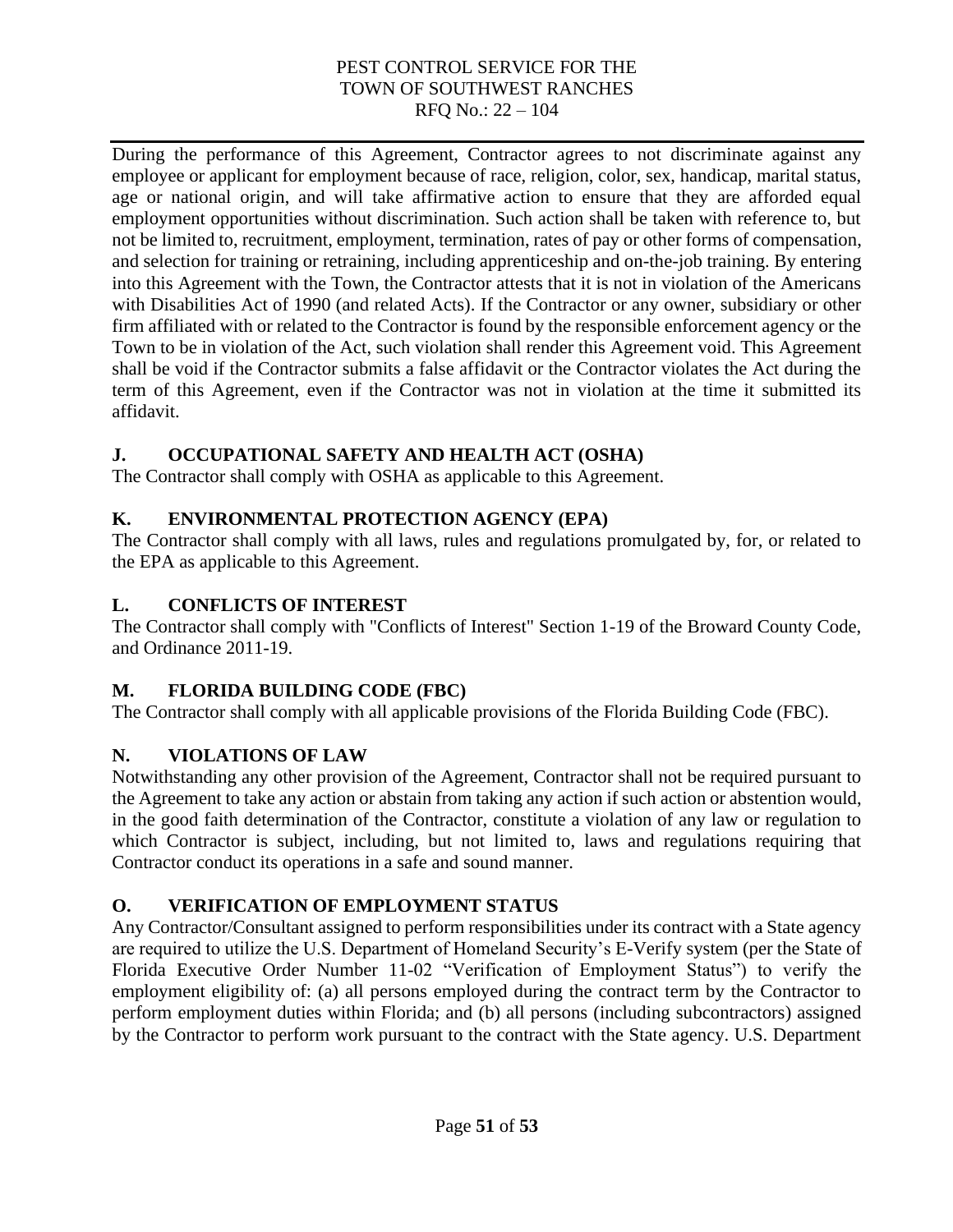of Homeland Security's E-Verify System Affirmation Statement should be completed and submitted to Town for any individuals performing work for Contractor under the Agreement.

# **P. CONTRACTING WITH SMALL AND MINORITY BUSINESSES, WOMEN'S BUSINESS ENTERPRISES, AND LABOR SURPLUS AREA FIRMS**

Contractors shall comply with the requirements of 2 CFR §200.321 as applicable to this Agreement. Contractor's failure or refusal to comply with the provisions of this section shall result in the immediate termination for cause by Town.

# **Q. PROCUREMENT OF RECOVERED MATERIALS**

Contractors shall comply with the requirements of 2 CFR §200.321, as applicable to this Agreement.

# **R. DAVIS-BACON ACT REQUIREMENTS**

Contractors shall comply with the requirements of the Davis-Bacon Act, as amended (40 U.S.C. §3141-3148), and as supplemented by Department of Labor regulations (29 CFR Part 5, "Labor Standards Provisions Applicable to Contracts Covering Federally Financed and Assisted Construction"), as applicable to this Agreement.

Signature of Contractor's Authorized Official

\_\_\_\_\_\_\_\_\_\_\_\_\_\_\_\_\_\_\_\_\_\_\_\_\_\_\_\_\_\_\_\_\_\_\_\_\_\_\_\_

\_\_\_\_\_\_\_\_\_\_\_\_\_\_\_\_\_\_\_\_\_\_\_\_\_\_\_\_\_\_\_\_\_\_\_\_\_\_\_\_\_ Name and Title of Contractor's Authorized Official

\_\_\_\_\_\_\_\_\_\_\_\_\_\_\_\_\_\_\_\_\_\_\_\_\_\_\_\_\_\_\_\_\_\_\_\_\_\_\_\_\_

Date